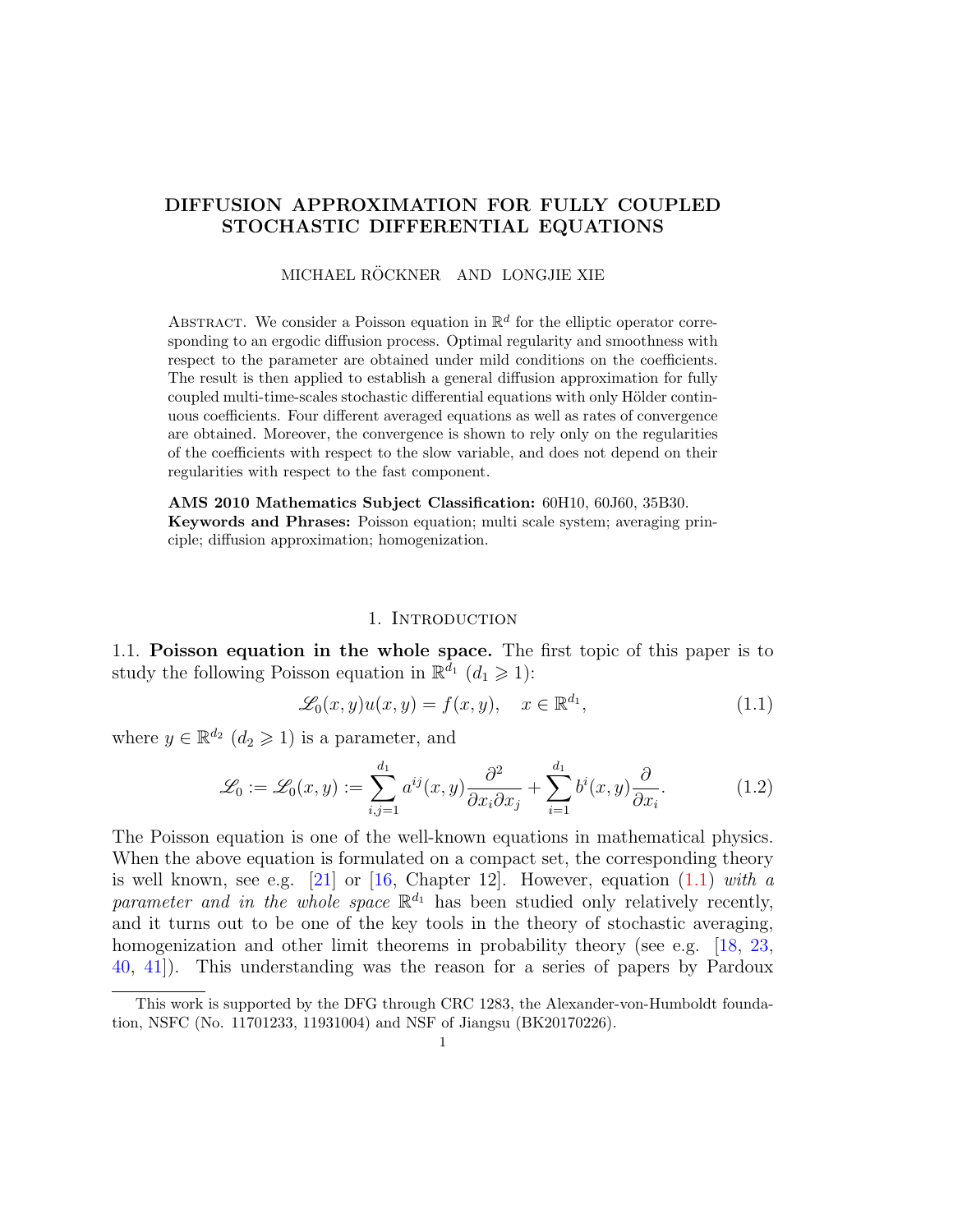and Veretennikov  $[42, 43, 44]$  $[42, 43, 44]$  $[42, 43, 44]$  $[42, 43, 44]$  $[42, 43, 44]$ , where equation  $(1.1)$  was first studied and then used to establish diffusion approximations for slow-fast stochastic differential equations (SDEs for short), see also [\[24,](#page-36-6) [25,](#page-36-7) [32,](#page-36-8) [47,](#page-37-0) [54\]](#page-37-1) for further generalizations.

Since there is no boundary condition in equation  $(1.1)$ , the solution u turns out to be defined up to an additive constant, which is quite natural due to  $\mathscr{L}_0(x, y)1 \equiv 0$ . To fix this constant, it is necessary to make the following "centering" assumption on the potential term f:

<span id="page-1-0"></span>
$$
\int_{\mathbb{R}^{d_1}} f(x, y) \mu^y(\mathrm{d}x) = 0, \quad \forall y \in \mathbb{R}^{d_2},\tag{1.3}
$$

where  $\mu^{y}(dx)$  is the (unique) invariant measure of an ergodic Markov process  $X_t^y$ t (see [\(1.7\)](#page-3-0) below) with a generator  $\mathcal{L}_0(\cdot, y)$  given y. Such kind of assumption is analogous to the centering in the standard central limit theorem (CLT for short). We mention that the main problem addressed in  $[42, 43, 44]$  $[42, 43, 44]$  $[42, 43, 44]$  $[42, 43, 44]$  $[42, 43, 44]$  concerning equation  $(1.1)$  is the second order regularity of the solution u with respect to x as well as the parameter  $y$  (which is more difficult !), which would suffice for the application of Itô formula with some diffusions plugged in for both variables, and  $[42]$  used mainly probability arguments while [\[43,](#page-36-4) [44\]](#page-36-5) used essentially results from the partial differential equations (PDEs for short) theory. Later on, the results of [\[42,](#page-36-3) [43,](#page-36-4) [44\]](#page-36-5) for the Poisson equation [\(1.1\)](#page-0-0) have also been adopted to study the CLT, moderate and large derivations (see e.g. [\[9,](#page-35-3) [14,](#page-35-4) [38,](#page-36-9) [49\]](#page-37-2)), spectral methods, averaging principle and homogenization for multi-scale systems (see e.g.  $[1, 7, 47]$  $[1, 7, 47]$  $[1, 7, 47]$  $[1, 7, 47]$  $[1, 7, 47]$ ) as well as numerical approximation for time-averaging estimators and the invariant measure of SDEs or stochastic partial differential equations (SPDEs for short) (see e.g. [\[8,](#page-35-7) [25,](#page-36-7) [37,](#page-36-10) [39\]](#page-36-11)).

One of our objectives in this paper is to further study the Poisson equation [\(1.1\)](#page-0-0). We develop a robust method to study the regularities of the solution  $u$ , especially for the smoothness with respect to the parameter  $y$ , which leads to simplifications and extensions of the existing results. The main result in this direction is given by Theorem [2.1](#page-6-0). Our argument is different from all those works mentioned above, and the assumptions on the coefficients are weaker. In fact, instead of establishing differentiablity of the corresponding semigroup with respect to the parameter y as in  $[42, 43, 44]$  $[42, 43, 44]$  $[42, 43, 44]$  $[42, 43, 44]$  $[42, 43, 44]$ , we shall focus on the optimal regularity of the solution u with respect to the x variable. Then based on a key observation of a transfer formula (see Lemma [3.2](#page-12-0) below), we use an induction argument to show that smoothness of the solution  $u$  with respect to the parameter  $y$  follows directly by the optimal a priori estimate with respect to the  $x$  variable, which is much simpler insofar. In addition, our method has at least three more advantages: first of all, we obtain any order of differentiablity (which is important for the asymptotic expansion analysis used in [\[27,](#page-36-12) 28) as well as Hölder continuity (which will play a crucial role below for us to study diffusion approximations) of the solution with respect to the parameter y under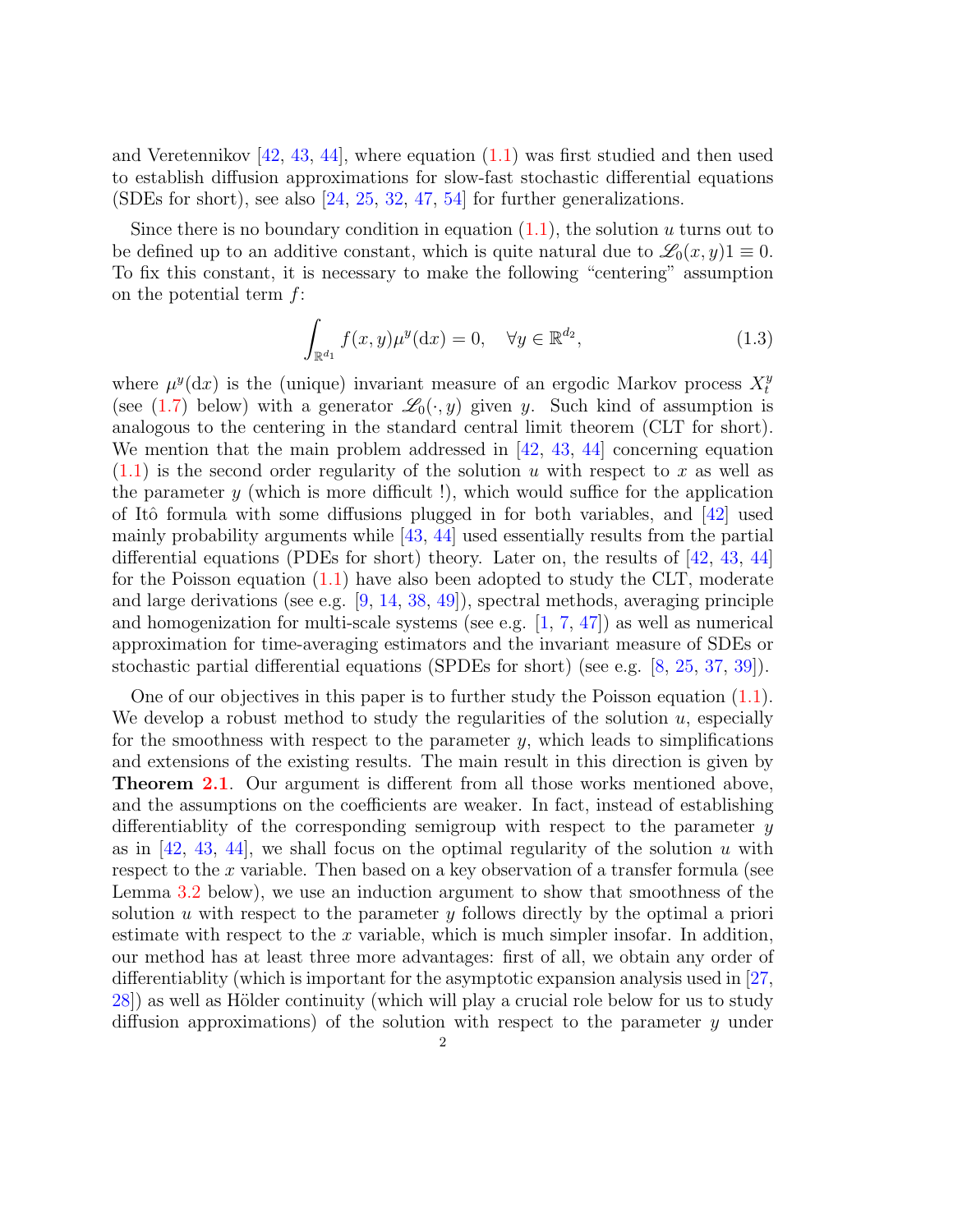explicit conditions on the coefficients; secondly, we provide explicit dependence on the norms of the coefficients  $a, b$  as well as the potential term f involved, which might be useful for numerical analysis and has been used essentially in [\[47\]](#page-37-0) to study the rate of convergence in averaging principle for two-time-scales SDEs; thirdly, our argument can also be adopted to study equation  $(1.1)$  in Sobolev spaces with certain  $L^p$  conditions on the coefficients and the potential term, thus leading to only weak differentiablity of the solution  $u$  with respect to the parameter. Such problem has been posed in [\[54\]](#page-37-1) and seems difficult to be handled by the arguments used in the previous publications. For the sake of simplicity, we do not deal with this setting in the present article and postpone it to further studies.

1.2. Diffusion approximations. The result of Theorem [2.1](#page-6-0) will then be used to study the asymptotic problem for fully coupled multi-scale stochastic dynamical systems, which is the second topic of this paper. More precisely, consider the following in-homogeneous multi-time-scales SDE in  $\mathbb{R}^{d_1+d_2}$ :

<span id="page-2-0"></span>
$$
\begin{cases} dX_t^{\varepsilon} = \alpha_{\varepsilon}^{-2} b(X_t^{\varepsilon}, Y_t^{\varepsilon}) dt + \beta_{\varepsilon}^{-1} c(X_t^{\varepsilon}, Y_t^{\varepsilon}) dt + \alpha_{\varepsilon}^{-1} \sigma(X_t^{\varepsilon}, Y_t^{\varepsilon}) dW_t^1, \\ dY_t^{\varepsilon} = F(t, X_t^{\varepsilon}, Y_t^{\varepsilon}) dt + \gamma_{\varepsilon}^{-1} H(t, X_t^{\varepsilon}, Y_t^{\varepsilon}) dt + G(t, X_t^{\varepsilon}, Y_t^{\varepsilon}) dW_t^2, \\ X_0^{\varepsilon} = x \in \mathbb{R}^{d_1}, \quad Y_0^{\varepsilon} = y \in \mathbb{R}^{d_2}, \end{cases} \tag{1.4}
$$

where the small parameters  $\alpha_{\varepsilon}, \beta_{\varepsilon}, \gamma_{\varepsilon} \downarrow 0$  as  $\varepsilon \to 0$ , and without loss of generality, we may assume  $\alpha_{\varepsilon}^2/\beta_{\varepsilon} \to 0$  as  $\varepsilon \to 0$ . Such model has wide applications in many real world dynamical systems including planetray motion, climate models (see e.g. [\[30,](#page-36-14) [36\]](#page-36-15)), geophysical fluid flows (see e.g. [\[19\]](#page-35-8)), intracellular biochemical reactions (see e.g.  $[5]$ ), etc. We refer the interested readers to the books  $[31, 45]$  $[31, 45]$  $[31, 45]$  for a more comprehensive overview. Note that we are considering [\(1.4\)](#page-2-0) in the whole space and not just on compact sets. Moreover, there exist two time-scales in the fast component  $X_t^{\varepsilon}$  and even the slow motion  $Y_t^{\varepsilon}$  has a fast varying term. Usually, the underlying system  $(1.4)$  is difficult to deal with due to the widely separated timescales and the cross interactions of slow and fast modes. Hence a simplified equation which governs the evolution of the system for small  $\varepsilon$  is highly desirable. We also mention that the infinitesimal generator corresponding to  $(X_t^{\varepsilon}, Y_t^{\varepsilon})$  has the form

$$
\mathscr{L}_{\varepsilon} := \alpha_{\varepsilon}^{-2} \mathscr{L}_0(x, y) + \beta_{\varepsilon}^{-1} \mathscr{L}_3(t, x, y) + \gamma_{\varepsilon}^{-1} \mathscr{L}_2(t, x, y) + \mathscr{L}_1(t, x, y),
$$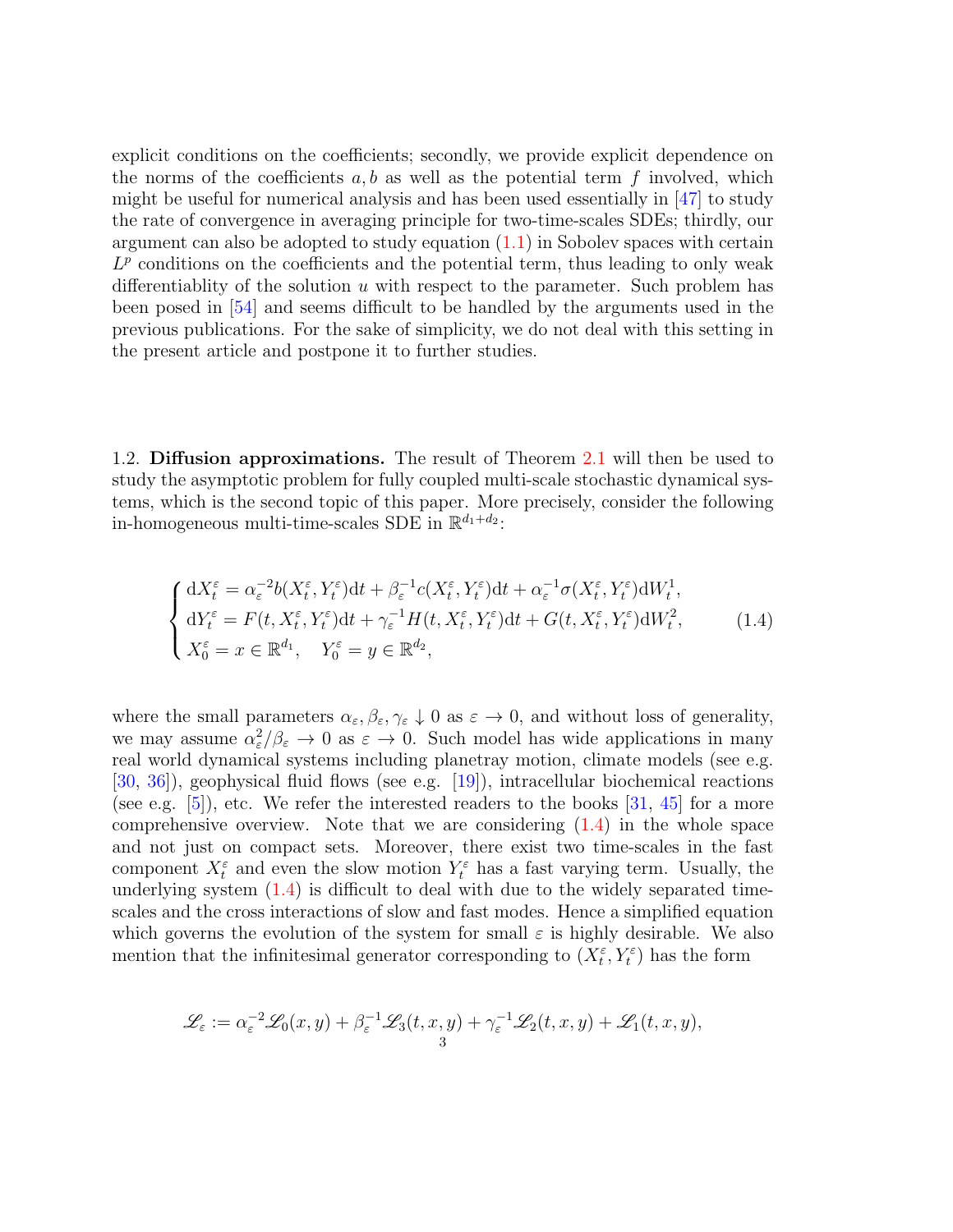where  $\mathscr{L}_0(x, y)$  is given by  $(1.2)$  with  $a(x, y) := \sigma \sigma^*(x, y)/2$ , and

<span id="page-3-2"></span>
$$
\mathcal{L}_3 := \mathcal{L}_3(x, y) := \sum_{i=1}^{d_1} c^i(x, y) \frac{\partial}{\partial x_i},
$$
  
\n
$$
\mathcal{L}_2 := \mathcal{L}_2(t, x, y) := \sum_{i=1}^{d_2} H^i(t, x, y) \frac{\partial}{\partial y_i},
$$
  
\n
$$
\mathcal{L}_1 := \mathcal{L}_1(t, x, y) := \sum_{i,j}^{d_2} \mathcal{G}^{ij}(t, x, y) \frac{\partial^2}{\partial y_i \partial y_j} + \sum_{i=1}^{d_2} F^i(t, x, y) \frac{\partial}{\partial y_i}
$$
\n(1.5)

with  $\mathcal{G}(t,x,y) = GG^*(t,x,y)/2$ . Thus the asymptotic behavior of SDE [\(1.4\)](#page-2-0) as  $\varepsilon \to 0$  is closely related to the limit theorem for solutions of second order parabolic and elliptic equations with singularly perturbed terms, which has its own interest in the theory of PDEs, see e.g. [\[23,](#page-36-0) [41\]](#page-36-2) and [\[17,](#page-35-10) Chapter IV].

When  $c = H \equiv 0$ , the celebrated theory of averaging principle asserts that the slow motion  $Y_t^{\varepsilon}$  will convergence in distribution as  $\varepsilon \to 0$  to the solution  $\bar{Y}_t$  of the following reduced equation in  $\mathbb{R}^{d_2}$ :

$$
\mathrm{d}\bar{Y}_t = \bar{F}(t, \bar{Y}_t) \mathrm{d}t + \bar{G}(t, \bar{Y}_t) \mathrm{d}W_t^2, \quad \bar{Y}_0 = y,\tag{1.6}
$$

where the new averaged coefficients are given by

<span id="page-3-1"></span><span id="page-3-0"></span>
$$
\bar{F}(t,y) := \int_{\mathbb{R}^{d_1}} F(t,x,y) \mu^y(\mathrm{d}x)
$$

and

$$
G(t,y):=\sqrt{\int_{\mathbb{R}^{d_1}}G(t,x,y)G(t,x,y)^*\mu^y(\mathrm{d} x)},
$$

and for each  $y \in \mathbb{R}^{d_2}$ ,  $\mu^y(\mathrm{d}x)$  is the unique invariant measure for  $X_t^y$  which satisfies the frozen equation

$$
dX_t^y = b(X_t^y, y)dt + \sigma(X_t^y, y)dW_t^1, \quad X_0^y = x \in \mathbb{R}^{d_1}.
$$
 (1.7)

The corresponding results are also known as the averaging principle of functional law of large numbers (LLN for short) type and have been intensively studied by the classical time discretisation method, see e.g.  $[2, 3, 13, 22, 29, 34, 46, 52]$  $[2, 3, 13, 22, 29, 34, 46, 52]$  $[2, 3, 13, 22, 29, 34, 46, 52]$  $[2, 3, 13, 22, 29, 34, 46, 52]$  $[2, 3, 13, 22, 29, 34, 46, 52]$  $[2, 3, 13, 22, 29, 34, 46, 52]$  $[2, 3, 13, 22, 29, 34, 46, 52]$  $[2, 3, 13, 22, 29, 34, 46, 52]$  $[2, 3, 13, 22, 29, 34, 46, 52]$  $[2, 3, 13, 22, 29, 34, 46, 52]$  $[2, 3, 13, 22, 29, 34, 46, 52]$  $[2, 3, 13, 22, 29, 34, 46, 52]$  $[2, 3, 13, 22, 29, 34, 46, 52]$  $[2, 3, 13, 22, 29, 34, 46, 52]$  $[2, 3, 13, 22, 29, 34, 46, 52]$ , see also [\[10,](#page-35-15) [11,](#page-35-16) [12,](#page-35-17) [50\]](#page-37-6) for similar results for SPDEs. Generalization to the general case that  $\alpha_{\varepsilon} = \beta_{\varepsilon} = \gamma_{\varepsilon}$  was first carried out by Papanicolaou, Stroock and Varadhan [\[40\]](#page-36-1) for a compact state space for the fast component and time-independent coefficients, see also [\[4\]](#page-35-18) for a similar result in terms of PDEs. It was found that the limit distribution of the slow component will be obtained in terms of the solution of an auxiliary Poisson equation. Such result can be regarded as an averaging principle of functional CLT type and is often called diffusion approximation, which is important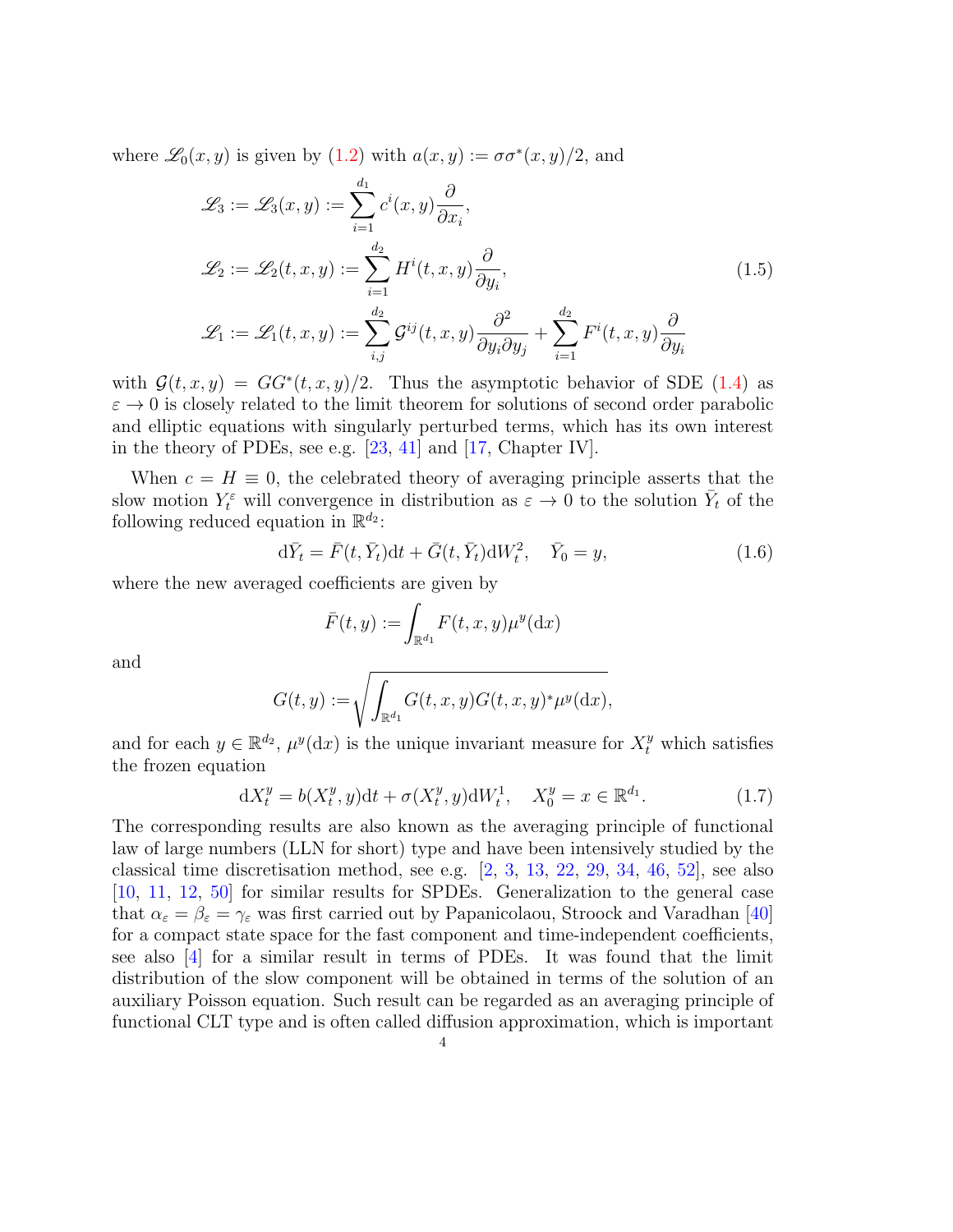for applications in homogenization. Later a non-compact and homogeneous case with  $c \equiv 0$  and  $\alpha_{\varepsilon} = \gamma_{\varepsilon}$  was studied in [\[42,](#page-36-3) [43,](#page-36-4) [44\]](#page-36-5) by using the method of martingale problem and in [\[28\]](#page-36-13) by the asymptotic expansion approach, see also [\[45,](#page-37-3) Chapter 11]. We also mention that for numerical purposes, the existence of the effective system [\(1.6\)](#page-3-1) is not enough, and the rate of convergence of the slow variable to its limit distribution has to be derived. The main motivation comes from the well-known Heterogeneous Multi-scale Methods used to approximate the slow component  $Y_t^{\varepsilon}$ , see e.g. [\[6,](#page-35-19) [7,](#page-35-6) [15,](#page-35-20) [26\]](#page-36-19). However, getting error bounds is significantly harder than just showing convergence, and many of the methods commonly employed to show distributional convergence only possibly yield a convergence rate after serious added effort. In this direction, there are many works devoted to study the convergence rate in the averaging principle of LLN type for SDE  $(1.4)$  when  $c = H \equiv 0$ , see e.g. [\[20,](#page-35-21) [35,](#page-36-20) [51,](#page-37-7) [55\]](#page-37-8) and the references therein. As far as we know, there is still no result concerning error bounds for the CLT type convergence of system [\(1.4\)](#page-2-0) in the general case.

We will study the asymptotic problem for system [\(1.4\)](#page-2-0) more systematically. The main result is given by **Theorem [2.3](#page-9-0)**. It turns out that, depending on the orders how  $\alpha_{\varepsilon}, \beta_{\varepsilon}, \gamma_{\varepsilon}$  go to zero, we shall have four different regimes of interactions, which lead to four different asymptotic behaviors of system  $(1.4)$  as  $\varepsilon \to 0$ , i.e.,

<span id="page-4-0"></span>
$$
\begin{cases}\n\lim_{\varepsilon \to 0} \frac{\alpha_{\varepsilon}}{\gamma_{\varepsilon}} = 0 & \text{and} \quad \lim_{\varepsilon \to 0} \frac{\alpha_{\varepsilon}^2}{\beta_{\varepsilon} \gamma_{\varepsilon}} = 0, & \text{Regime 1;}\\
\lim_{\varepsilon \to 0} \frac{\alpha_{\varepsilon}}{\gamma_{\varepsilon}} = 0 & \text{and} \quad \alpha_{\varepsilon}^2 = \beta_{\varepsilon} \gamma_{\varepsilon}, & \text{Regime 2;}\\
\alpha_{\varepsilon} = \gamma_{\varepsilon} & \text{and} \quad \lim_{\varepsilon \to 0} \frac{\alpha_{\varepsilon}}{\beta_{\varepsilon}} = 0, & \text{Regime 3;}\\
\alpha_{\varepsilon} = \beta_{\varepsilon} = \gamma_{\varepsilon}, & \text{Regime 4.}\n\end{cases}
$$

If  $\alpha_{\varepsilon}$  and  $\alpha_{\varepsilon}^2$  go to zero faster than  $\gamma_{\varepsilon}$  and  $\beta_{\varepsilon}\gamma_{\varepsilon}$  respectively (Regime 1), we show that the limit behavior of system  $(1.4)$  coincides with SDE  $(1.6)$ , i.e., the traditional case corresponding to  $c = H \equiv 0$ ; if  $\alpha_{\varepsilon}$  goes to zero faster than  $\gamma_{\varepsilon}$  while  $\alpha_{\varepsilon}^2$  and  $\beta_{\varepsilon}\gamma_{\varepsilon}$  are of the same order (Regime 2), then the homogenization effect of term c will occur in the limit dynamics; whereas if  $\alpha_{\varepsilon}$  and  $\gamma_{\varepsilon}$  are of the same order and  $\alpha_{\varepsilon}$  goes to zero faster than  $\beta_{\varepsilon}$  (Regime 3), then the homogenization effect of term H appears; finally, when all the parameters are of the same order (Regime 4), then homogenization effects of term  $c$  and term  $H$  will occur together.

We shall handle Regime 1-4 in a robust and unified way. Our method relies only on the technique of Poisson equation  $(1.1)$ , and does not involve extra time discretisation procedure (see e.g.  $[3, 12, 34, 52]$  $[3, 12, 34, 52]$  $[3, 12, 34, 52]$  $[3, 12, 34, 52]$  $[3, 12, 34, 52]$  $[3, 12, 34, 52]$  $[3, 12, 34, 52]$ ), martingale problem (see [\[38,](#page-36-9) [40,](#page-36-1) [42,](#page-36-3) [43,](#page-36-4) [44,](#page-36-5) [49\]](#page-37-2)) nor asymptotic expansion argument (see [\[27,](#page-36-12) [28\]](#page-36-13)) and thus is quite simple. Moreover, the conditions on the coefficients are weaker (only Hölder continuous)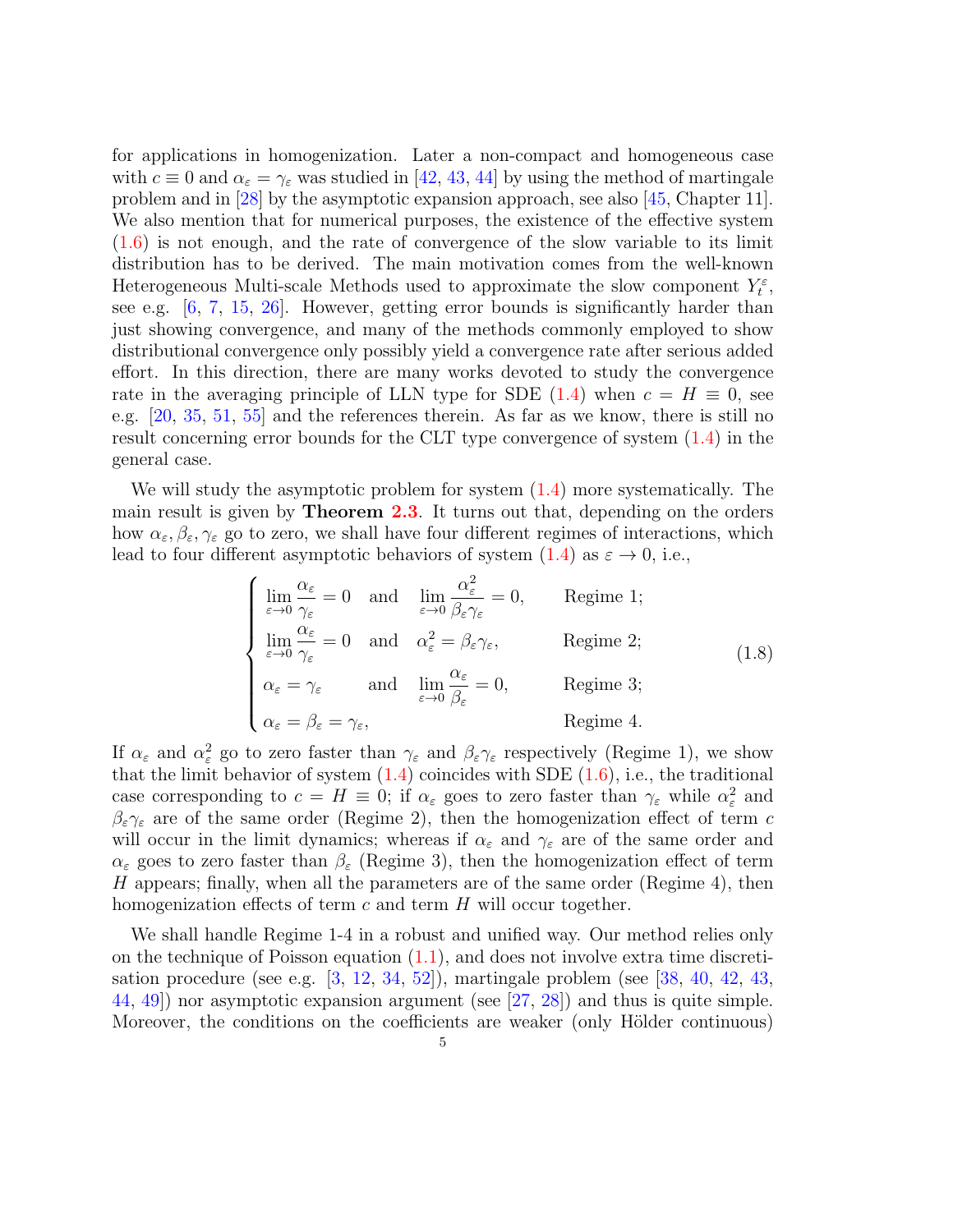than the known results in the literature, and rates of convergence are obtained as easy by-products of our argument, which we believe are rather sharp, see **Remark** [2.4](#page-9-1) and Remark [2.5](#page-10-0) for more explanations. We also point out that unlike the above mentioned results, where the second order regularity of the solution to the Poisson equation with respect to the parameter is commonly needed in the proof, we only use its Hölder continuity, which also simplifies the arguments used in  $[47]$  and appear intuitively natural, since the second order derivative of the solution to the Poisson equation with respect to the parameter does not appear in the final limit equation. Throughout our proof, two new fluctuation estimates of functional LLN type in Lemma [4.2](#page-23-0) and functional CLT type in Lemma [4.4](#page-26-0) will play important roles, which might be used to study other limit theorems and should be of independent interest.

The rest of this paper is organized as follows. In Section 2 we provide the assumptions and state our main results. Section 3 is devoted to the study of Possion equation [\(1.1\)](#page-0-0) and we prove Theorem [2.1.](#page-6-0) In Section 4 we prepare two fluctuation lemmas, and then we give the proof of Theorem [2.3](#page-9-0) in Section 5. Throughout our paper, we use the following convention:  $C$  and  $c$  with or without subscripts will denote positive constants, whose values may change in different places, and whose dependence on parameters can be traced from the calculations.

**Notations:** To end this section, we introduce some notations. Let  $\mathbb{N}^* := \{1, 2 \cdots\}$ . Given a function space, the subscript  $b$  will stand for boundness, while the subscript p stands for polynomial growth in x. More precisely, for a function  $f(t, x, y) \in$  $L_p^{\infty} := L_p^{\infty}(\mathbb{R}_+ \times \mathbb{R}^{d_1+d_2}),$  we mean there exist constants  $C, m > 0$  such that

$$
|f(t, x, y)| \leq C(1 + |x|^m), \quad \forall t > 0, x \in \mathbb{R}^{d_1}, y \in \mathbb{R}^{d_2}.
$$

For  $0 < \delta \leq 1$ , the space  $C_p^{\delta,0} := C_p^{\delta,0}(\mathbb{R}^{d_1+d_2})$  consists of all functions which are local Hölder continuous and have at most polynomial growth in  $x$  uniformly with respect to y, i.e., there exist constants  $C, m > 0$  such that for any  $x_1, x_2 \in \mathbb{R}^{d_1}$ ,

$$
|f(x_1, y) - f(x_2, y)| \leq C(|x_1 - x_2|^{\delta} \wedge 1)(1 + |x_1|^m + |x_2|^m), \quad \forall y \in \mathbb{R}^{d_2}.
$$

We also define a quasi-norm for  $C_p^{\delta,0}$  by

$$
[f]_{C_p^{\delta,0}} := \sup_{y \in \mathbb{R}^{d_2}} \sup_{|x_1|,|x_2| \leq 1,|x_1 - x_2| \leq 1} |f(x_1, y) - f(x_2, y)|/|x_1 - x_2|^{\delta}.
$$

For  $0 < \vartheta < 1$ , the space  $C_p^{\delta,\vartheta} := C_p^{\delta,\vartheta}(\mathbb{R}^{d_1+d_2})$  consists of all functions that are δ-local Hölder continuous with polynomial growth in x and  $\vartheta$ -Hölder continuous in y, i.e., there exist constants  $C, m > 0$  such that for any  $x_1, x_2 \in \mathbb{R}^{d_1}$  and  $y_1, y_2 \in \mathbb{R}^{d_2}$ ,

$$
|f(x_1, y_1) - f(x_2, y_2)| \leq C \Big[ (|x_1 - x_2|^{\delta} \wedge 1) + (|y_1 - y_2|^{\vartheta} \wedge 1) \Big] \times (1 + |x_1|^m + |x_2|^m).
$$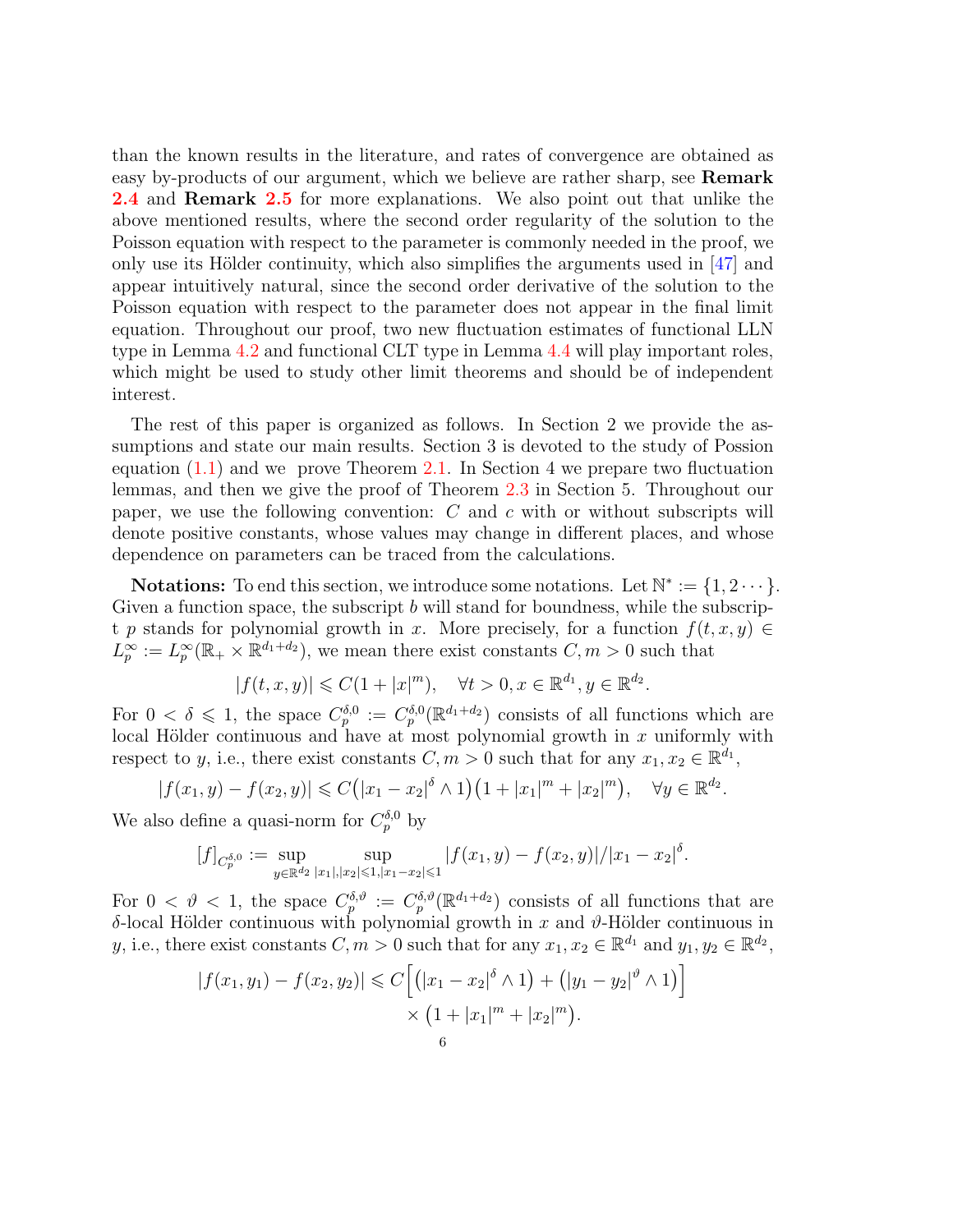Similarly, we define a quasi-norm for  $C_p^{\delta,\vartheta}$  by

$$
[f]_{C_p^{\delta,\vartheta}} := \sup_{|y_1-y_2| \leq 1} \sup_{|x_1|,|x_2| \leq 1,|x_1-x_2| \leq 1} \frac{|f(x_1,y_1) - f(x_2,y_2)|}{|x_1 - x_2|^{\delta} + |y_1 - y_2|^{\vartheta}}.
$$

When  $\delta, \gamma \geq 1$ , we use  $C_p^{\delta, \theta} := C_p^{\delta, \theta}(\mathbb{R}^{d_1+d_2})$  to denote the space of all functions f satisfying  $\partial_x^{[\delta]} \partial_y^{[\delta]} f \in C_p^{\delta - [\delta], \vartheta - [\vartheta]}$ . Finally,  $C_p^{\gamma, \delta, \vartheta} := C_p^{\gamma, \delta, \vartheta}(\mathbb{R}_+ \times \mathbb{R}^{d_1 + d_2})$  with  $0 < \gamma \leq$ 1 denotes the space of all functions f such that for every fixed  $t > 0$ ,  $f(t, \cdot, \cdot) \in C_p^{\delta, \vartheta}$ and for every  $(x, y) \in \mathbb{R}^{d_1+d_2}$ ,  $f(, \cdot, x, y) \in C_b^{\gamma}$  $b^{\gamma}(\mathbb{R}_{+}),$  where  $C_b^{\gamma}$  $\hat{b}$  is the usual bounded Hölder space.

# 2. Assumptions and main results

To state our main results, we first introduce some basic assumptions. Throughout this paper, we shall always assume the following non-degeneracy conditions on the diffusion coefficients:

 $(A_{\sigma})$ : the coefficient  $a = \sigma \sigma^*$  is non-degenerate in x uniformly with respect to y, i.e., there exists  $\lambda > 1$  such that for any  $y \in \mathbb{R}^{d_2}$ ,

$$
\lambda^{-1}|\xi|^2 \leqslant |a(x,y)\xi|^2 \leqslant \lambda |\xi|^2, \quad \forall \xi \in \mathbb{R}^{d_1}.
$$

 $(A_G)$ : the coefficient  $G = GG^*$  is non-degenerate in y uniformly with respect to  $(t, x)$ , i.e., there exists  $\lambda > 1$  such that for any  $(t, x) \in \mathbb{R}_+ \times \mathbb{R}^{d_1}$ ,

$$
\lambda^{-1}|\xi|^2 \leqslant |\mathcal{G}(t,x,y)\xi|^2 \leqslant \lambda |\xi|^2, \quad \forall \xi \in \mathbb{R}^{d_2}.
$$

Note that the operator  $\mathscr{L}_0$  in the Poisson equation [\(1.1\)](#page-0-0) can be viewed as the infinitesimal generator of the frozen SDE  $(1.7)$ . We make the following very weak recurrence assumption on the drift b to ensure the existence of an invariant measure  $\mu^y(\mathrm{d}x)$  for  $X_t^y$  $\frac{y}{t}$ :

$$
(\mathbf{A}_b): \hspace{1cm} \lim_{|x|\to\infty} \sup\nolimits_y \langle x, b(x,y) \rangle = -\infty.
$$

Our main result concerning the Poisson equation [\(1.1\)](#page-0-0) is as follows.

<span id="page-6-0"></span>**Theorem 2.1.** Let  $(A_{\sigma})$  and  $(A_b)$  hold. Assume that  $a, b \in C_b^{\delta, \eta}$  with  $0 < \delta \leq 1$ and  $\eta \geq 0$ . Then for every function  $f \in C_p^{\delta,\eta}$  satisfying [\(1.3\)](#page-1-0), there exists a unique solution  $u \in C_p^{2+\delta,\eta}$  to equation [\(1.1\)](#page-0-0) which also satisfies [\(1.3\)](#page-1-0). Moreover, there exist constants  $m > 0$  and  $C_0 > 0$  depending only on  $d_1, d_2$  and  $||a||_{C_b^{\delta,0}}, ||b||_{C_b^{\delta,0}}, [f]_{C_p^{\delta,0}}$  such that:

(i) (Case  $\eta = 0$ ) for any  $x \in \mathbb{R}^{d_1}$  and  $y \in \mathbb{R}^{d_2}$ ,

<span id="page-6-1"></span>
$$
|u(x,y)| + |\nabla_x u(x,y)| + |\nabla_x^2 u(x,y)| \leq C_0(1+|x|^m),
$$
\n(2.1)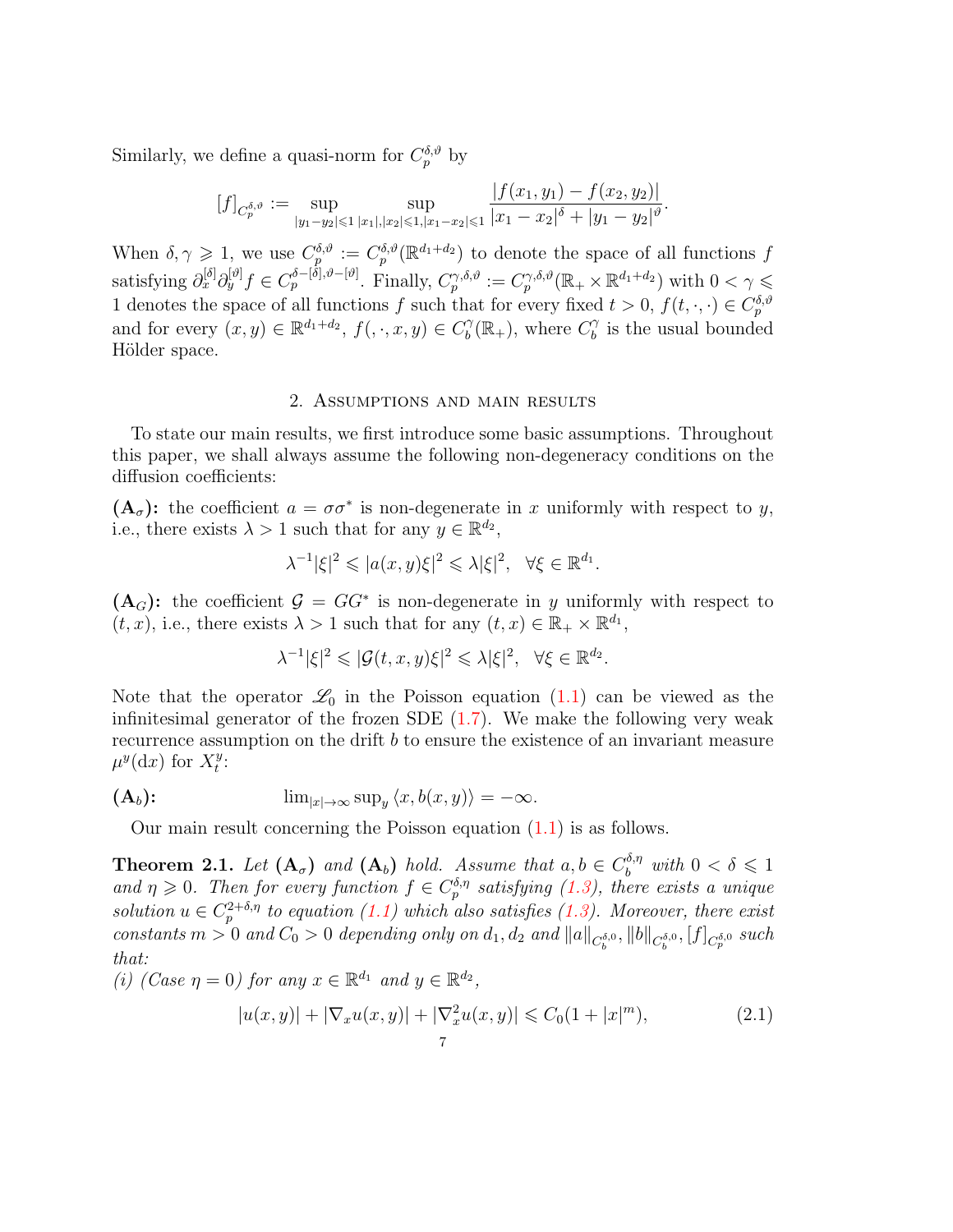and for any  $x_1, x_2 \in \mathbb{R}^{d_1}$ ,

$$
|\nabla_x^2 u(x_1, y) - \nabla_x^2 u(x_2, y)| \leq C_0(|x_1 - x_2|^\delta \wedge 1)(1 + |x_1|^m + |x_2|^m); \tag{2.2}
$$

(*ii*) (Case  $\eta > 0$ ) for any  $x \in \mathbb{R}^{d_1}$ ,

<span id="page-7-2"></span><span id="page-7-1"></span>
$$
||u(x, \cdot)||_{C_b^{\eta}} \leqslant C_0 \mathcal{K}_{\eta} (1+|x|^m), \tag{2.3}
$$

where  $\mathcal{K}_\eta > 0$  is a constant depending only on  $||a||_{C_b^{\delta,\eta}}, ||b||_{C_b^{\delta,\eta}}$  and  $[f]_{C_p^{\delta,\eta}},$  which is defined recursively by [\(2.4\)](#page-7-0) below.

**Remark 2.2.** (i) Estimates  $(2.1)$  and  $(2.2)$  reflect the optimal regularity of the solution u with respect to the x variable, which are natural because we can get the two derivatives for free by virtue of the elliptic property of the operator. Note that we allow the potential term f to have polynomial growth in x. Estimate  $(2.3)$  means that we need both the coefficients and the right hand side f to be differentiable with respect to the y variable in order to guarantee the same regularity for u with respect to y, which is also reasonable and optimal since  $y$  is only a parameter in the equation. Note that only Hölder continuity of the coefficients with respect to the  $x$  variable is needed. The key point of our arguments which differs from [\[42,](#page-36-3) [43,](#page-36-4) [44\]](#page-36-5) is that we show that the smoothness of the solution with respect to the parameter y follows directly from its optimal regularity with respect to the x variable.

(ii) The positive constant  $\mathcal{K}_\eta$  in [\(2.3\)](#page-7-2) can be given explicitly in terms of  $||a||_{C_b^{\delta,\eta}}, ||b||_{C_b^{\delta,\eta}}$ and  $[f]_{C_p^{\delta,\eta}}$ . In fact, let

$$
\kappa_{\eta} := ||a||_{C_b^{\delta,\eta}} + ||b||_{C_b^{\delta,\eta}} \quad \text{and} \quad \mathcal{K}_0 := 1.
$$

Then when η is an integer, we have

<span id="page-7-3"></span><span id="page-7-0"></span>
$$
\mathcal{K}_{\eta} := [f]_{C_p^{\delta,\eta}} + \sum_{\ell=1}^{\eta} C_{\eta}^{\ell} \cdot \kappa_{\ell} \cdot \mathcal{K}_{\eta-\ell}, \tag{2.4}
$$

while for  $\eta \in (0, \infty \setminus \mathbb{N}^*)$ , we have

$$
\mathcal{K}_{\eta} = ||f||_{C_p^{\delta,\eta}} + \sum_{\ell=1}^{[\eta]} C_{[\eta]}^{\ell} \cdot \kappa_{\ell} \cdot \mathcal{K}_{\eta-\ell} + \sum_{\ell=0}^{[\eta]} C_{[\eta]}^{[\eta]-\ell} \cdot \kappa_{\eta-\ell} \cdot \mathcal{K}_{\ell}.
$$
 (2.5)

This will be useful for numerical purposes to approximate the solution of the Poisson equation with singular coefficients, see e.g. [\[47\]](#page-37-0).

(iii) The Poisson equation considered in  $[42, 44]$  $[42, 44]$  $[42, 44]$  is not fully coupled, i.e., the operator  $\mathscr{L}_0$  does not depends on the parameter y. Growth conditions are imposed on the term  $f$  and the Sobolev regularity of the solution  $u$  with respect to the  $x$  variable is obtained. While, [\[44\]](#page-36-5) mainly focus on the degenerate case. In [\[43\]](#page-36-4), the Poisson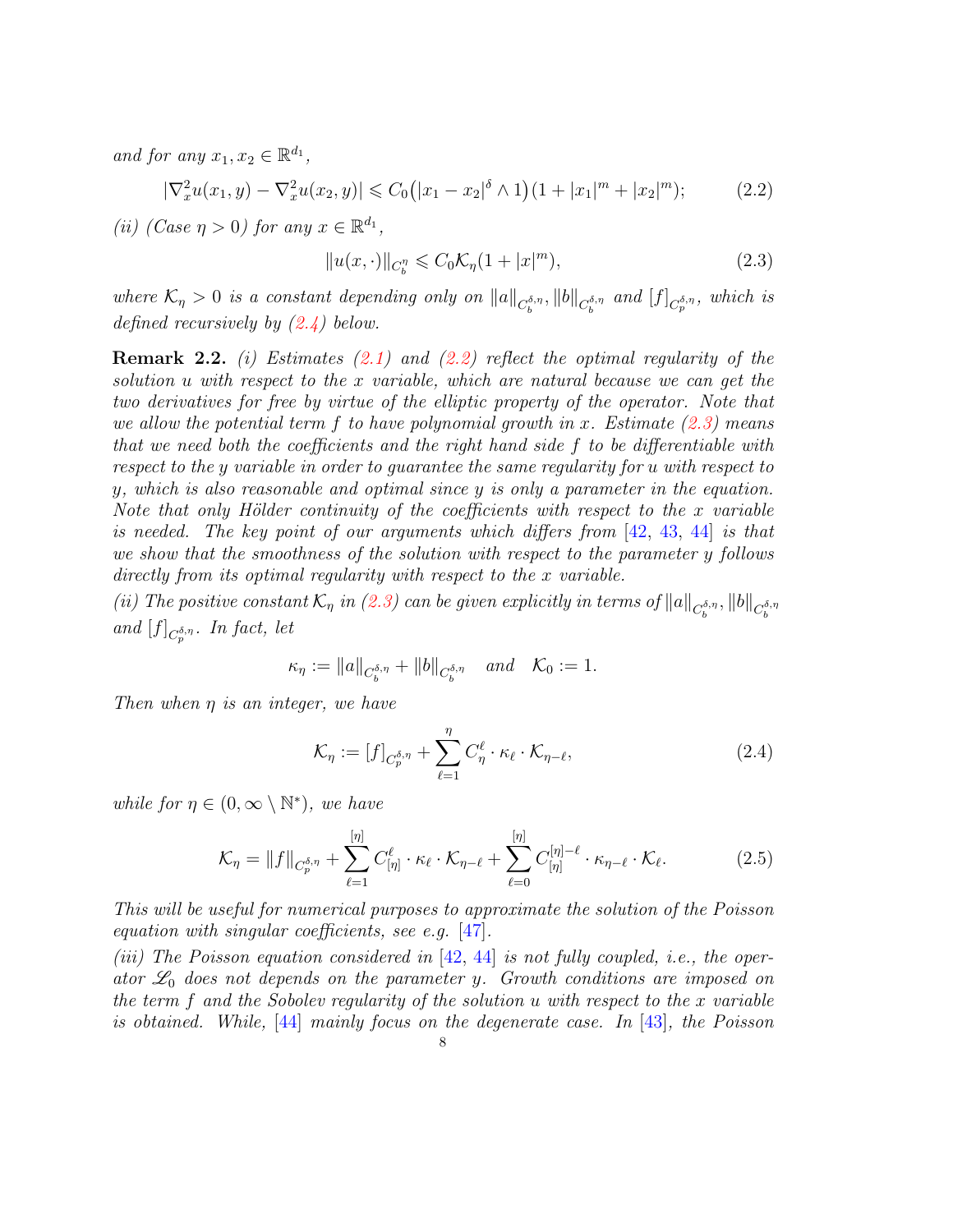equation  $(1.1)$  was investigated in Hölder classes of functions as in the present paper. Here, we relax the regularity assumptions on the coefficients and improve the regularity results for the solution.

Now we turn to the multi-time-scales stochastic dynamical system [\(1.4\)](#page-2-0). As shown in [\[40\]](#page-36-1), the limit behavior for the slow component  $Y_t^{\varepsilon}$  will be given in terms of the solution of an auxiliary Poisson equation involving the drift  $H$ . Thus, it is necessary to make the following assumption:

 $(A_H)$ : the drift H is centered, i.e.,

$$
\int_{\mathbb{R}^{d_1}} H(t, x, y) \mu^y(\mathrm{d}x) = 0, \quad \forall (t, y) \in \mathbb{R}_+ \times \mathbb{R}^{d_2},\tag{2.6}
$$

where  $\mu^{y}(\mathrm{d}x)$  is the invariant measure for SDE [\(1.7\)](#page-3-0).

Note that the drift c is not involved in the frozen equation  $(1.7)$ . We need the following additional condition for c to ensure the non-explosion of the solution  $X_t^{\varepsilon}$ : for  $\varepsilon > 0$  small enough, it holds that

<span id="page-8-2"></span><span id="page-8-1"></span><span id="page-8-0"></span>
$$
\lim_{|x| \to \infty} \sup_{y} \langle x, b(x, y) + \varepsilon c(x, y) \rangle = -\infty. \tag{2.7}
$$

Under [\(2.6\)](#page-8-0) and according to Theorem [2.1,](#page-6-0) there exists a unique solution  $\Phi(t, x, y)$ to the following Poisson equation in  $\mathbb{R}^{d_1}$ :

$$
\mathcal{L}_0(x, y)\Phi(t, x, y) = -H(t, x, y), \quad x \in \mathbb{R}^{d_1},\tag{2.8}
$$

where  $(t, y) \in \mathbb{R}_+ \times \mathbb{R}^{d_2}$  are regarded as parameters. We introduce the new averaged drift coefficients by

$$
\hat{F}_1(t,y) := \int_{\mathbb{R}^{d_1}} F(t,x,y)\mu^y(\mathrm{d}x); \n\hat{F}_2(t,y) := \int_{\mathbb{R}^{d_1}} \left[ F(t,x,y) + c(x,y) \cdot \nabla_x \Phi(t,x,y) \right] \mu^y(\mathrm{d}x); \n\hat{F}_3(t,y) := \int_{\mathbb{R}^{d_1}} \left[ F(t,x,y) + H(t,x,y) \cdot \nabla_y \Phi(t,x,y) \right] \mu^y(\mathrm{d}x); \n\hat{F}_4(t,y) := \int_{\mathbb{R}^{d_1}} \left[ F(t,x,y) + c(x,y) \cdot \nabla_x \Phi(t,x,y) \right] \mu^y(\mathrm{d}x), \n+ H(t,x,y) \cdot \nabla_y \Phi(t,x,y) \right] \mu^y(\mathrm{d}x),
$$

which correspond to Regime 1-Regime 4 described in  $(1.8)$ , and the new diffusion coefficients are given by

$$
\hat{G}_1(t,y) = \hat{G}_2(t,y) := \sqrt{\int_{\mathbb{R}^{d_1}} G G^*(t,x,y) \mu^y(\mathrm{d}x)};
$$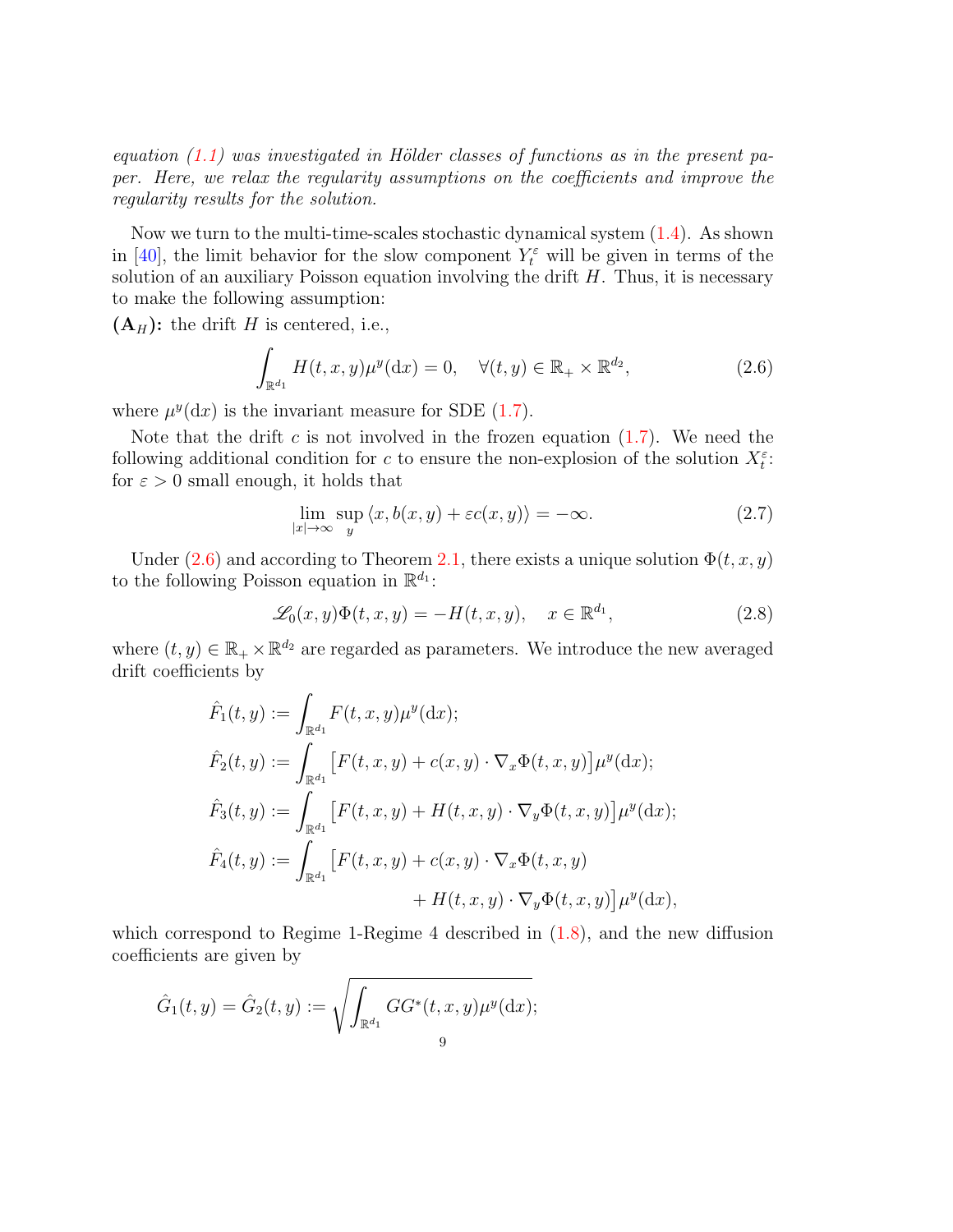$$
\hat{G}_3(t,y) = \hat{G}_4(t,y) := \sqrt{\int_{\mathbb{R}^{d_1}} \left[ GG^*(t,x,y) + H(t,x,y) \Phi^*(t,x,y) \right] \mu^y(\mathrm{d}x)}.
$$

Hence, the precise formulation of the limit equation for SDE [\(1.4\)](#page-2-0) will be of the following form: for  $k = 1, \dots, 4$ ,

$$
d\hat{Y}_t^k = \hat{F}_k(t, \hat{Y}_t^k)dt + \hat{G}_k(t, \hat{Y}_t^k)dW_t^2, \quad \hat{Y}_0^k = y.
$$
 (2.9)

<span id="page-9-2"></span>;

The second main result of this paper is as follows.

<span id="page-9-0"></span>**Theorem 2.3.** Let  $(A_{\sigma})$ - $(A_{b})$ - $(A_{G})$ - $(A_{H})$ - $(2.7)$  hold,  $T > 0$  and  $\delta \in (0, 1]$ .

(i) (Regime 1) If  $b, \sigma \in C_b^{\delta, \vartheta}$  $b_0^{\delta,\vartheta}, F, H, G \in C_p^{\vartheta/2, \delta, \vartheta}$  with  $\vartheta \in (0, 2], c \in L_p^{\infty}$ , and assume further that  $\lim_{\varepsilon \to 0} \alpha_{\varepsilon}^{\vartheta}/\gamma_{\varepsilon} = 0$ , then for every  $\varphi \in C_b^{2+\vartheta}$  $b^{2+\vartheta}(\mathbb{R}^{d_2}),$  we have

$$
\sup_{t\in[0,T]}\left|\mathbb{E}[\varphi(Y_t^{\varepsilon})] - \mathbb{E}[\varphi(\hat{Y}_t^1)]\right| \leqslant C_T \left(\frac{\alpha_{\varepsilon}^{\vartheta}}{\gamma_{\varepsilon}} + \frac{\alpha_{\varepsilon}^2}{\gamma_{\varepsilon}^2} + \frac{\alpha_{\varepsilon}^2}{\beta_{\varepsilon}\gamma_{\varepsilon}}\right);
$$

(*ii*) (Regime 2) if  $b, \sigma \in C_b^{\delta, \vartheta}$  $b_1^{\delta,\vartheta}, F, H, G \in C_p^{\vartheta/2, \delta, \vartheta}$  and  $c \in C_p^{\delta, \vartheta}$  with  $\vartheta \in (0, 2]$ , and assume further that  $\lim_{\varepsilon \to 0} \alpha_{\varepsilon}^{\vartheta}/\gamma_{\varepsilon} = 0$ , then for every  $\varphi \in C_b^{2+\vartheta}$  $b^{\overline{2}+\vartheta}(\mathbb{R}^{d_2}),$  we have

$$
\sup_{t \in [0,T]} \left| \mathbb{E}[\varphi(Y_t^{\varepsilon})] - \mathbb{E}[\varphi(\hat{Y}_t^2)] \right| \leq C_T \left( \frac{\alpha_{\varepsilon}^{\vartheta}}{\gamma_{\varepsilon}} + \frac{\alpha_{\varepsilon}^2}{\gamma_{\varepsilon}^2} + \frac{\alpha_{\varepsilon}^2}{\beta_{\varepsilon}} \right)
$$

(iii) (Regime 3) if  $b, \sigma \in C_b^{\delta, 1+\vartheta}$  $b_b^{\delta,1+\vartheta}, F, G \in C_p^{\vartheta/2,\delta,\vartheta}, H \in C_p^{(1+\vartheta)/2,\delta,1+\vartheta}$  with  $\vartheta \in (0,1]$ and  $c \in L_p^{\infty}$ , then for every  $\varphi \in C_b^{2+\vartheta}$  $b^{2+\vartheta}(\mathbb{R}^{d_2}),$  we have

$$
\sup_{t\in[0,T]}\left|\mathbb{E}[\varphi(Y_t^{\varepsilon})]-\mathbb{E}[\varphi(\hat{Y}_t^3)]\right|\leqslant C_T\left(\alpha_{\varepsilon}^{\vartheta}+\frac{\alpha_{\varepsilon}}{\beta_{\varepsilon}}\right);
$$

(iv) (Regime 4) if  $b, \sigma \in C_b^{\delta, 1+\vartheta}$  $b_1^{\delta,1+\vartheta}, F, G \in C_p^{\vartheta/2,\delta,\vartheta}, H \in C_p^{(1+\vartheta)/2,\delta,1+\vartheta}$  and  $c \in C_p^{\delta,\vartheta}$  with  $\vartheta \in (0,1],$  then for every  $\varphi \in C_b^{2+\vartheta}$  $b^{2+\vartheta}(\mathbb{R}^{d_2}),$  we have

$$
\sup_{t \in [0,T]} \left| \mathbb{E}[\varphi(Y_t^{\varepsilon})] - \mathbb{E}[\varphi(\hat{Y}_t^4)] \right| \leq C_T \, \alpha_{\varepsilon}^{\vartheta},
$$

where for  $k = 1, \dots, 4$ ,  $\hat{Y}_t^k$  are the unique weak solutions for SDE [\(2.9\)](#page-9-2), and  $C_T > 0$ is a constant independent of  $\delta, \varepsilon$ .

<span id="page-9-1"></span>Remark 2.4. (i) Note that in each case, the convergence rates do not depend on the index  $\delta$ . This suggests that the convergence in the averaging principle for system  $(1.4)$  relies only on the regularity of the coefficients with respect to the y (slow) variable, and does not depend on their regularity with respect to the x (fast) variable. (ii) In [\[49\]](#page-37-2), the weak convergence of the deviations of  $Y_t^{\varepsilon}$  around its averaged motion  $\overline{Y}_t$ , i.e.,  $Z_t^{\varepsilon} := (Y_t^{\varepsilon} - \overline{Y}_t)/\lambda_{\varepsilon}$  with  $\lambda_{\varepsilon} \to 0$  as  $\varepsilon \to 0$ , was studied in a particular  $h_t, \, u.e., \, \Sigma_t := (r_t - r_t)/\lambda_{\varepsilon}$  with  $\lambda_{\varepsilon} \to 0$  as  $\varepsilon \to 0$ , was studied in a particular case of homogeneous case where  $\alpha_{\varepsilon} = \delta/\sqrt{\varepsilon}$ ,  $\beta_{\varepsilon} = \delta$ ,  $\gamma_{\varepsilon} = \delta/\varepsilon$  (which is a particular case of nomogeneous case where  $\alpha_{\varepsilon} = o/\sqrt{\varepsilon}$ ,  $\rho_{\varepsilon} = o$ ,  $\gamma_{\varepsilon} = o/\varepsilon$  (which is a particular case of Regime 2) and with small noise perturbations, i.e., with G replaced by  $\sqrt{\varepsilon}G$  in SDE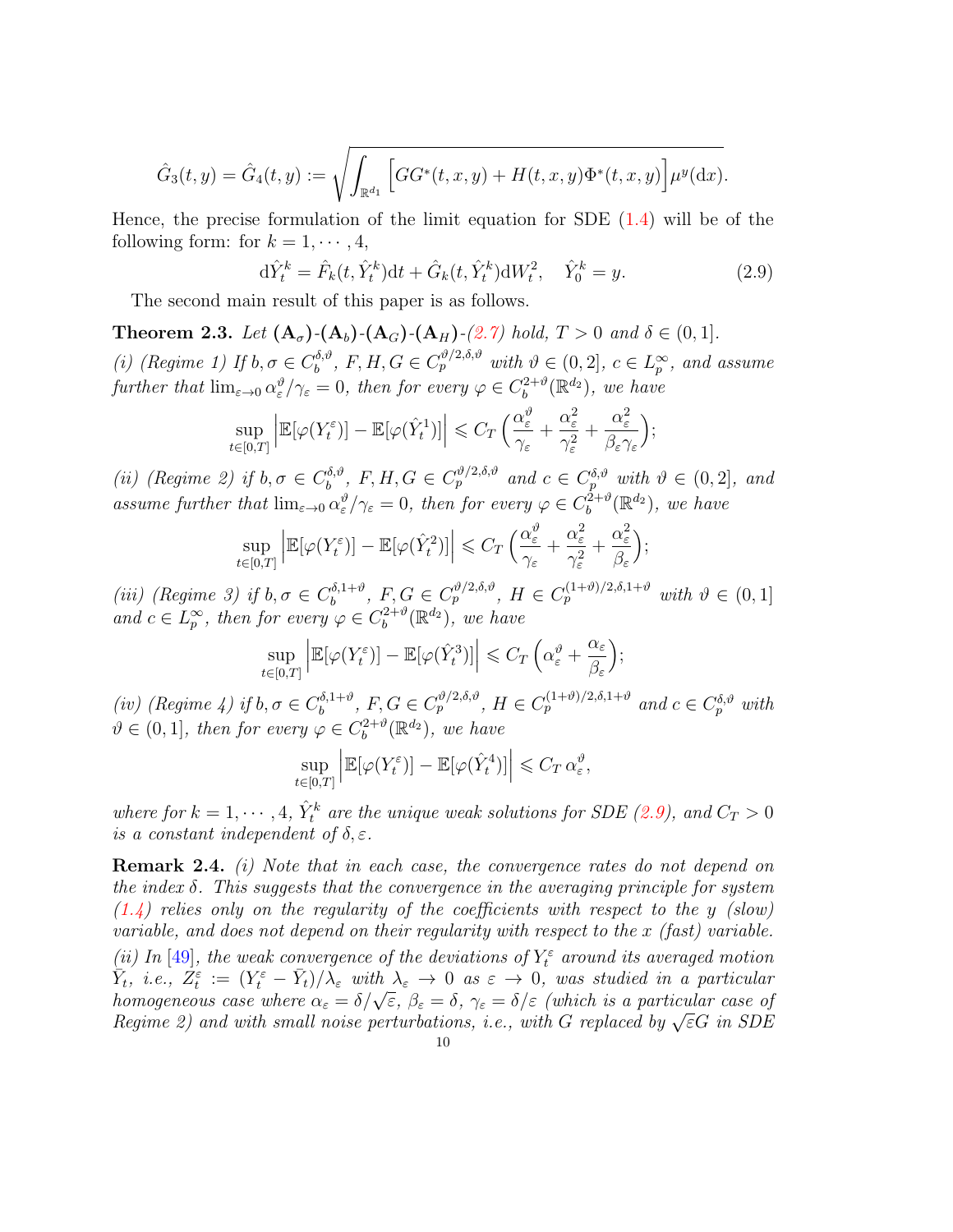(1.4). Regime specific analysis is also done therein due to the flexibility of  $\lambda_{\varepsilon}$ . In a very recent paper [\[48\]](#page-37-9), we further consider the strong convergence and the central limit theorem for SDE  $(1.4)$  when G does not depend on the x variable as well as in the small noise perturbation case, which totally cover the results in [\[49\]](#page-37-2). The arguments developed in this paper and the Poisson equation result Theorem [2.1](#page-6-0) play important role in [\[48\]](#page-37-9).

Let us give more explanations on the convergence rates and the assumptions on the coefficients in the above result, which we think are rather sharp.

<span id="page-10-0"></span>**Remark 2.5.** (i) Note that when  $c = H \equiv 0$ , we can take  $\gamma_{\varepsilon} = \beta_{\varepsilon} \equiv 1$ . In this particular case, the above result of Regime 1 simplifies to: if  $b, \sigma \in C_b^{\delta, \vartheta}$  $\int_b^{b,\vartheta}$  and  $F, G \in C_p^{\vartheta/2, \delta, \vartheta}$  with  $\vartheta \in (0, 2]$ , then for every  $\varphi \in C_b^{2+\vartheta}$  $b^{2+\vartheta}(\mathbb{R}^{d_2}),$  we have

$$
\sup_{t \in [0,T]} \left| \mathbb{E}[\varphi(Y_t^{\varepsilon})] - \mathbb{E}[\varphi(\hat{Y}_t^1)] \right| \leq C_T \, \alpha_{\varepsilon}^{\vartheta}.
$$

This is known to be optimal when  $\vartheta = 2$ . In the general case, the rate of convergence will be dominated by the fast term  $\gamma_{\varepsilon}^{-1} \int_0^t H(s,X_s^{\varepsilon},Y_s^{\varepsilon}) ds$  in the slow equation. Thus, the extra assumption that  $\lim_{\varepsilon\to 0} \alpha_\varepsilon^{\vartheta}/\gamma_{\varepsilon} = 0$  in Regime 1-2 with only Hölder coefficients is necessary and will be automatically satisfied when  $\vartheta \geq 1$ . It is also interesting to note that we may have  $\lim_{\varepsilon\to 0} \alpha_{\varepsilon}/\beta_{\varepsilon} = +\infty$  in these two regimes.

(ii) It will be clear from our proof that the convergence rates of  $Y_t^{\varepsilon}$  to  $\hat{Y}_t^k$  (k =  $1, \dots, 4$ ) depend only on the regularities of the averaged coefficients in the limit equations. Thus the regularities of the coefficients in the original equation with respect to the fast variable do not play any role, which appears to be intuitively natural. Our assumptions seem to be the weakest in order to get the desired result. Let us explain this with Regime 4 when the coefficients are time-independent. In order to get the  $\alpha_{\varepsilon}^{\vartheta}$ -order convergence of  $Y_{t}^{\varepsilon}$  to  $\hat{Y}_{t}^{4}$ , we shall need  $\hat{F}_{4}, \hat{G}_{4} \in C_{b}^{\vartheta}$ . Thanks to the assumption that  $b, \sigma \in C_b^{\delta, 1+\vartheta}$  $b_b^{\delta,1+\vartheta}, H \in C_p^{\delta,1+\vartheta}$  and Theorem [2.1,](#page-6-0) we can get that  $\Phi \in C_p^{2+\delta,1+\vartheta}$ , which in turn means that  $\nabla_y \Phi \in C_p^{\delta,\vartheta}$ . This together with the assumptions  $\overline{F}, c \in C_p^{\delta, \vartheta}$  and Lemma [3.2](#page-12-0) yields that  $\hat{F}_4 \in C_b^{\vartheta}$ . Similar computations hold for  $\hat{G}_4$  as well as Regime 1-Regime 3.

### 3. Poisson equation in the whole space

This section is devoted to study the Poisson equation [\(1.1\)](#page-0-0) in the whole space. Note that formally, the solution  $u$  should have the following probability representation:

<span id="page-10-1"></span>
$$
u(x,y) = \int_0^\infty \mathbb{E}f\left(X_t^y(x),y\right) \mathrm{d}t,\tag{3.1}
$$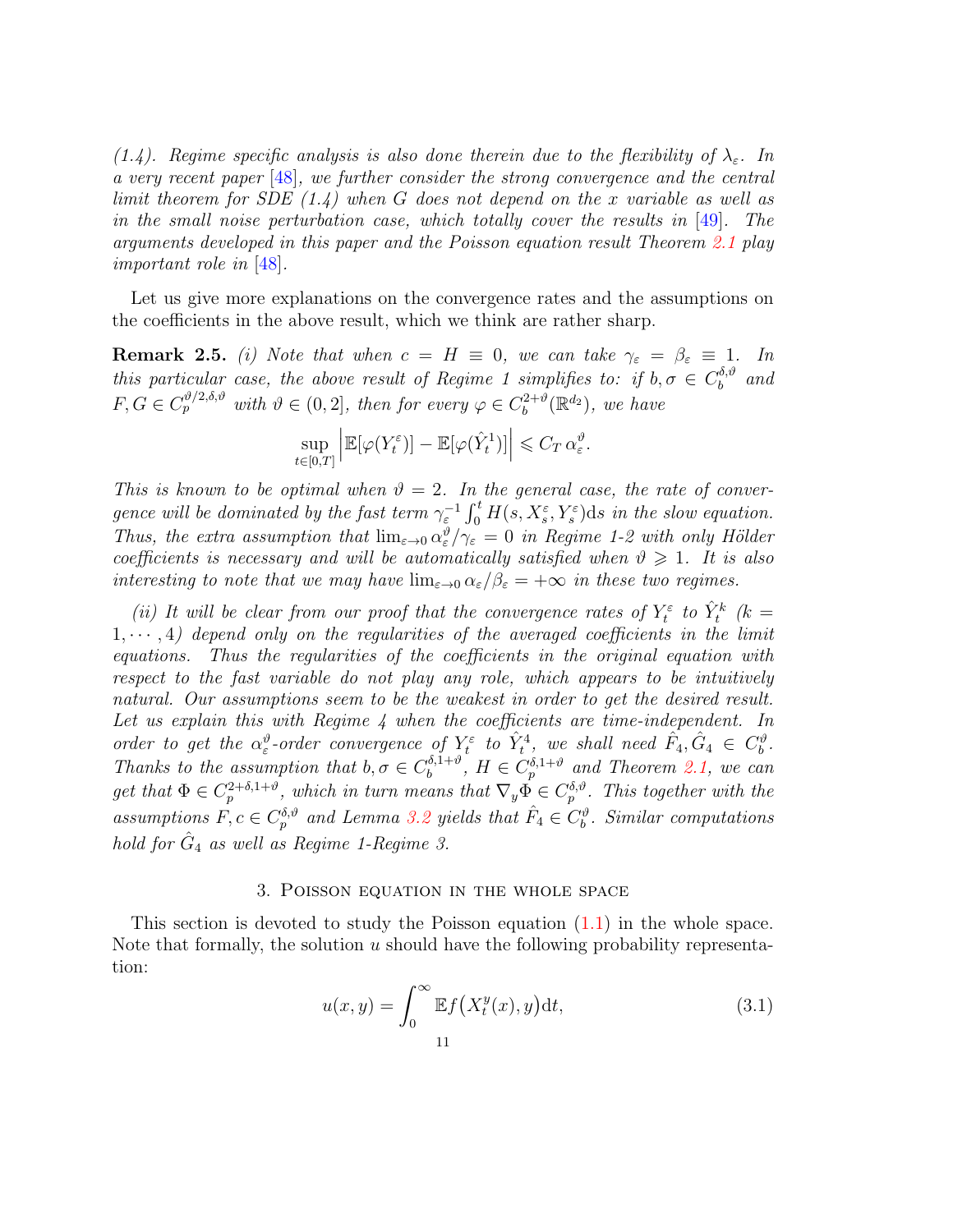where  $X_t^y$  $t<sup>y</sup>(x)$  is the unique solution for the frozen SDE [\(1.7\)](#page-3-0). The assertion that u satisfies [\(1.3\)](#page-1-0) was proven by [\[42\]](#page-36-3). Let  $p_t(x, x'; y)$  be the density function of  $X_t^y$  $_{t}^{y}(x)$ (which is also the unique fundamental solution for the operator  $\mathscr{L}_0$ ). For simplify, we denote by  $T_t f(x, y)$  the semigroup corresponding to  $\tilde{X}_t^y$  $u_t^y(x)$ , i.e.,

$$
T_t f(x, y) := \mathbb{E}\big(f(X_t^y(x), y) = \int_{\mathbb{R}^{d_1}} p_t(x, x'; y) f(x', y) \mathrm{d} x'.
$$

Unlike the previous publications, we do not focus on the differentiablity of the semigroup  $T_t f$  with respect to the parameter y. Instead, we shall first prove the optimal regularity estimates  $(2.1)$  and  $(2.2)$  for the solution u with respect to the xvariable, then we use an induction argument to show that estimate [\(2.3\)](#page-7-2) with respect to the parameter y follows directly. Throughout this section, we shall always assume that  $(\mathbf{A}_{\sigma})$ - $(\mathbf{A}_{b})$  hold.

In order to study the optimal regularity for equation  $(1.1)$ , let us first collect some classical results concerning the properties for  $p_t(x, x'; y)$ .

**Lemma 3.1.** Assume  $(A_{\sigma})$  holds and  $T > 0$ . Let  $a, b \in C_b^{\delta,0}$  with  $0 < \delta \leq 1$ . Then for every  $\ell = 0, 1, 2$  and any  $0 < t \leq T$ , we have

$$
|\nabla_x^{\ell} p_t(x, x'; y)| \leq C_T t^{-(d+\ell)/2} \exp\left(-c_0 |x - x'|^2 / t\right),\tag{3.2}
$$

and

<span id="page-11-1"></span><span id="page-11-0"></span>
$$
\left| \int_{\mathbb{R}^{d_1}} \nabla_x^2 p_t(x, x'; y) \mathrm{d}x' \right| \leqslant C_T t^{-(2-\delta)/2},\tag{3.3}
$$

and for every  $x_1, x_2 \in \mathbb{R}^{d_1}$ ,

$$
|\nabla_x^2 p_t(x_1, x'; y) - \nabla_x^2 p_t(x_2, x'; y)|
$$
  
\$\leq C\_T \left[ (|x\_1 - x\_2| \wedge 1) t^{-(d+3)/2} + (|x\_1 - x\_2|^\delta \wedge 1) t^{-(d+2)/2} \right] \times \left( \exp(-c\_0 |x\_1 - x'|^2 / t) + \exp(-c\_0 |x\_2 - x'|^2 / t) \right), \qquad (3.4)

where  $C_T$ ,  $c_0 > 0$  are constants independent of y.

If we further assume  $(A_b)$  holds, then the limit

<span id="page-11-2"></span>
$$
p_\infty(x',y) := \lim_{t \to \infty} p_t(x,x';y)
$$

exists, and for every  $k, j \in \mathbb{R}_+$ , there exists a constant  $m > 0$  such that for any  $t \geqslant 1, x, x' \in \mathbb{R}^{d_1}$  and  $y \in \mathbb{R}^{d_2}$ ,

<span id="page-11-4"></span><span id="page-11-3"></span>
$$
|p_{\infty}(x', y)| \leq \frac{C_0}{1 + |x'|^j},
$$
\n(3.5)

and

$$
|p_t(x, x'; y) - p_\infty(x', y)| \leq C_0 \frac{1 + |x|^m}{(1 + t)^k (1 + |x'|^j)}.
$$
\n(3.6)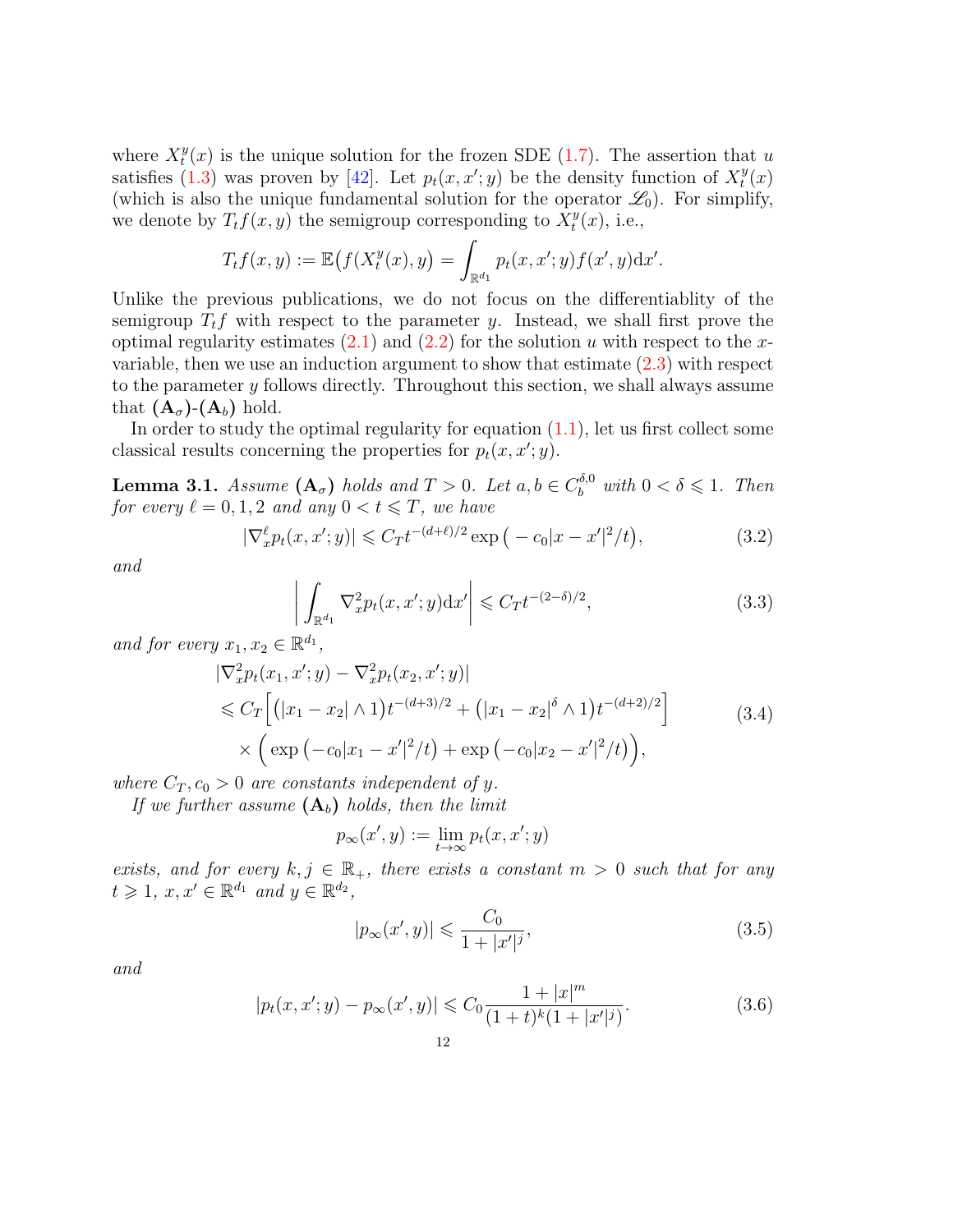where  $C_0$  is a positive constant depending only on  $\lambda$ ,  $d_1$ ,  $d_2$  and  $||a||_{C_b^{\delta,0}}$ ,  $||b||_{C_b^{\delta,0}}$ .

*Proof.* Estimate  $(3.2)$  is well-known, see e.g.  $[33,$  Chapter IV,  $\S 13, (13.1)$ , while estimate [\(3.3\)](#page-11-1) can be found in [\[33,](#page-36-21) Chapter IV, §14, (14.2)]. When  $|x_1 - x_2| \leq 1$ , estimate [\(3.4\)](#page-11-2) follows by [\[33,](#page-36-21) Chapter IV, §13, (13.2)]. While for  $|x_1 - x_2| > 1$ , the conclusion follows easily by  $(3.2)$ . Finally, estimates  $(3.5)$  and  $(3.6)$  were given in [\[43,](#page-36-4) Proposition 3].

To shorten the notation, we will write for  $\ell \in \mathbb{N}^*$ ,

$$
\frac{\partial^{\ell} \mathcal{L}_0}{\partial y^{\ell}}(x, y) := \sum_{i, j=1}^{d_1} \partial_y^{\ell} a^{ij}(x, y) \frac{\partial^2}{\partial x_i \partial x_j} + \sum_{i=1}^{d_1} \partial_y^{\ell} b^i(x, y) \frac{\partial}{\partial x_i}.
$$

Given a function  $h(x, y)$  on  $\mathbb{R}^{d_1} \times \mathbb{R}^{d_2}$ , we shall denote by  $\bar{h}(y)$  its average with respect to the measure  $\mu^y(\mathrm{d}x)$ , i.e.,

<span id="page-12-3"></span>
$$
\bar{h}(y) := \int_{\mathbb{R}^{d_1}} h(x, y) \mu^y(\mathrm{d}x). \tag{3.7}
$$

Then it is easy to see that

<span id="page-12-2"></span><span id="page-12-1"></span>
$$
f(x, y) := h(x, y) - \bar{h}(y)
$$
\n(3.8)

satisfies the centering condition [\(1.3\)](#page-1-0). The following result will play an important role in the study of the smoothness of the solution to the Poisson equation with respect to the parameter y as well as the diffusion approximations for SDE  $(1.4)$ .

<span id="page-12-0"></span>**Lemma 3.2.** Let  $(A_{\sigma})$  and  $(A_b)$  hold,  $a, b \in C_b^{\delta, \eta}$  with  $0 < \delta \leq 1$  and  $\eta > 0$ . Given a function  $h \in C_p^{\delta,\eta}$ , let f be defined by [\(3.8\)](#page-12-1). Assume that there exists a solution  $u \in C_p^{2+\delta, (\eta-1)\vee 0}$  to the Poison equation [\(1.1\)](#page-0-0). Then, (i) if  $\eta \in \mathbb{N}^*$ , we have

$$
\partial_y^{\eta} \bar{h}(y) = \int_{\mathbb{R}^{d_1}} \left[ \partial_y^{\eta} h(x, y) - \sum_{\ell=1}^{\eta} C_{\eta}^{\ell} \cdot \frac{\partial^{\ell} \mathcal{L}_0}{\partial y^{\ell}}(x, y) \partial_y^{\eta - \ell} u(x, y) \right] \mu^y(\mathrm{d}x); \tag{3.9}
$$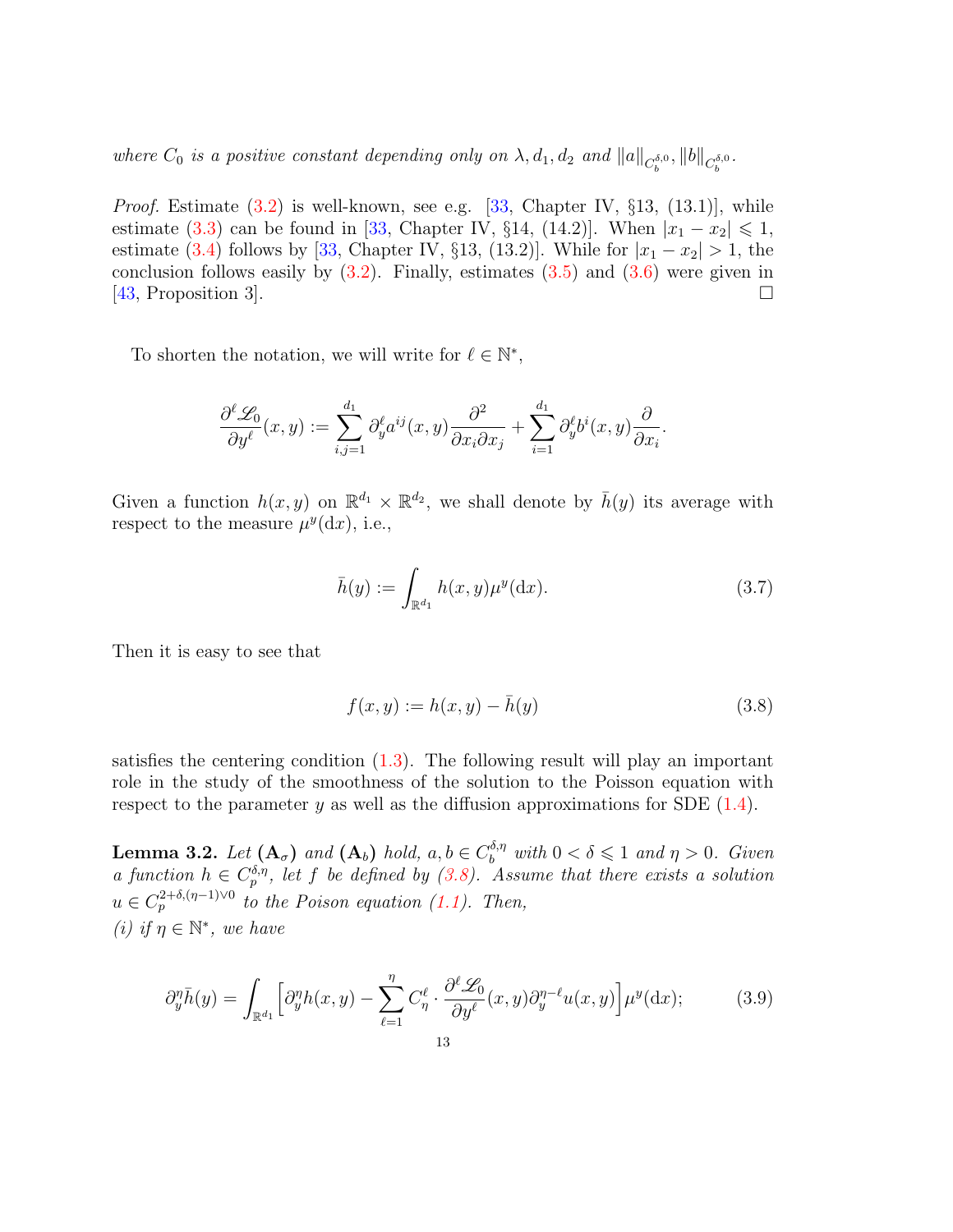(ii) if  $\eta \in (0,\infty) \setminus \mathbb{N}^*$ , we have that for any  $y_1, y_2 \in \mathbb{R}^{d_2}$ ,

<span id="page-13-0"></span>
$$
\partial_y^{[\eta]} \overline{h}(y_1) - \partial_y^{[\eta]} \overline{h}(y_2) = \int_{\mathbb{R}^{d_1}} \Biggl( \left[ \partial_y^{[\eta]} h(x, y_1) - \partial_y^{[\eta]} h(x, y_2) \right] \n- \sum_{\ell=1}^{[\eta]} C_{[\eta]}^{\ell} \cdot \frac{\partial^{\ell} \mathcal{L}_0}{\partial y^{\ell}}(x, y_2) \left[ \partial_y^{[\eta] - \ell} u(x, y_1) - \partial_y^{[\eta] - \ell} u(x, y_2) \right] \n- \sum_{\ell=1}^{[\eta]} C_{[\eta]}^{\ell} \left[ \frac{\partial^{\ell} \mathcal{L}_0}{\partial y^{\ell}}(x, y_1) - \frac{\partial^{\ell} \mathcal{L}_0}{\partial y^{\ell}}(x, y_2) \right] \partial_y^{[\eta] - \ell} u(x, y_1) \n- \left[ \mathcal{L}_0(x, y_1) - \mathcal{L}_0(x, y_2) \right] \partial_y^{[\eta]} u(x, y_2) \Biggr) \mu^{y_1}(\mathrm{d}x).
$$
\n(3.10)

In particular, we have  $\bar{h} \in C_b^{\eta}$  $\binom{\eta}{b}(\mathbb{R}^{d_2})$ .

**Remark 3.3.** (i) The above result together with Theorem [2.1](#page-6-0) provide a useful tool to verify the regularity the averaged coefficients, which is a separate problem that will always encounter in the study of averaging principle, CLT, homogenization and other limit theorems. Thus, this lemma is of independent interest.

(ii) Note that the left hand sides of the equality  $(3.9)$  and  $(3.10)$  involve  $\eta$ -order  $'derivatives'$  of h with respect to the y-variable, while the right hand sides only involve at most  $0 \vee (\eta -1)$ -order 'derivatives' of the solution u with respect to the parameter y. Hence these equality can be viewed as two transfer formulas, which transfer the smoothness with respect to the parameter y to the two derivatives with respect to the x variable. Let us explain this more clearly when  $\eta = 1$ . In this case, the above conclusion simplifies to: if we have  $u \in C_p^{2+\delta,0}$ , then

$$
\partial_y \left( \int_{\mathbb{R}^{d_1}} h(x, y) \mu^y(\mathrm{d}x) \right) = \int_{\mathbb{R}^{d_1}} \left[ \partial_y h(x, y) - \frac{\partial \mathcal{L}_0}{\partial y}(x, y) u(x, y) \right] \mu^y(\mathrm{d}x).
$$

In order to derive the differentiablity of  $\bar{h}(y)$ , the left hand side of the above equality implies that we need to study the derivative of the invariant measure  $\mu^y(\mathrm{d}x)$  with respect to the parameter y, which is usually difficult to obtain. However, the right hand side of the above equality only needs two derivatives of u with respect to the x variable (no derivative with respect to the parameter  $y$  is involved), which is quite classical due to the elliptic property of the operator  $\mathscr{L}_0$ .

*Proof.* We only need to prove the equality  $(3.9)$  and  $(3.10)$ . Then the assertion that  $\bar{h}\in \overset{\circ}{C_b^{\eta}}$  $\eta_b^{\eta}(\mathbb{R}^{d_2})$  follows directly. In fact, if  $(3.9)$  is true for  $\eta \in \mathbb{N}^*$ , we can derive by the assumptions  $a, b \in C_b^{\delta, \eta}$  $b_1^{\delta,\eta}, h \in C_p^{\delta,\eta}$  and  $u \in C_p^{2+\delta,(\eta-1)\vee 0}$  that for some  $m > 0$ ,

$$
\partial_y^{\eta} \bar{h}(y) \leqslant C_0 \int_{\mathbb{R}^{d_1}} (1+|x|^m) \mu^y(\mathrm{d}x) \leqslant C_1 < \infty,
$$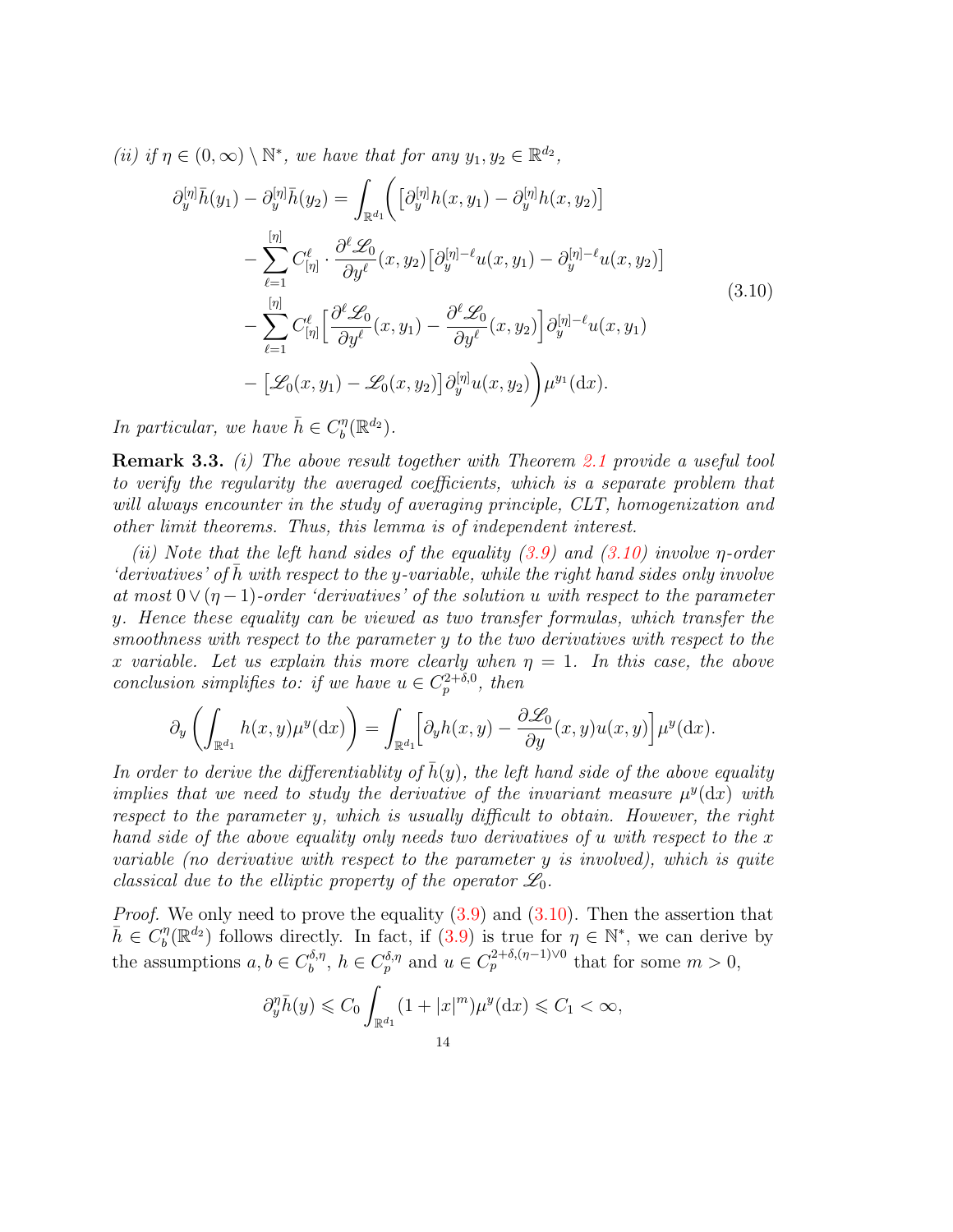while if [\(3.10\)](#page-13-0) is true for  $\eta \in (0, \infty) \setminus \mathbb{N}^*$ , we can derive that for  $y_1, y_2 \in \mathbb{R}^{d_2}$ ,

$$
\left| \partial_y^{[\eta]} \bar{h}(y_1) - \partial_y^{[\eta]} \bar{h}(y_2) \right| \leq C_2 \left( |y_1 - y_2|^{\eta - [\eta]} \wedge 1 \right) \int_{\mathbb{R}^{d_1}} (1 + |x|^m) \mu^{y_1}(\mathrm{d}x)
$$
  

$$
\leq C_3 \left( |y_1 - y_2|^{\eta - [\eta]} \wedge 1 \right).
$$

Below, we divide the proof into two steps.

(i) Let us first prove [\(3.9\)](#page-12-2) with  $\eta = 1$ . In fact, by the chain rule we can write

$$
\partial_y \bar{h}(y) = \partial_y \left( \int_{\mathbb{R}^{d_1}} h(x, y) \mu^y(\mathrm{d}x) \right)
$$
  
= 
$$
\int_{\mathbb{R}^{d_1}} \partial_y h(x, y) \mu^y(\mathrm{d}x) + \int_{\mathbb{R}^{d_1}} h(x, y) \partial_y p_\infty(x, y) \mathrm{d}x.
$$

Then we use a formula established in [\[43,](#page-36-4) (28)] which yields

 $\mathbb{Z}^2$ 

$$
\int_{\mathbb{R}^{d_1}} h(x, y) \partial_y p_{\infty}(x, y) dx
$$
\n
$$
= - \int_{\mathbb{R}^{d_1}} h(x, y) \left( \int_0^{\infty} \int_{\mathbb{R}^{d_1}} p_{\infty}(x', y) \frac{\partial \mathcal{L}_0}{\partial y}(x', y) p_s(x', x; y) dx' ds \right) dx.
$$

As a result, by  $(3.1)$ , Fubini's theorem and the fact that  $p_t(x', x; y)$  is a density function, we deduce that

$$
\int_{\mathbb{R}^{d_1}} h(x, y) \partial_y p_{\infty}(x, y) dx
$$
\n
$$
= - \int_{\mathbb{R}^{d_1}} \frac{\partial \mathcal{L}_0}{\partial y}(x', y) \left( \int_0^{\infty} \int_{\mathbb{R}^{d_1}} p_s(x', x; y) h(x, y) dx ds \right) p_{\infty}(x', y) dx'
$$
\n
$$
= - \int_{\mathbb{R}^{d_1}} \frac{\partial \mathcal{L}_0}{\partial y}(x', y) \left( \int_0^{\infty} \int_{\mathbb{R}^{d_1}} p_s(x', x; y) f(x, y) dx ds \right) p_{\infty}(x', y) dx'
$$
\n
$$
= - \int_{\mathbb{R}^{d_1}} \frac{\partial \mathcal{L}_0}{\partial y}(x', y) \left( \int_0^{\infty} T_s f(x', y) ds \right) p_{\infty}(x', y) dx'
$$
\n
$$
= - \int_{\mathbb{R}^{d_1}} \frac{\partial \mathcal{L}_0}{\partial y}(x', y) u(x', y) \mu^y(dx'),
$$

which in turn implies [\(3.9\)](#page-12-2) is true for  $\eta = 1$ . The general case that  $\eta \in \mathbb{N}^*$  can be proved by using formula [\[43,](#page-36-4) (34)] instead of [\[43,](#page-36-4) (28)] and the induction argument, we omit the details here.

(ii) Now we prove [\(3.10\)](#page-13-0) when  $\eta \in (0,1)$ . For any  $y_1, y_2 \in \mathbb{R}^{d_2}$ , we write

$$
\bar{h}(y_1) - \bar{h}(y_2) = \int_{\mathbb{R}^{d_1}} h(x, y_1) \mu^{y_1}(\mathrm{d}x) - \int_{\mathbb{R}^{d_1}} h(x, y_2) \mu^{y_2}(\mathrm{d}x)
$$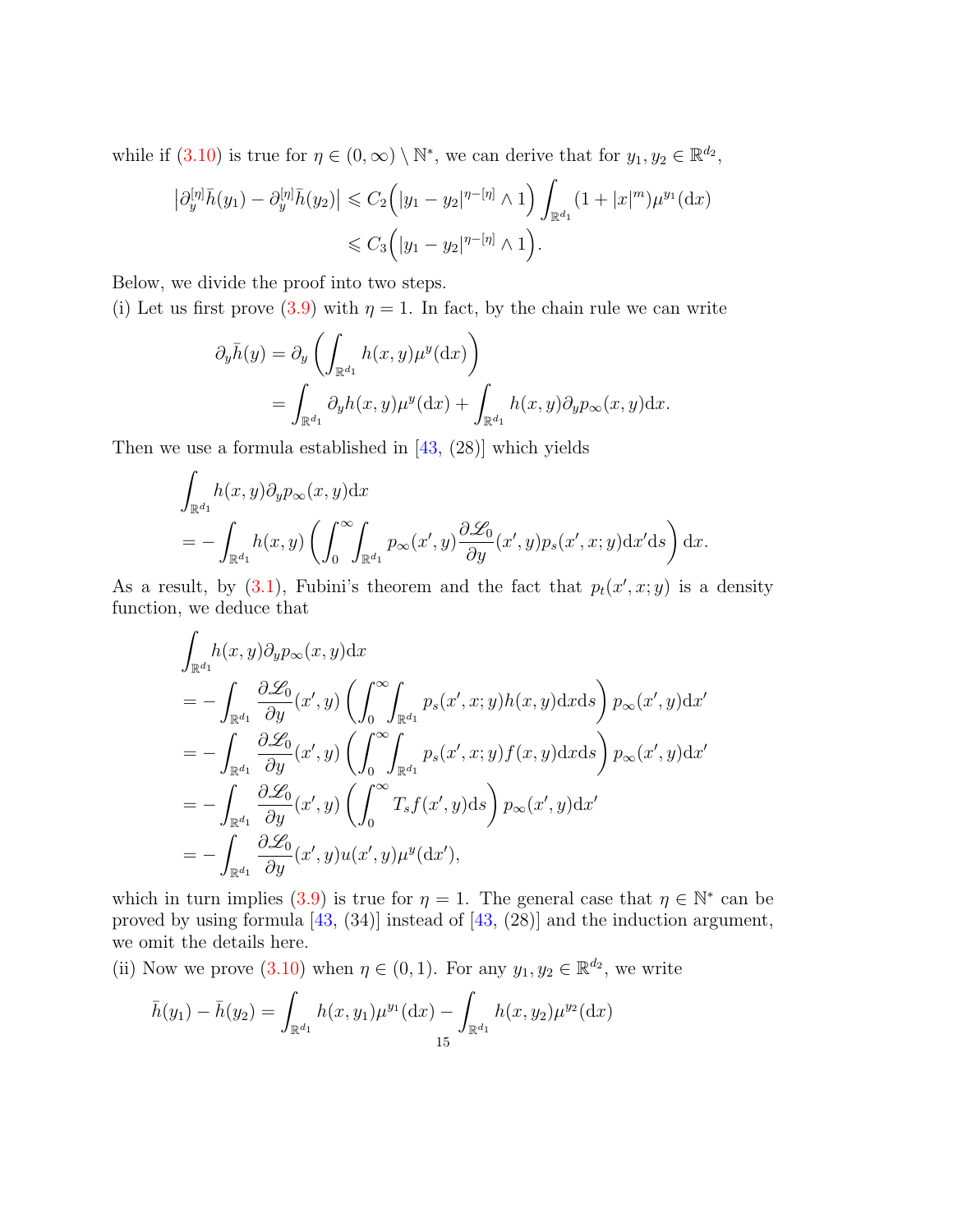$$
= \int_{\mathbb{R}^{d_1}} [h(x, y_1) - h(x, y_2)] \mu^{y_1} (dx) + \int_{\mathbb{R}^{d_1}} h(x, y_2) [\mu^{y_1} (dx) - \mu^{y_2} (dx)].
$$

Then we deduce by  $[47, \text{Lemma } 4.1]$  $[47, \text{Lemma } 4.1]$  (which is similar in spirit of  $[43, (28)]$  $[43, (28)]$ ) and the same argument as above that

$$
\int_{\mathbb{R}^{d_1}} h(x, y_2) \left[ \mu^{y_1} (dx) - \mu^{y_2} (dx) \right]
$$
\n
$$
= - \int_0^\infty \int_{\mathbb{R}^{d_1}} p_\infty(x'; y_1) \left[ \mathcal{L}_0(x', y_1) - \mathcal{L}_0(x', y_2) \right]
$$
\n
$$
\times \left( \int_{\mathbb{R}^{d_1}} p_s(x', x; y_2) h(x, y_2) dx \right) dx'ds
$$
\n
$$
= - \int_0^\infty \int_{\mathbb{R}^{d_1}} p_\infty(x'; y_1) \left[ \mathcal{L}_0(x', y_1) - \mathcal{L}_0(x', y_2) \right]
$$
\n
$$
\times \left( \int_{\mathbb{R}^{d_1}} p_s(x', x; y) f(x, y_2) dx \right) dx'ds
$$
\n
$$
= - \int_{\mathbb{R}^{d_1}} \left[ \mathcal{L}_0(x', y_1) - \mathcal{L}_0(x', y_2) \right] u(x', y_2) \mu^{y_1} (dx'),
$$

where in the second equality we also used the fact that  $p_t(x', x; y)$  is a density function. Thus, [\(3.10\)](#page-13-0) is true for  $\eta \in (0,1)$ . The general case that  $\eta \in (n, n+1)$  for some  $n \in \mathbb{N}^*$  can be proved by using  $(3.9)$  with  $\eta = n$  and the same arguments as before. The proof is finished.

Now, we are in the position to give:

Proof of Theorem [2.1.](#page-6-0) We divide the proof into four steps.

**Step 1.** In this step we prove  $(2.1)$ . It suffices to consider the estimate for the second order derivative  $\nabla_x^2 u$ . To this end, we rewrite  $(3.1)$  as

<span id="page-15-0"></span>
$$
u(x,y) = \int_0^2 T_t f(x,y) dt + \int_2^\infty T_t f(x,y) dt =: u_1(x,y) + u_2(x,y).
$$
 (3.11)

When  $0 < t \le 2$ , using [\(3.2\)](#page-11-0) and the fact that  $p_t(x, x'; y)$  is a density function, we deduce

$$
\nabla_x^2 T_t f(x, y) = \int_{\mathbb{R}^{d_1}} \nabla_x^2 p_t(x, x'; y) \left[ f(x', y) - f(x, y) \right] dx'
$$
  
\n
$$
\leq C_1 [f]_{C_p^{\delta,0}} \int_{\mathbb{R}^{d_1}} \left( |x - x'|^{\delta} \wedge 1 \right) \left( 1 + |x|^m + |x'|^m \right)
$$
  
\n
$$
\times t^{-(d+2)/2} \exp \left( -c_0 |x - x'|^2 / t \right) dx'
$$
  
\n
$$
\leq C_1 [f]_{C_p^{\delta,0}} \left( 1 + |x|^m \right) \int_{\mathbb{R}^{d_1}} t^{-(d+2-\delta)/2} \exp \left( -c_1 |x - x'|^2 / t \right) dx'
$$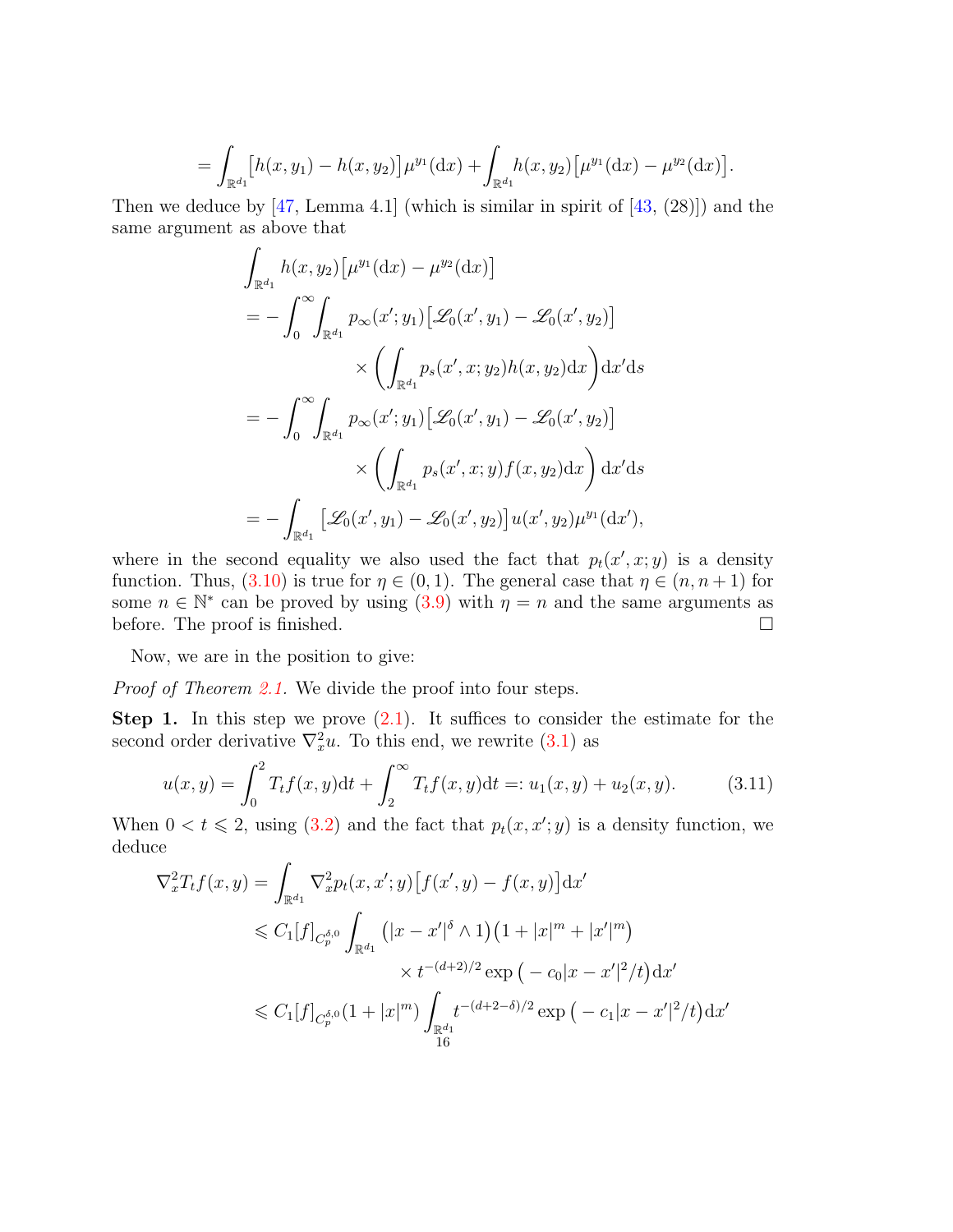$$
\leqslant C_1[f]_{C_p^{\delta,0}}(1+|x|^m)\cdot t^{(\delta-2)/2},
$$

while for  $t > 2$ , we have by the semigroup property that

$$
\nabla_x^2 T_t f(x, y) = \int_{\mathbb{R}^{d_1}} \int_{\mathbb{R}^{d_1}} \nabla_x^2 p_1(x, z; y) p_{t-1}(z, x'; y) \mathrm{d}z f(x', y) \mathrm{d}x'
$$
\n
$$
= \int_{\mathbb{R}^{d_1}} \int_{\mathbb{R}^{d_1}} \nabla_x^2 p_1(x, z; y) \left[ p_{t-1}(z, x'; y) - p_{\infty}(x'; y) \right] \mathrm{d}z f(x', y) \mathrm{d}x'
$$
\n
$$
\leq C_2[f]_{C_p^{\delta,0}} \int_{\mathbb{R}^{d_1}} \int_{\mathbb{R}^{d_1}} \exp\left( -c_0|x-z|^2 \right) \frac{(1+|z|^m)(1+|x'|^m)}{(1+t)^k(1+|x'|^j)} \mathrm{d}z \mathrm{d}x'
$$
\n
$$
\leq C_2[f]_{C_p^{\delta,0}} \frac{(1+|x|^m)}{(1+t)^k} \int_{\mathbb{R}^{d_1}} \frac{(1+|x'|^m)}{(1+|x'|^j)} \mathrm{d}x'
$$
\n
$$
\leq C_2[f]_{C_p^{\delta,0}} \frac{(1+|x|^m)}{(1+t)^k},
$$

where in the third inequality we have used  $(3.6)$ , and we choose  $j > d_1 + m$  in the last inequality. Now, taking these two estimates back into  $(3.11)$  gives

$$
\begin{aligned} |\nabla_x^2 u(x,y)| &\leq C_3[f]_{C_p^{\delta,0}}(1+|x|^m)\bigg(\int_0^2 t^{(\delta-2)/2} \mathrm{d} t + \int_2^\infty \frac{1}{1+t^k} \mathrm{d} t\bigg) \\ &\leqslant C_3[f]_{C_p^{\delta,0}}(1+|x|^m). \end{aligned}
$$

Thus estimate  $(2.1)$  is true.

**Step 2.** We proceed to prove estimate [\(2.2\)](#page-7-1). Note that when  $|x_1 - x_2| \geq 1$ , the conclusion follows directly from [\(2.1\)](#page-6-1). Below, we focus on the case where  $|x_1 - x_2|$  < 1. Let  $\tilde{x}$  be one of the two points  $x_1$  and  $x_2$  which is nearer to  $x'$ , and denote by O the ball with center  $\tilde{x}$  and radius  $2|x_1 - x_2|$ . Without loss of generality, we may assume that  $\tilde{x} = x_1$ . We write

$$
\nabla_x^2 u_1(x_1, y) - \nabla_x^2 u_1(x_2, y) = \int_0^2 \int_C \nabla_x^2 p_t(x_1, x'; y) [f(x', y) - f(x_1, y)] dx'dt \n- \int_0^2 \int_C \nabla_x^2 p_t(x_2, x'; y) [f(x', y) - f(x_2, y)] dx'dt \n+ \int_0^2 \int_{\mathbb{R}^{d_1} \setminus \mathcal{O}} [\nabla_x^2 p_t(x_1, x'; y) - \nabla_x^2 p_t(x_2, x'; y)] [f(x', y) - f(x_1, y)] dx'dt \n+ [f(x_2, y) - f(x_1, y)] \int_0^2 \int_{\mathbb{R}^{d_1} \setminus \mathcal{O}} \nabla_x^2 p_t(x_2, x'; y) dx'dt =: \sum_{i=1}^4 \mathcal{I}_i.
$$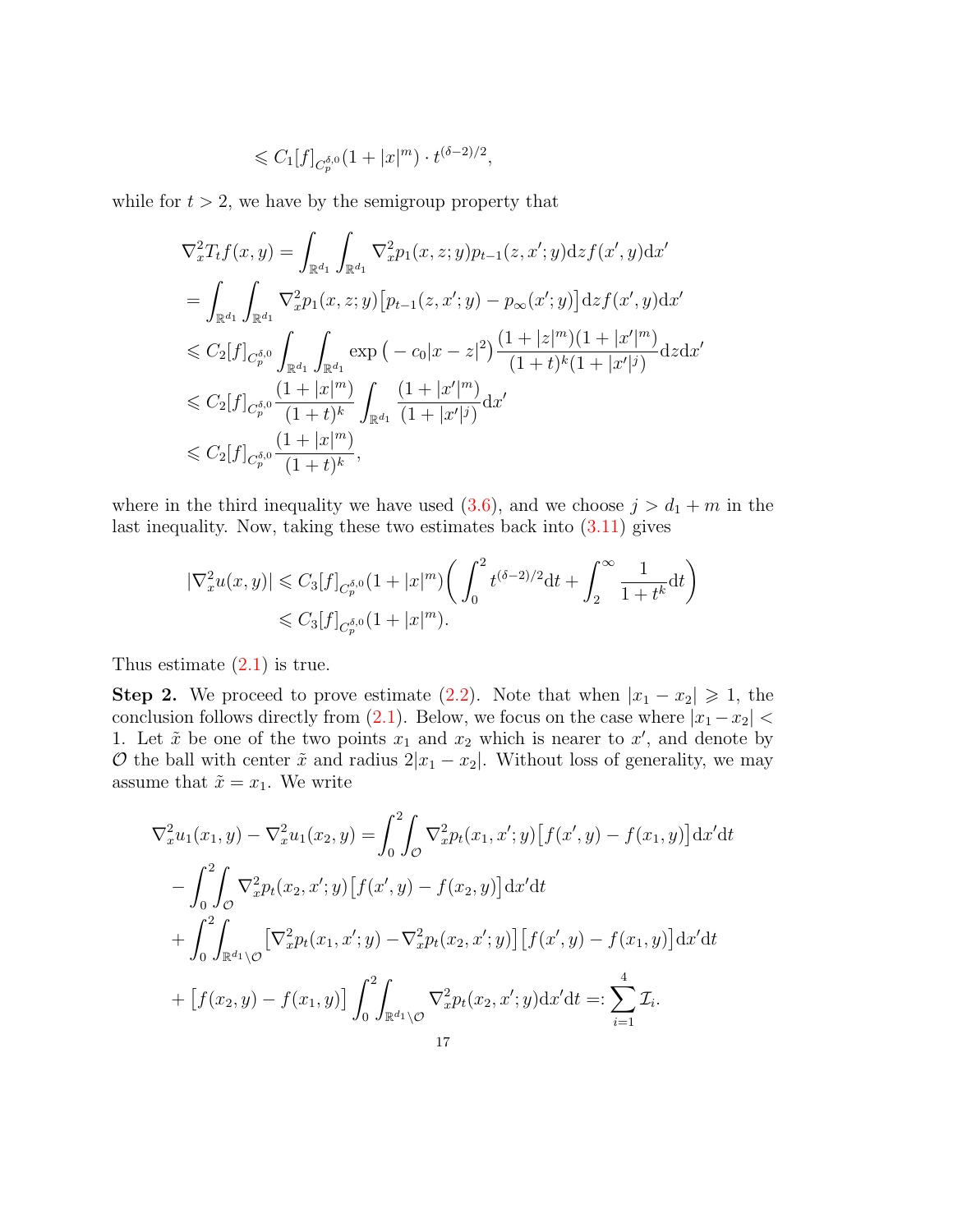For the first term, we have by [\(3.2\)](#page-11-0) that

$$
\mathcal{I}_{1} \leqslant C_{1}[f]_{C_{p}^{\delta,0}} \int_{0}^{2} \int_{\mathcal{O}} t^{-(d+2)/2} \exp\left(-c_{0}|x_{1}-x'|^{2}/t\right)
$$
\n
$$
\times |x'-x_{1}|^{\delta}\left(1+|x_{1}|^{m}+|x'|^{m}\right) \mathrm{d}x' \mathrm{d}t
$$
\n
$$
\leqslant C_{1}[f]_{C_{p}^{\delta,0}} \left(1+|x_{1}|^{m}\right) \int_{\mathcal{O}} \int_{0}^{2} t^{-(d+2-\delta)/2} \exp\left(-c_{1}|x_{1}-x'|^{2}/t\right) \mathrm{d}t \mathrm{d}x'
$$
\n
$$
\leqslant C_{1}[f]_{C_{p}^{\delta,0}} \left(1+|x_{1}|^{m}\right) \int_{\mathcal{O}} |x_{1}-x'|^{-d+\delta} \mathrm{d}x'
$$
\n
$$
\leqslant C_{1}[f]_{C_{p}^{\delta,0}} |x_{1}-x_{2}|^{\delta}\left(1+|x_{1}|^{m}\right).
$$

In completely the same way we get

$$
\mathcal{I}_2 \leqslant C_2[f]_{C_p^{\delta,0}} |x_1 - x_2|^\delta (1 + |x_2|^m).
$$

To control the third term, note that for  $x' \in \mathbb{R}^{d_1} \setminus \mathcal{O}$ , we have

$$
|x_2 - x'|/2 \leq |x_1 - x'| \leq 3|x_2 - x'|/2.
$$

As a result, by  $(3.4)$  we deduce that

$$
\mathcal{I}_3 \leqslant C_3[f]_{C_p^{\delta,0}}|x_1 - x_2| \int_0^2 \int_{\mathbb{R}^{d_1} \setminus \mathcal{O}} t^{-(d+3)/2} \exp\left(-c_0|x_1 - x'|^2/t\right) \times |x_1 - x'|^{\delta}\left(1 + |x_1|^m + |x'|^m\right) \mathrm{d}x' \mathrm{d}t
$$

$$
+ C_3[f]_{C_p^{\delta,0}}|x_1 - x_2|^{\beta} \int_0^2 \int_{\mathbb{R}^{d_1} \setminus \mathcal{O}} t^{-(d+2)/2} \exp\left(-c_0|x_1 - x'|^2/t\right) \times |x_1 - x'|^{\delta}\left(1 + |x_1|^m + |x'|^m\right) \mathrm{d}x' \mathrm{d}t =: \mathcal{I}_{31} + \mathcal{I}_{32}.
$$

We further control  $\mathcal{I}_{31}$  by

$$
\mathcal{I}_{31} \leq C_{3}[f]_{C_{p}^{\delta,0}}|x_{1} - x_{2}|(1 + |x_{1}|^{m})
$$
\n
$$
\times \int_{\mathbb{R}^{d_{1}}\setminus\mathcal{O}} \left(\int_{0}^{2} t^{-(d+3)/2} \exp\left(-c_{1}|x_{1} - x'|^{2}/t\right)dt\right)|x_{1} - x'|^{\delta}dx'
$$
\n
$$
\leq C_{3}[f]_{C_{p}^{\delta,0}}|x_{1} - x_{2}|(1 + |x_{1}|^{m})\int_{\mathbb{R}^{d_{1}}\setminus\mathcal{O}}|x - x'|^{-d-1+\delta}dx'
$$
\n
$$
\leq C_{3}[f]_{C_{p}^{\delta,0}}|x_{1} - x_{2}|^{\delta}(1 + |x_{1}|^{m}),
$$

and it is easy to check that

$$
\mathcal{I}_{32} \leq C_3[f]_{C_p^{\delta,0}} |x_1 - x_2|^{\delta} (1 + |x_1|^m)
$$
  
\$\times \int\_0^2 \int\_{\mathbb{R}^{d\_1}} t^{-(d+2)/2} \exp\left(-c\_2 |x\_1 - x'|^2/t\right)|x\_1 - x'|^{\delta} \, \mathrm{d}x' \, \mathrm{d}t\$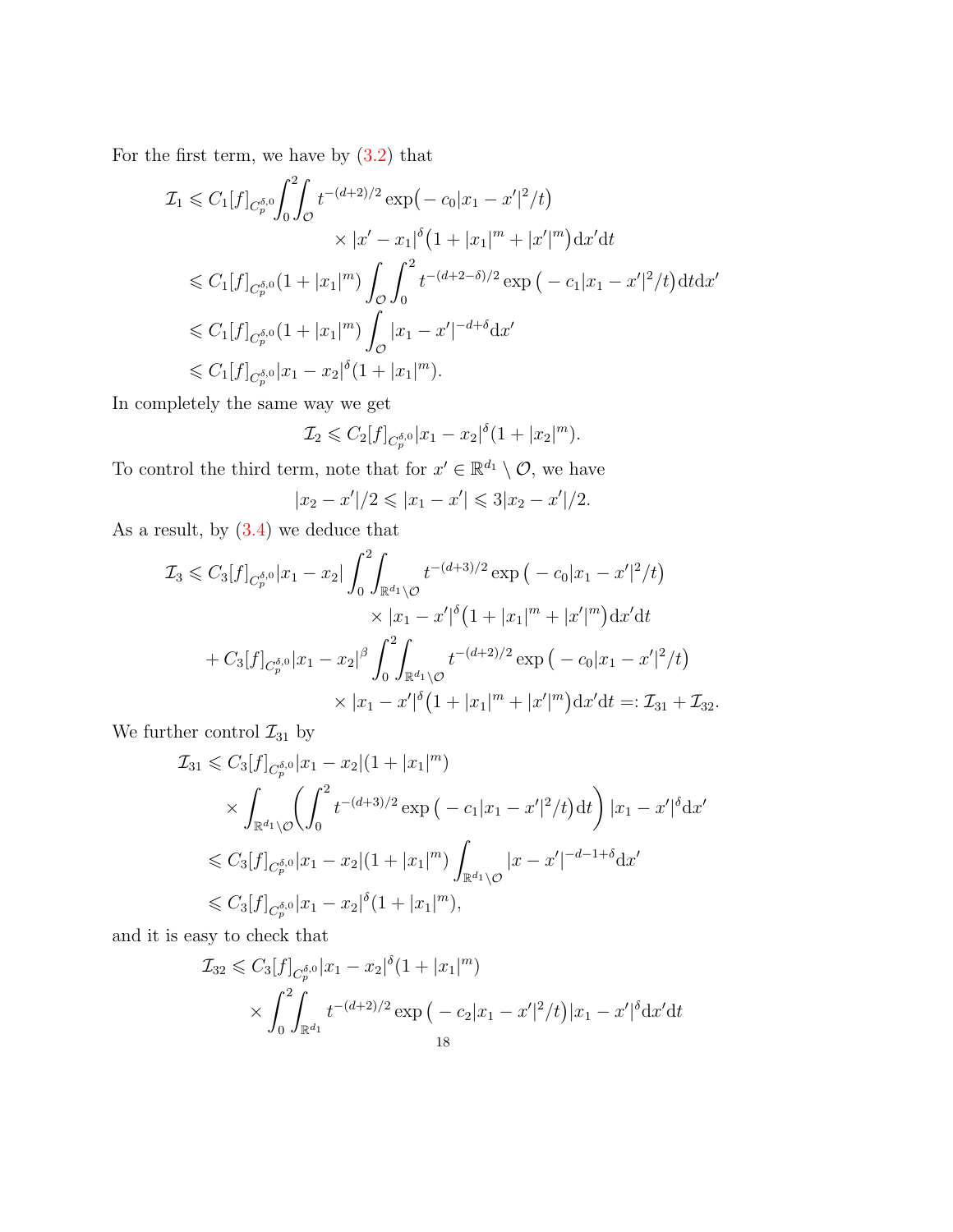$$
\leq C_3[f]_{C_p^{\delta,0}} |x_1 - x_2|^\delta (1 + |x_1|^m) \int_0^2 t^{\delta/2 - 1} dt
$$
  

$$
\leq C_3[f]_{C_p^{\delta,0}} |x_1 - x_2|^\delta (1 + |x_1|^m).
$$

Finally, thanks to  $(3.3)$ , we have

$$
\mathcal{I}_4 \leqslant C_4[f]_{C_p^{\delta,0}} |x_1 - x_2|^\delta (1 + |x_1|^m + |x_2|^m) \int_0^2 t^{\delta/2 - 1} dt
$$
  

$$
\leqslant C_4[f]_{C_p^{\delta,0}} |x_1 - x_2|^\delta (1 + |x_1|^m + |x_2|^m).
$$

Combining the above computations, we arrive at

$$
|\nabla_x^2 u_1(x_1, y) - \nabla_x^2 u_1(x_2, y)| \leq C_5[f]_{C_p^{\delta, 0}} |x_1 - x_2|^{\delta} (1 + |x_1|^m + |x_2|^m).
$$

On the other hand, we derive as in Step 1 that for  $t \geq 2$ ,

$$
\nabla_x^2 T_t f(x_1, y) - \nabla_x^2 T_t f(x_2, y)
$$
\n
$$
= \int_{\mathbb{R}^{d_1}} \int_{\mathbb{R}^{d_1}} \left[ \nabla_x^2 p_1(x_1, z; y) - \nabla_x^2 p_1(x_2, z; y) \right] p_{t-1}(z, x'; y) \, \mathrm{d}z f(x', y) \, \mathrm{d}x'
$$
\n
$$
= \int_{\mathbb{R}^{d_1}} \int_{\mathbb{R}^{d_1}} \left[ \nabla_x^2 p_1(x_1, z; y) - \nabla_x^2 p_1(x_2, z; y) \right] \times \left[ p_{t-1}(z, x'; y) - p_{\infty}(x'; y) \right] \, \mathrm{d}z f(x', y) \, \mathrm{d}x'
$$
\n
$$
\leq C_6 \left[ f \right]_{C_p^{\delta,0}} |x_1 - x_2|^{\delta} \int_{\mathbb{R}^{d_1}} \int_{\mathbb{R}^{d_1}} \exp\left( -c_0 |x_1 - z|^2 \right) \times \frac{\left( 1 + |z|^m \right) \left( 1 + |x'|^m \right)}{\left( 1 + t \right)^k \left( 1 + |x'|^j \right)} \, \mathrm{d}z \, \mathrm{d}x'
$$
\n
$$
\leq C_6 \left[ f \right]_{C_p^{\delta,0}} |x_1 - x_2|^{\delta} \frac{\left( 1 + |x_1|^m \right)}{\left( 1 + t \right)^k},
$$

which in turn yields

$$
\begin{aligned} |\nabla_x^2 u_2(x_1, y) - \nabla_x^2 u_2(x_2, y)| &\le C_6[f]_{C_p^{\delta, 0}} |x_1 - x_2|^\delta \int_2^\infty \frac{(1 + |x_1|^m)}{(1 + t)^k} \mathrm{d}t \\ &\le C_6[f]_{C_p^{\delta, 0}} |x_1 - x_2|^\delta (1 + |x_1|^m). \end{aligned}
$$

Now using  $(3.11)$  again, we get  $(2.2)$ .

Step 3. In this step, we prove estimate [\(2.3\)](#page-7-2) when  $\eta \in \mathbb{N}^*$ . We shall only focus on the a priori estimates. Let us first consider the case  $\eta = 1$ . We start form the equation itself, i.e.,  $u$  is a classical solution to

$$
\mathscr{L}_0(x,y)u(x,y)=f(x,y).
$$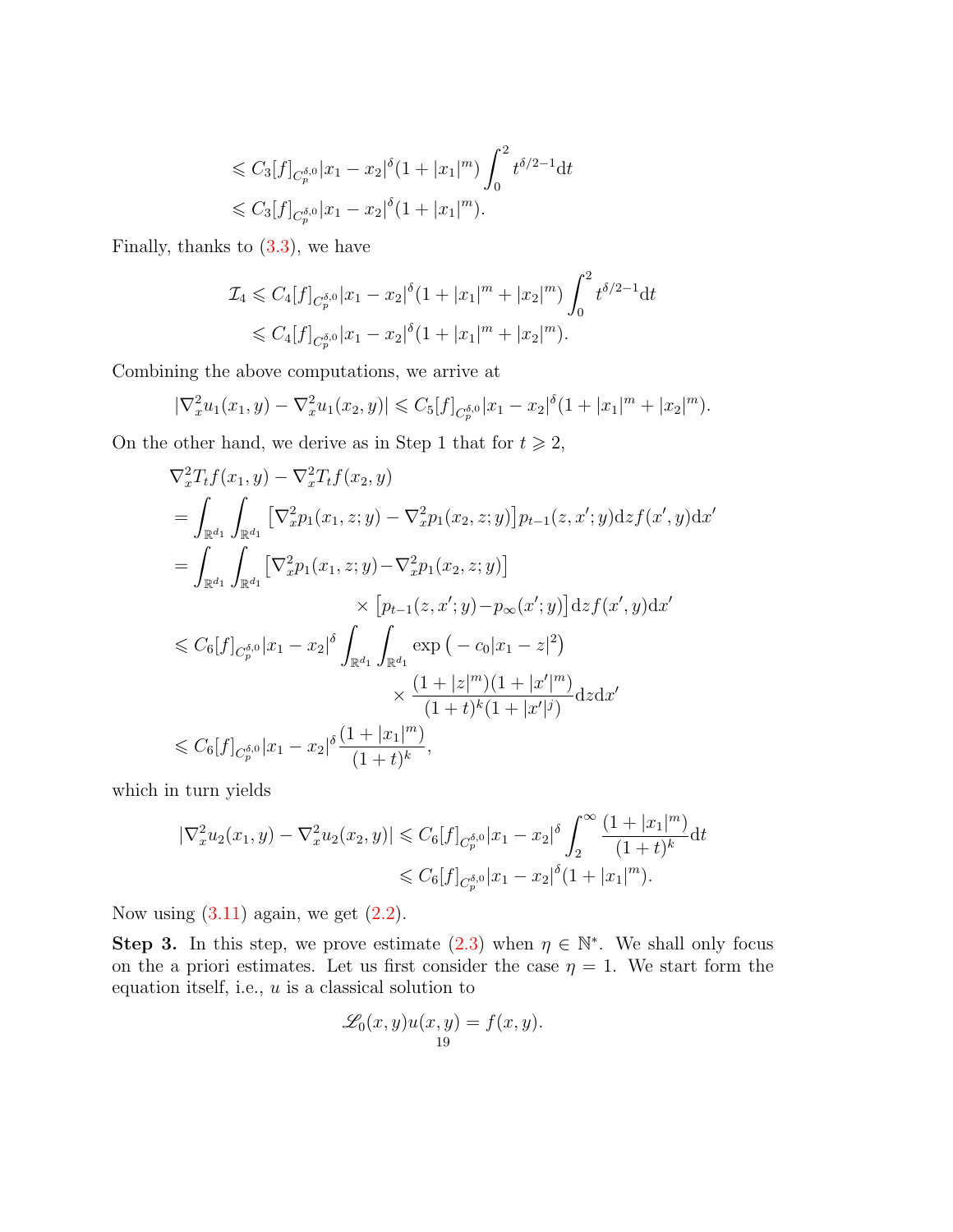Taking partial derivative with respect to the y variable from both sides of the equation, we get that

<span id="page-19-0"></span>
$$
\mathcal{L}_0(x, y)\partial_y u(x, y) = \partial_y f(x, y) - \frac{\partial \mathcal{L}_0}{\partial y}(x, y)u(x, y).
$$
 (3.12)

According to  $(3.9)$ , the right hand side of  $(3.12)$  satisfies the centering condition  $(1.3)$ , i.e.,

$$
\int_{\mathbb{R}^{d_1}} \Bigl[ \partial_y f(x, y) - \frac{\partial \mathscr{L}_0}{\partial y}(x, y) u(x, y) \Bigr] \mu^y(\mathrm{d}x) = \partial_y \left( \int_{\mathbb{R}^{d_1}} f(x, y) \mu^y(\mathrm{d}x) \right) = 0.
$$

Moreover, by assumption we have that  $\partial_y f \in C_p^{\delta,0}$ . Meanwhile, due to the assumptions  $a, b \in C_b^{\delta,1}$  $b_b^{\text{o},1}$  and in view of the a priori estimates  $(2.1)-(2.2)$  $(2.1)-(2.2)$  $(2.1)-(2.2)$ , it is easily checked that for any  $x_1, x_2 \in \mathbb{R}^{d_1}$  and  $y \in \mathbb{R}^{d_2}$ , there exists a constant  $C_1 > 0$  such that

$$
\left| \frac{\partial \mathcal{L}_0}{\partial y}(x_1, y)u(x_1, y) - \frac{\partial \mathcal{L}_0}{\partial y}(x_2, y)u(x_2, y) \right|
$$
  
\$\leq C\_1 \left( \|a\|\_{C\_b^{\delta,1}} + \|b\|\_{C\_b^{\delta,1}} \right) \|f\|\_{C\_p^{\delta,0}} \left( |x\_1 - x\_2|^{\delta} \wedge 1 \right) (1 + |x\_1|^m + |x\_2|^m).

As a result, we have  $\frac{\partial \mathscr{L}_0}{\partial y} u \in C_p^{\delta,0}$  with

$$
\left[\frac{\partial \mathscr{L}_0}{\partial y}u\right]_{C_p^{\delta,0}} \leqslant C_1 \left(\|a\|_{C_b^{\delta,1}} + \|b\|_{C_b^{\delta,1}}\right) \|f\|_{C_p^{\delta,0}}.
$$

Thus, using the conclusions proved in Step 1 for the function  $\partial_y u$ , we get that  $\partial_y u \in C_p^{2+\delta,0}$  and by the a priori estimate  $(2.1)$ , we have

$$
|\partial_y u(x,y)| \leq C_2 \Big( [\partial_y f]_{C_p^{\delta,0}} + \left[ \frac{\partial \mathscr{L}_0}{\partial y} u \right]_{C_p^{\delta,0}} \Big) (1+|x|^m),
$$
  

$$
\leq C_2 \Big( [f]_{C_p^{\delta,1}} + ||a||_{C_b^{\delta,1}} + ||b||_{C_b^{\delta,1}} \Big) (1+|x|^m),
$$

which in particular yields [\(2.3\)](#page-7-2) for  $\eta = 1$ . Suppose that (2.3) holds for some  $\eta = n$ with constant  $\mathcal{K}_\eta$  given by [\(2.4\)](#page-7-0). By induction we find that for  $\eta = n + 1$ ,

$$
\mathscr{L}_0(x,y)\partial_y^{n+1}u(x,y)=\partial_y^{n+1}f(x,y)-\sum_{\ell=1}^{n+1}C_{n+1}^{\ell}\cdot\frac{\partial^{\ell}\mathscr{L}_0}{\partial y^{\ell}}(x,y)\partial_y^{n+1-\ell}u(x,y).
$$

According to [\(3.9\)](#page-12-2), the right hand side of the above equality satisfies the centering condition  $(1.3)$ , i.e.,

$$
\int_{\mathbb{R}^{d_1}} \left[ \partial_y^{n+1} f(x, y) - \sum_{\ell=1}^{n+1} C_{n+1}^{\ell} \cdot \frac{\partial^{\ell} \mathcal{L}_0}{\partial y^{\ell}}(x, y) \partial_y^{n+1-\ell} u(x, y) \right] \mu^y(\mathrm{d}x)
$$

$$
= \partial_y^{n+1} \left( \int_{\mathbb{R}^{d_1}} f(x, y) \mu^y(\mathrm{d}x) \right) = 0.
$$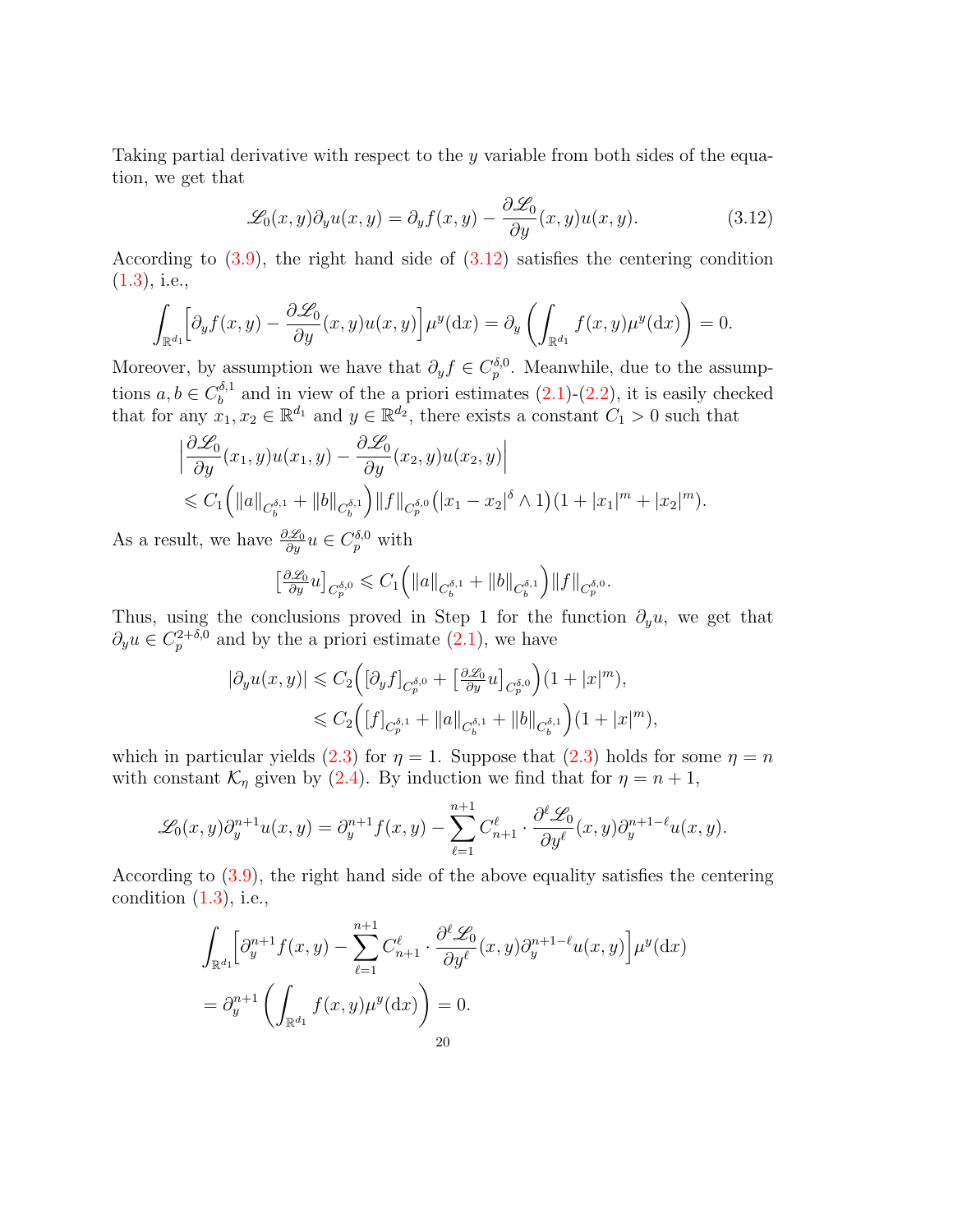It then follows by using [\(2.1\)](#page-6-1) again for the function  $\partial_y^{n+1}u$  and the induction assumption that

$$
|\partial_y^{n+1} u(x,y)| \leq C_3 \Big( [\partial_y^{n+1} f]_{C_p^{\delta,0}} + \sum_{\ell=1}^{n+1} C_{n+1}^{\ell} \cdot \kappa_{\ell} [\partial_y^{n+1-\ell} u]_{C_p^{\delta,0}} \Big) (1+|x|^m)
$$
  

$$
\leq C_3 \Big( [f]_{C_p^{\delta,n+1}} + \sum_{\ell=1}^{n+1} C_{n+1}^{\ell} \cdot \kappa_{\ell} \cdot \mathcal{K}_{n+1-\ell} \Big) (1+|x|^m),
$$

which means [\(2.3\)](#page-7-2) is true for  $\eta = n + 1$ .

**Step 4.** Finally, we prove  $(2.3)$  when  $\eta \in (0, \infty) \setminus \mathbb{N}^*$ . Let us first consider the case  $\eta \in (0,1)$ . By the equation  $(2.8)$ , we write for any  $x \in \mathbb{R}^{d_1}$  and  $y_1, y_2 \in \mathbb{R}^{d_2}$ 

$$
\mathcal{L}_0(x, y_1) [u(x, y_1) - u(x, y_2)] = [f(x, y_1) - f(x, y_2)] + [\mathcal{L}_0(x, y_2) - \mathcal{L}_0(x, y_1)] u(x, y_2).
$$
 (3.13)

Using  $(3.10)$  with  $\eta \in (0,1)$  (thus  $[\eta] = 0$  and the sum terms in  $(3.10)$  do not appear), we obtain for the right hand side of  $(3.13)$  that

<span id="page-20-0"></span>
$$
\int_{\mathbb{R}^{d_1}} \left( \left[ f(x, y_1) - f(x, y_2) \right] + \left[ \mathcal{L}_0(x, y_2) - \mathcal{L}_0(x, y_1) \right] u(x, y_2) \right) \mu^{y_1}(\mathrm{d}x)
$$
\n
$$
= \int_{\mathbb{R}^{d_1}} f(x, y_1) \mu^{y_1}(\mathrm{d}x) - \int_{\mathbb{R}^{d_1}} f(x, y_2) \mu^{y_2}(\mathrm{d}x) = 0.
$$

As a result, we can use [\(2.1\)](#page-6-1) for the function  $u(x, y_1) - u(x, y_2)$  and by the same argument as above to get that

$$
|u(x, y_1) - u(x, y_2)| \le C_1 (|y_1 - y_2|^{\eta} \wedge 1)
$$
  
 
$$
\times \left( [f]_{C_p^{\delta, \eta}} + ||a||_{C_b^{\delta, \eta}} + ||b||_{C_b^{\delta, \eta}} \right) (1 + |x|^m),
$$

which means that  $u(x, \cdot) \in C_h^{\eta}$  $\binom{n}{b}$  and  $(2.3)$  is true. Assume that  $(2.3)$  holds for some  $\eta \in (n, n+1)$  with constant  $\mathcal{K}_{\eta}$  given by [\(2.5\)](#page-7-3). Then for  $\eta \in (n+1, n+2)$ , by the conclusion proved in (ii), for any  $x \in \mathbb{R}^{d_1}$  and  $y_1, y_2 \in \mathbb{R}^{d_2}$  we obtain

<span id="page-20-1"></span>
$$
\mathcal{L}_{0}(x, y_{1}) \left[ \partial_{y}^{n+1} u(x, y_{1}) - \partial_{y}^{n+1} u(x, y_{2}) \right] = \left[ \partial_{y}^{n+1} f(x, y_{1}) - \partial_{y}^{n+1} f(x, y_{2}) \right] \n- \sum_{\ell=1}^{n+1} C_{n+1}^{\ell} \cdot \frac{\partial^{\ell} \mathcal{L}_{0}}{\partial y^{\ell}}(x, y_{2}) \left[ \partial_{y}^{n+1-\ell} u(x, y_{1}) - \partial_{y}^{n+1-\ell} u(x, y_{2}) \right] \n- \sum_{\ell=1}^{n+1} C_{n+1}^{\ell} \left[ \frac{\partial^{\ell} \mathcal{L}_{0}}{\partial y^{\ell}}(x, y_{1}) - \frac{\partial^{\ell} \mathcal{L}_{0}}{\partial y^{\ell}}(x, y_{2}) \right] \partial_{y}^{n+1-\ell} u(x, y_{1}) \n- \left[ \mathcal{L}_{0}(x, y_{1}) - \mathcal{L}_{0}(x, y_{2}) \right] \partial_{y}^{n+1} u(x, y_{2}).
$$
\n(3.14)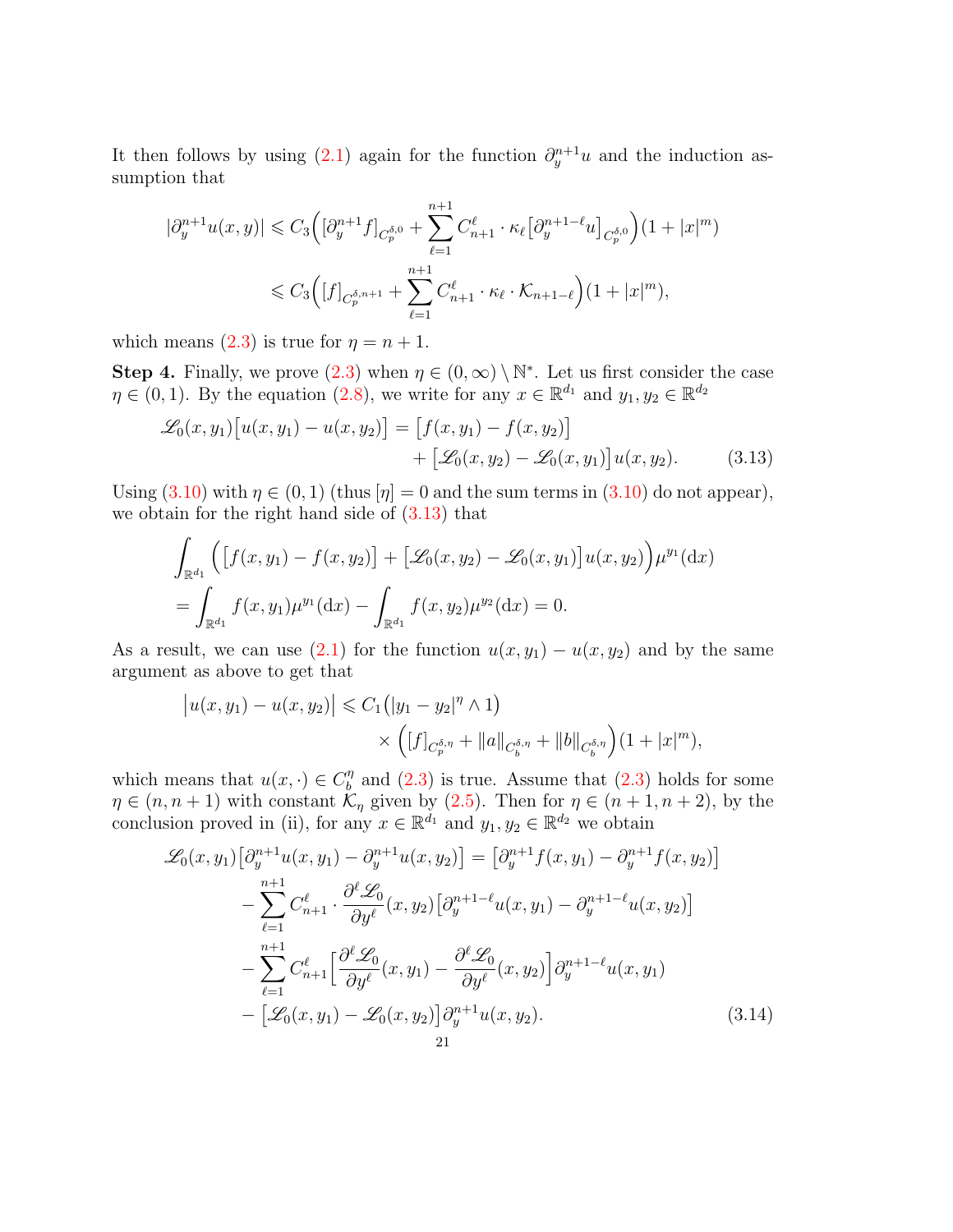Using  $(3.10)$  again we can see that the right hand side of  $(3.14)$  satisfies the centering condition. Consequently, we have

$$
\begin{split}\n&\left|\partial_{y}^{n+1}u(x,y_{1})-\partial_{y}^{n+1}u(x,y_{2})\right| \\
&\leqslant C_{2}\left(|y_{1}-y_{2}|^{\eta}\wedge1\right)\left([f]_{C_{p}^{\delta,\eta}}+\kappa_{\eta-n-1}[\partial_{y}^{n+1}u]_{C_{p}^{\delta,0}}\right.\\&+\sum_{\ell=1}^{n+1}C_{n+1}^{\ell}\cdot\kappa_{\ell}[\partial_{y}^{\eta-\ell}u]_{C_{p}^{\delta,0}}+\sum_{\ell=1}^{n+1}C_{n+1}^{\ell}\cdot\kappa_{\eta+\ell-n-1}[\partial_{y}^{n+1-\ell}u]_{C_{p}^{\delta,0}}\right)(1+|x|^{m})\\&\leqslant C_{2}\left(|y_{1}-y_{2}|^{\eta}\wedge1\right)\left([f]_{C_{p}^{\delta,\eta}}+\kappa_{\eta-n-1}\mathcal{K}_{n+1}\right.\\&\left.+\sum_{\ell=1}^{n+1}C_{n+1}^{\ell}\cdot\kappa_{\ell}\mathcal{K}_{\eta-\ell}+\sum_{\ell=1}^{n+1}C_{n+1}^{\ell}\cdot\kappa_{\eta+\ell-n-1}\mathcal{K}_{n+1-\ell}\right)(1+|x|^{m})\\&=C_{2}\mathcal{K}_{\eta}\left(|y_{1}-y_{2}|^{\eta}\wedge1\right)(1+|x|^{m}),\n\end{split}
$$

which means [\(2.3\)](#page-7-2) is true for  $\eta \in (n+1, n+2)$ . So, the proof is finished.

### 4. Fluctuation estimates

We shall first prepare some results concerning the mollifying approximation of functions in Subsection 4.1. Then by using the Poisson equation  $(1.1)$  we derive two new fluctuation estimates for SDE [\(1.4\)](#page-2-0): one of functional LLN type in Subsection 4.2 and one of functional CLT type in Subsection 4.3.

4.1. Mollifying approximation. We need some mollification arguments due to our low regularity assumptions on the coefficients. To this end, let  $\rho_1 : \mathbb{R} \to [0,1]$ and  $\rho_2 : \mathbb{R}^{d_2} \to [0,1]$  be two smooth radial convolution kernel functions such that  $\int_{\mathbb{R}} \rho_1(r) dr = \int_{\mathbb{R}^{d_2}} \rho_2(y) dy = 1$ , and for any  $k \geq 1$ , there exist constants  $C_k > 0$  such that  $|\nabla^k \rho_1(r)| \leqslant C_k \rho_1(r)$  and  $|\nabla^k \rho_2(y)| \leqslant C_k \rho_2(y)$ . For every  $n \in \mathbb{N}^*$ , set

$$
\rho_1^n(y) := n^2 \rho_1(n^2 r)
$$
 and  $\rho_2^n(y) := n^{d_2} \rho_2(ny)$ .

Note that the scaling speed of  $\rho_2^n$  is n, while  $\rho_1^n$  has the speed  $n^2$  in mollifying. Given a function  $f(t, x, y)$ , define the mollifying approximations of f in t and y variables by

$$
f_n(t, x, y) := f * \rho_2^n * \rho_1^n := \int_{\mathbb{R}^{d_2 + 1}} f(t - s, x, y - z) \rho_2^n(z) \rho_1^n(s) dz ds.
$$
 (4.1)

We have the following easy result.

**Lemma 4.1.** Let  $f \in C_p^{\vartheta/2, \delta, \vartheta}$  with  $0 < \vartheta \leqslant 2, 0 < \delta \leqslant 1$ , and define  $f_n$  by [\(4.1\)](#page-21-0). Then we have

<span id="page-21-1"></span><span id="page-21-0"></span>
$$
||f(\cdot, x, \cdot) - f_n(\cdot, x, \cdot)||_{\infty} \leq C_0 n^{-\vartheta} (1 + |x|^m),
$$
\n(4.2)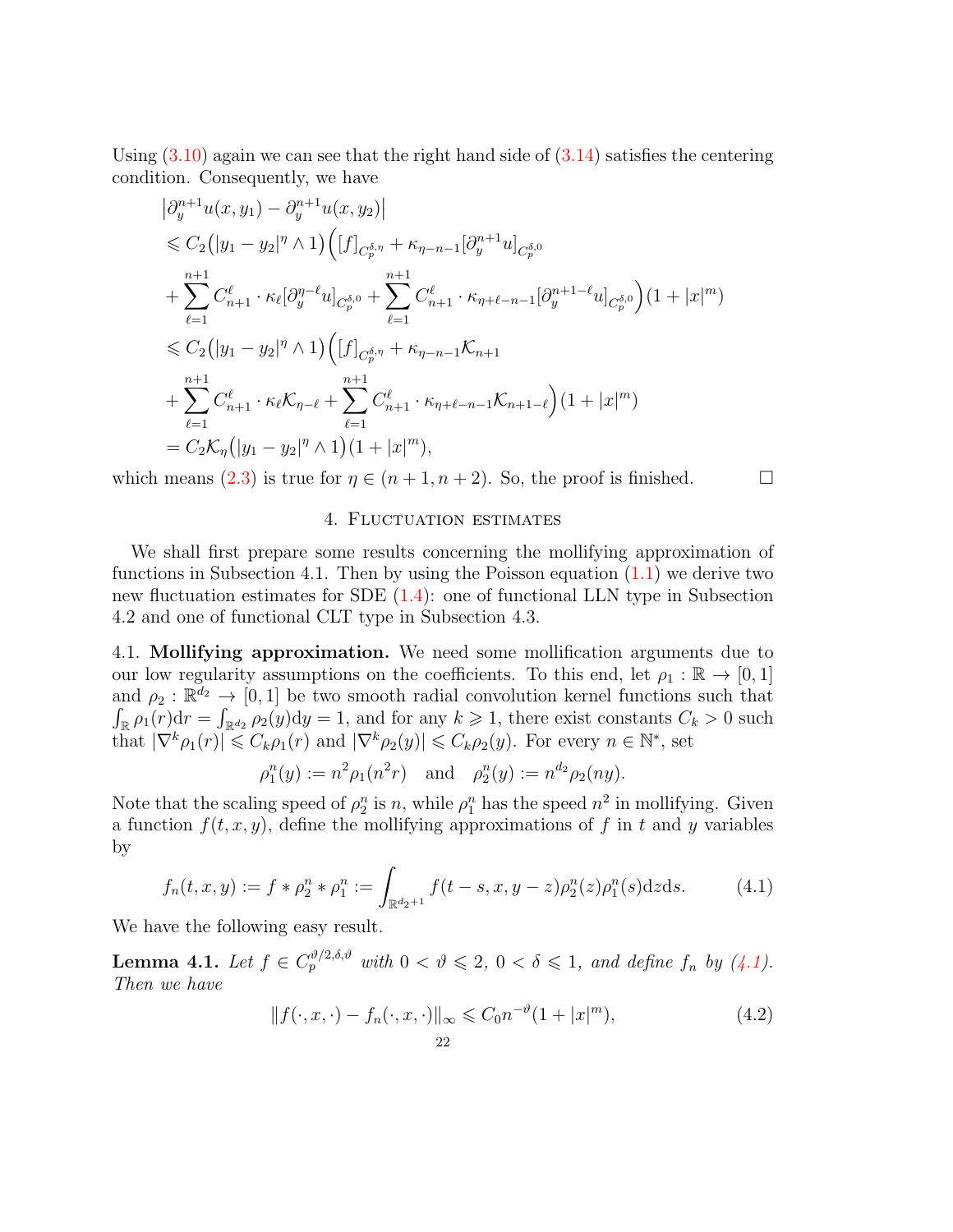and

<span id="page-22-0"></span>
$$
\|\partial_t f_n(\cdot, x, \cdot)\|_{\infty} + \|\nabla_y^2 f_n(\cdot, x, \cdot)\|_{\infty} \leq C_0 n^{2-\vartheta} (1+|x|^m),\tag{4.3}
$$

where  $C_0 > 0$  is a constant independent of n.

Proof. We divide the proof into two cases.

(i) (Case  $0 < \vartheta \le 1$ ). By definition and a change of variable, there exists a constant  $m>0$  such that

$$
|f(t, x, y) - f_n(t, x, y)| \leq \int_{\mathbb{R}^{d_2+1}} |f(t, x, y) - f(t - s, x, y - z)| \rho_2^n(z) \rho_1^n(s) dz ds
$$
  

$$
\leq C_0 \int_{\mathbb{R}^{d_2+1}} (s^{\vartheta/2} + |z|^{\vartheta}) (1 + |x|^m) \rho_2^n(z) \rho_1^n(s) dz ds
$$
  

$$
\leq C_0 n^{-\vartheta} (1 + |x|^m).
$$

Furthermore,

$$
|\partial_t f_n(t, x, y)| \leq \int_{\mathbb{R}^{d_2+1}} |f(t - s, x, y - z) - f(t, x, y - z)| \rho_2^n(z) |\partial_s \rho_1^n(s)| \, dz \, ds
$$
  

$$
\leq C_0 n^2 \int_{\mathbb{R}^{d_2+1}} s^{\vartheta/2} (1 + |x|^m) \rho_2^n(z) \rho_1^n(s) \, dz \, ds \leq C_0 n^{2-\vartheta} (1 + |x|^m),
$$

and

$$
\begin{aligned} |\nabla_y^2 f_n(t, x, y)| \leqslant & \int_{\mathbb{R}^{d_2+1}} \left| f(t - s, x, y - z) - f(t - s, x, y) \right| |\nabla_z^2 \rho_2^n(z)| \rho_1^n(s) \, \mathrm{d}z \, \mathrm{d}s \\ \leqslant & C_0 n^2 \int_{\mathbb{R}^{d_2+1}} |z|^{\vartheta} (1 + |x|^m) \rho_2^n(z) \rho_1^n(s) \, \mathrm{d}z \, \mathrm{d}s \leqslant C_0 n^{2-\vartheta} (1 + |x|^m). \end{aligned}
$$

(ii) (Case  $1 < \vartheta \le 2$ ). By the symmetric property of  $\rho_1$  and  $\rho_2$ , we can use the second order difference to deduce that

$$
|f(t, x, y) - f_n(t, x, y)| \leq \int_{\mathbb{R}^{d_2+1}} |f(t - s, x, y - z) + f(t - s, x, y + z)|
$$
  

$$
- 2f(t, x, y)| \cdot \rho_2^n(z)\rho_1^n(s) \,dz \,ds
$$
  

$$
\leq C_1 \int_{\mathbb{R}^{d_2+1}} (s^{\vartheta/2} + |z|^{\vartheta}) (1 + |x|^m) \cdot \rho_2^n(z)\rho_1^n(s) \,dz \,ds
$$
  

$$
\leq C_1 n^{-\vartheta} (1 + |x|^m),
$$

and

$$
\begin{aligned} |\nabla_y^2 f_n(t, x, y)| &\leq \int_{\mathbb{R}^{d_2+1}} \left| \nabla_y f(t - s, x, y - z) - \nabla_y f(t - s, x, y) \right| |\nabla_z \rho_2^n(z)| \rho_1^n(s) \, \mathrm{d}z \, \mathrm{d}s \\ &\leq C_2 n \int_{\mathbb{R}^{d_2+1}} |z|^{\vartheta - 1} (1 + |x|^m) \cdot \rho_2^n(z) \rho_1^n(s) \, \mathrm{d}z \, \mathrm{d}s \\ &\geq 3 \end{aligned}
$$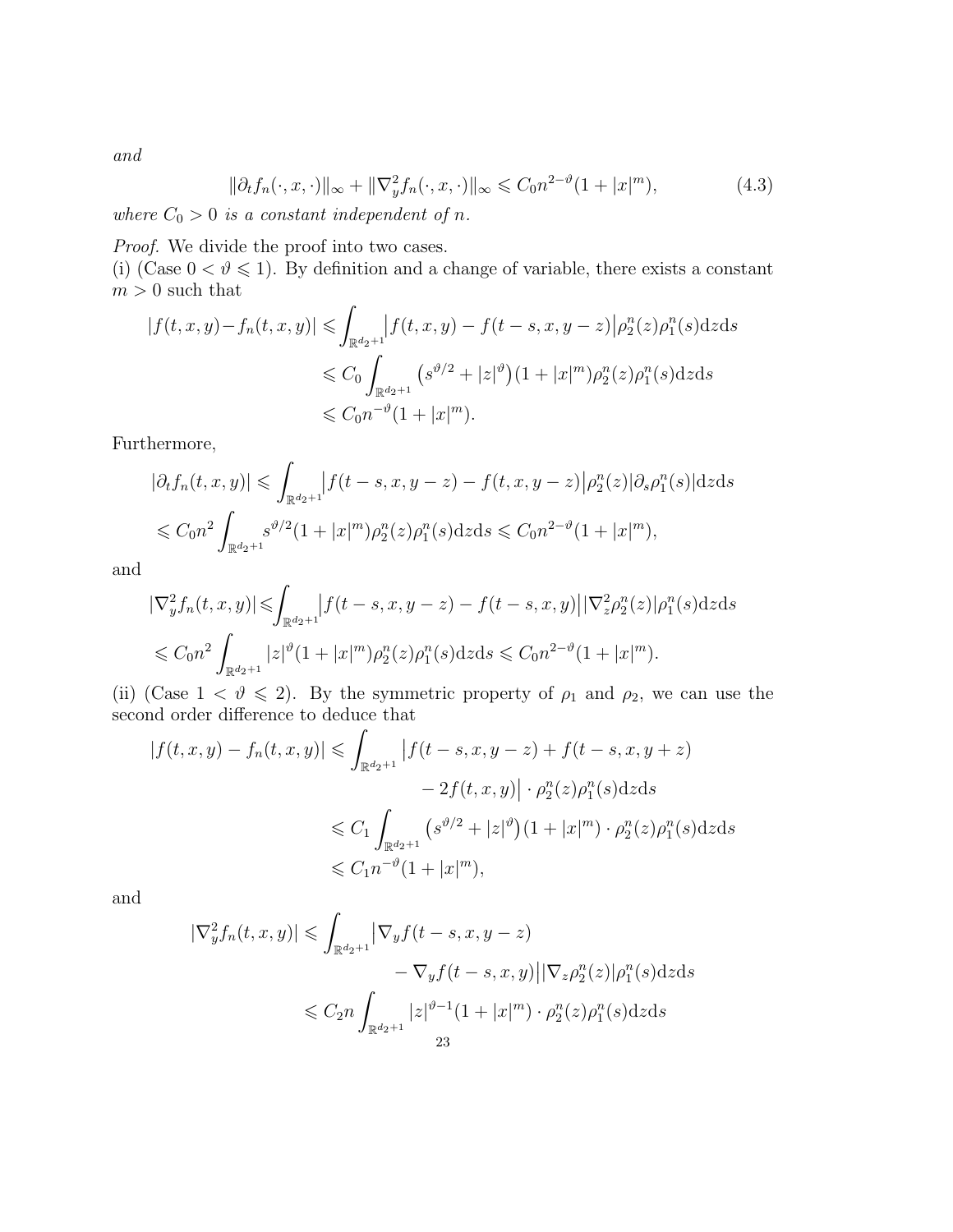$$
\leqslant C_2 n^{2-\vartheta} (1+|x|^m).
$$

The estimate concerning the derivative with respect to the t variable can be proved similarly. The proof is finished.

4.2. Fluctuation estimate - LLN type. Given a function  $h(t, x, y)$ , recall that  $f(t, x, y) := h(t, x, y) - \bar{h}(t, y)$  satisfies the centering condition [\(1.3\)](#page-1-0), where  $\bar{h}$  is defined by [\(3.7\)](#page-12-3). The following result establishes the behavior of the fluctuation between  $h(s, X_s^{\varepsilon}, Y_s^{\varepsilon})$  and  $\bar{h}(s, Y_s^{\varepsilon})$  over the time interval  $[0, t]$ , which will play an important role below.

<span id="page-23-0"></span>**Lemma 4.2.** Let  $(A_{\sigma})$ ,  $(A_{b})$  and  $(2.7)$  hold true. Assume that  $b, \sigma \in C_b^{\delta, \vartheta}$  with  $0 < \delta, \vartheta \leqslant 2$ , and  $c, F, H, G \in L_p^{\infty}$ . Then for every  $f \in C_p^{\vartheta/2, \delta, \vartheta}$  satisfying [\(1.3\)](#page-1-0), we have

$$
\mathbb{E}\left(\int_0^t f(s,X_s^{\varepsilon},Y_s^{\varepsilon})ds\right) \leqslant C_t\Big(\alpha_{\varepsilon}^{\vartheta}+\alpha_{\varepsilon}^{\vartheta\wedge 1}\cdot\frac{\alpha_{\varepsilon}}{\gamma_{\varepsilon}}+\frac{\alpha_{\varepsilon}^2}{\beta_{\varepsilon}}\Big),
$$

where  $C_t > 0$  is a constant independent of  $\delta, \varepsilon$ .

**Remark 4.3.** If  $0 < \vartheta \leq 1$ , then the fluctuation is controlled by  $\alpha_{\varepsilon}^{\vartheta} + \frac{\alpha_{\varepsilon}^2}{\beta_{\varepsilon}}$ ; and if  $\vartheta = 2$ , the error bound can be controlled by  $\frac{\alpha_{\varepsilon}^2}{\gamma_{\varepsilon}} + \frac{\alpha_{\varepsilon}^2}{\beta_{\varepsilon}}$ ; while when  $1 < \vartheta \leq 2$ , the fluctuation will depend on the balance between  $\alpha_{\varepsilon}$  and  $\gamma_{\varepsilon}$ . In particular, in the case of Regime 3 and Regime 4, the bound simplifies to  $\alpha_{\varepsilon}^{\vartheta \wedge 1}$ .

*Proof.* Since f satisfies  $(1.3)$ , by Theorem [2.1](#page-6-0) and in view of  $(3.1)$ , there exists a unique solution  $\Phi^f(t, x, y) \in C_p^{\vartheta/2, 2+\delta, \vartheta}$  to the following Poisson equation in  $\mathbb{R}^{d_1}$ :

<span id="page-23-1"></span>
$$
\mathcal{L}_0(x, y)\Phi^f(t, x, y) = -f(t, x, y),\tag{4.4}
$$

where  $(t, y) \in \mathbb{R}_+ \times \mathbb{R}^{d_2}$  are parameters. Let  $\Phi_n^f$  be the mollifyer of  $\Phi^f$  defined as in  $(4.1)$ . By Itô's formula, we get

$$
\Phi_n^f(t, X_t^{\varepsilon}, Y_t^{\varepsilon}) = \Phi_n^f(0, x, y) + \frac{1}{\alpha_{\varepsilon}} M_n^1(t) + M_n^2(t) \n+ \int_0^t \left( \partial_s + \beta_{\varepsilon}^{-1} \mathcal{L}_3 + \gamma_{\varepsilon}^{-1} \mathcal{L}_2 + \mathcal{L}_1 \right) \Phi_n^f(s, X_s^{\varepsilon}, Y_s^{\varepsilon}) ds \n+ \frac{1}{\alpha_{\varepsilon}^2} \int_0^t \mathcal{L}_0 \Phi_n^f(s, X_s^{\varepsilon}, Y_s^{\varepsilon}) ds,
$$

where  $\mathscr{L}_3, \mathscr{L}_2$  and  $\mathscr{L}_1$  are defined by  $(1.5)$ , and for  $i = 1, 2, M_n^i(t)$  are martingales given by

$$
M_n^1(t) := \int_0^t \nabla_x \Phi_n^f(s,X_s^\varepsilon,Y_s^\varepsilon) \sigma(X_s^\varepsilon,Y_s^\varepsilon) \mathrm{d} W_s^1
$$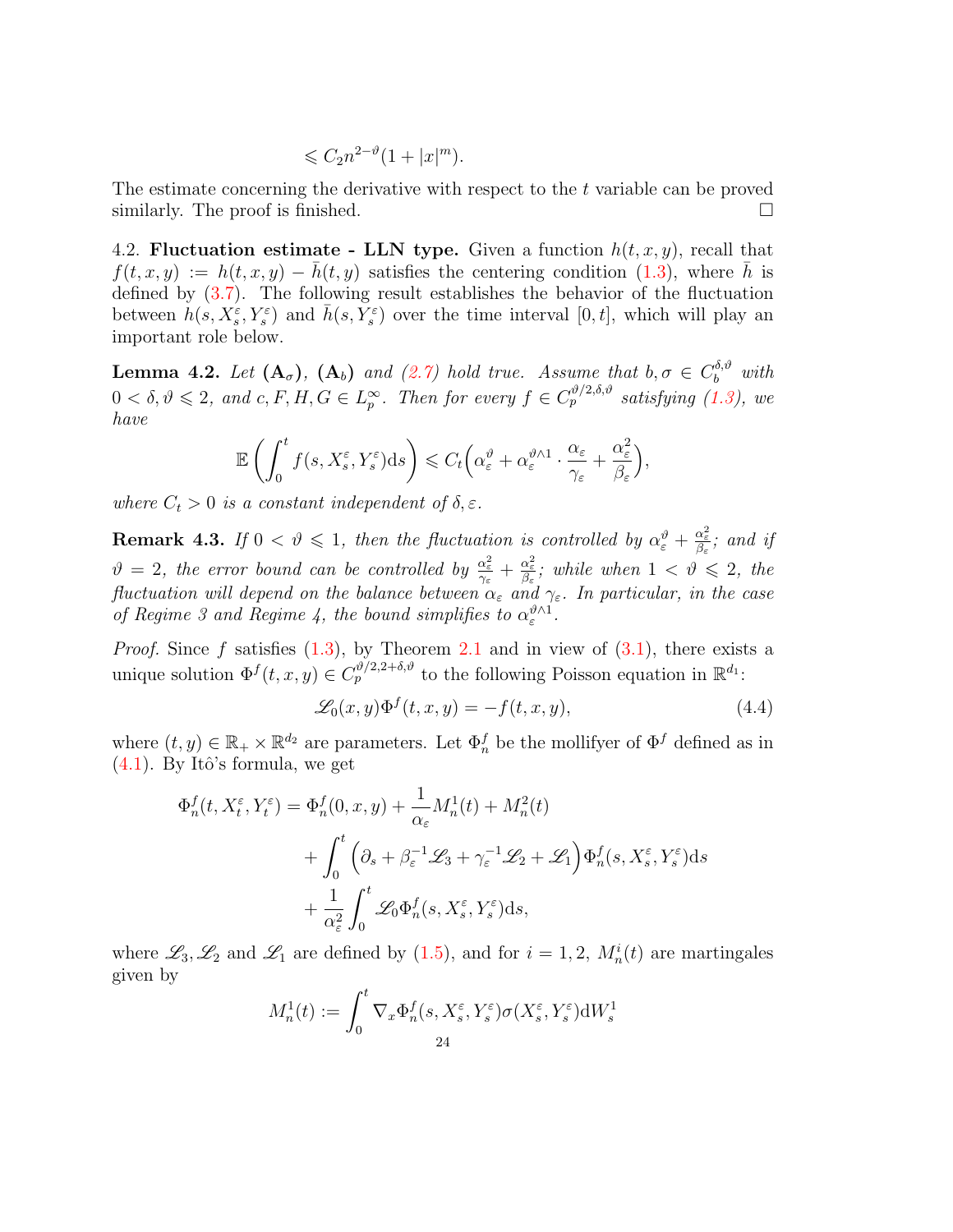and

$$
M_n^2(t) := \int_0^t \nabla_y \Phi_n^f(s,X_s^\varepsilon,Y_s^\varepsilon) G(s,X_s^\varepsilon,Y_s^\varepsilon) \mathrm{d} W_s^2.
$$

This in turn yields that

$$
\int_{0}^{t} f(s, X_{s}^{\varepsilon}, Y_{s}^{\varepsilon}) ds = \alpha_{\varepsilon}^{2} \Phi_{n}^{f}(0, x, y) - \alpha_{\varepsilon}^{2} \Phi_{n}^{f}(t, X_{t}^{\varepsilon}, Y_{t}^{\varepsilon}) + \alpha_{\varepsilon} M_{n}^{1}(t) \n+ \alpha_{\varepsilon}^{2} M_{n}^{2}(t) + \alpha_{\varepsilon}^{2} \int_{0}^{t} (\partial_{s} + \mathcal{L}_{1}) \Phi_{n}^{f}(s, X_{s}^{\varepsilon}, Y_{s}^{\varepsilon}) ds \n+ \frac{\alpha_{\varepsilon}^{2}}{\gamma_{\varepsilon}} \int_{0}^{t} \mathcal{L}_{2} \Phi_{n}^{f}(s, X_{s}^{\varepsilon}, Y_{s}^{\varepsilon}) ds + \frac{\alpha_{\varepsilon}^{2}}{\beta_{\varepsilon}} \int_{0}^{t} \mathcal{L}_{3} \Phi_{n}^{f}(s, X_{s}^{\varepsilon}, Y_{s}^{\varepsilon}) ds \n+ \int_{0}^{t} (\mathcal{L}_{0} \Phi_{n}^{f} - \mathcal{L}_{0} \Phi^{f})(s, X_{s}^{\varepsilon}, Y_{s}^{\varepsilon}) ds.
$$
\n(4.5)

As a result, we have

$$
\begin{split} \mathcal{Q}(\varepsilon) &:= \mathbb{E}\left(\int_0^t f(s,X_s^\varepsilon,Y_s^\varepsilon)\mathrm{d}s\right) \leqslant 2\alpha_\varepsilon^2 \mathbb{E}\|\Phi_n^f(\cdot,X_t^\varepsilon,\cdot)\|_\infty\\ &+ \alpha_\varepsilon^2 \mathbb{E}\left|\int_0^t \left(\partial_s + \mathscr{L}_1\right)\Phi_n^f(s,X_s^\varepsilon,Y_s^\varepsilon)\mathrm{d}s\right|\\ &+ \frac{\alpha_\varepsilon^2}{\gamma_\varepsilon} \mathbb{E}\left|\int_0^t \mathscr{L}_2\Phi_n^f(s,X_s^\varepsilon,Y_s^\varepsilon)\mathrm{d}s\right| + \frac{\alpha_\varepsilon^2}{\beta_\varepsilon} \mathbb{E}\left|\int_0^t \mathscr{L}_3\Phi_n^f(s,X_s^\varepsilon,Y_s^\varepsilon)\mathrm{d}s\right|\\ &+ \mathbb{E}\left|\int_0^t \left(\mathscr{L}_0\Phi_n^f - \mathscr{L}_0\Phi^f\right)(s,X_s^\varepsilon,Y_s^\varepsilon)\mathrm{d}s\right| =: \sum_{i=1}^5 \mathcal{Q}_i(\varepsilon). \end{split}
$$

Note that the assumptions  $(A_{\sigma})$  and  $(2.7)$  hold uniformly in y. Hence it follows by [\[53,](#page-37-10) Lemma 1] (see also [\[43,](#page-36-4) Lemma 2] or [\[49\]](#page-37-2)) that for any  $m > 0$  and  $\varepsilon \in (0, 1/2)$ ,

<span id="page-24-1"></span><span id="page-24-0"></span>
$$
\mathbb{E}|X_t^{\varepsilon}|^m \leqslant C_0(1+|x|^m),\tag{4.6}
$$

where  $C_0$  is a positive constant independent of  $\varepsilon$ . Hence, it follows by  $(2.1)$  that there exists a constant  $C_1 > 0$  such that

$$
\mathcal{Q}_1(\varepsilon) \leqslant C_1 \alpha_{\varepsilon}^2 \mathbb{E} \|\Phi^f(\cdot, X_t^{\varepsilon}, \cdot)\|_{\infty} \leqslant C_1 \alpha_{\varepsilon}^2 \mathbb{E} \left(1 + |X_t^{\varepsilon}|^m\right) \leqslant C_1 \alpha_{\varepsilon}^2.
$$

To control the second term, we have by  $(4.3)$  and the assumption  $F, G \in L_p^{\infty}$  that

$$
\begin{aligned} \|\big(\partial_s + \mathscr{L}_1\big) \Phi_n^f(\cdot, x, \cdot)\|_{\infty} &\leq C_2 \big(1 + |x|^m\big) \\ &\times \left(\|\partial_s \Phi_n^f(\cdot, x, \cdot)\|_{\infty} + \sum_{\ell=1,2} \left\|\nabla_y^{\ell} \Phi_n^f(\cdot, x, \cdot)\right\|_{\infty}\right) \leq C_2 n^{2-\vartheta} (1 + |x|^{2m}). \end{aligned}
$$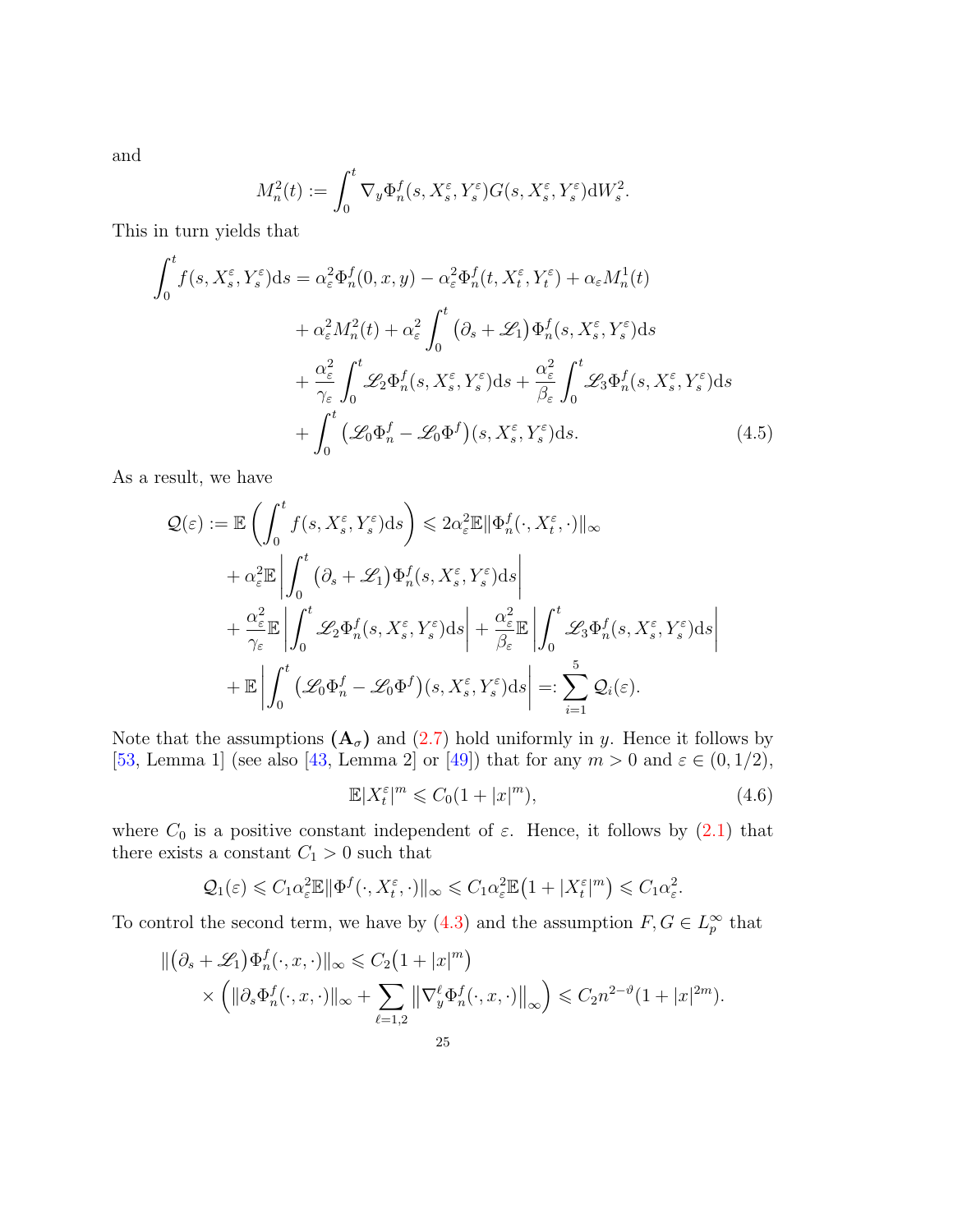Consequently, by [\(4.6\)](#page-24-0)

$$
\mathcal{Q}_2(\varepsilon) \leqslant C_2 \alpha_{\varepsilon}^2 n^{2-\vartheta} \mathbb{E}\left(\int_0^t \left(1+|X_s^{\varepsilon}|^{2m}\right) \mathrm{d} s\right) \leqslant C_2 \alpha_{\varepsilon}^2 n^{2-\vartheta}.
$$

Following the same argument as above, we get that when  $0<\vartheta\leqslant1,$ 

$$
\|\mathscr{L}_2\Phi_n^f(\cdot,x,\cdot)\|_\infty \leqslant C_3 \|\nabla_y\Phi_n^f(\cdot,x,\cdot)\|_\infty (1+|x|^m) \leqslant C_3 n^{1-\vartheta} (1+|x|^{2m}),
$$

while for  $1<\vartheta\leqslant2,$  we have

$$
\|\mathscr{L}_2\Phi_n^f(\cdot,x,\cdot)\|_\infty \leqslant C_3\|\nabla_y\Phi^f(\cdot,x,\cdot)\|_\infty(1+|x|^m) \leqslant C_3(1+|x|^{2m}).
$$

Thus, we get

$$
\mathcal{Q}_3(\varepsilon) \leqslant C_3 \frac{\alpha_{\varepsilon}^2}{\gamma_{\varepsilon}} n^{1-(\vartheta \wedge 1)} \mathbb{E} \left( \int_0^t \left( 1 + |X_s^{\varepsilon}|^m \right) ds \right) \leqslant C_3 \frac{\alpha_{\varepsilon}^2}{\gamma_{\varepsilon}} n^{1-(\vartheta \wedge 1)}.
$$

Meanwhile, since  $c \in L_p^{\infty}$ , it follows easily that for some  $m > 0$ ,

$$
\mathcal{Q}_4(\varepsilon) \leqslant C_4 \frac{\alpha_{\varepsilon}^2}{\beta_{\varepsilon}} \mathbb{E}\left(\int_0^t \left(1 + |X_s^{\varepsilon}|^m\right) \mathrm{d} s\right) \leqslant C_4 \frac{\alpha_{\varepsilon}^2}{\beta_{\varepsilon}}.
$$

Finally, since  $\nabla_x^2 \Phi^f \in C_p^{\vartheta/2, \delta, \vartheta}$  and by the fact that

$$
\nabla_x^2(\Phi_n^f) = (\nabla_x^2 \Phi^f) * \rho_1^n * \rho_2^n,
$$

we can derive by  $(4.2)$  that

$$
\mathcal{Q}_5(\varepsilon) \leq C_5 \left( \|a\|_{\infty} + \|b\|_{\infty} \right) \cdot \mathbb{E} \left( \int_0^t \sum_{\ell=1,2} \left\| (\nabla_x^{\ell} \Phi_n^f - \nabla_x^{\ell} \Phi^f)(\cdot, X_s^{\varepsilon}, \cdot) \right\|_{\infty} \mathrm{d}s \right)
$$
  

$$
\leq C_5 n^{-\vartheta} \mathbb{E} \left( \int_0^t \left( 1 + |X_s^{\varepsilon}|^m \right) \mathrm{d}s \right) \leq C_5 n^{-\vartheta}.
$$

Combining the above computations, we arrive at

$$
\mathcal{Q}(\varepsilon) \leqslant C_6 \Big( \alpha_{\varepsilon}^2 + \alpha_{\varepsilon}^2 n^{2-\vartheta} + \frac{\alpha_{\varepsilon}^2}{\gamma_{\varepsilon}} n^{1-(\vartheta \wedge 1)} + n^{-\vartheta} + \frac{\alpha_{\varepsilon}^2}{\beta_{\varepsilon}} \Big).
$$

Taking  $n = \alpha_{\varepsilon}^{-1}$ , we thus get

$$
\mathcal{Q}(\varepsilon) \leqslant C_6 \Big( \alpha_\varepsilon^\vartheta + \frac{\alpha_\varepsilon^{1+(\vartheta \wedge 1)}}{\gamma_\varepsilon} + \frac{\alpha_\varepsilon^2}{\beta_\varepsilon} \Big).
$$

The proof is finished.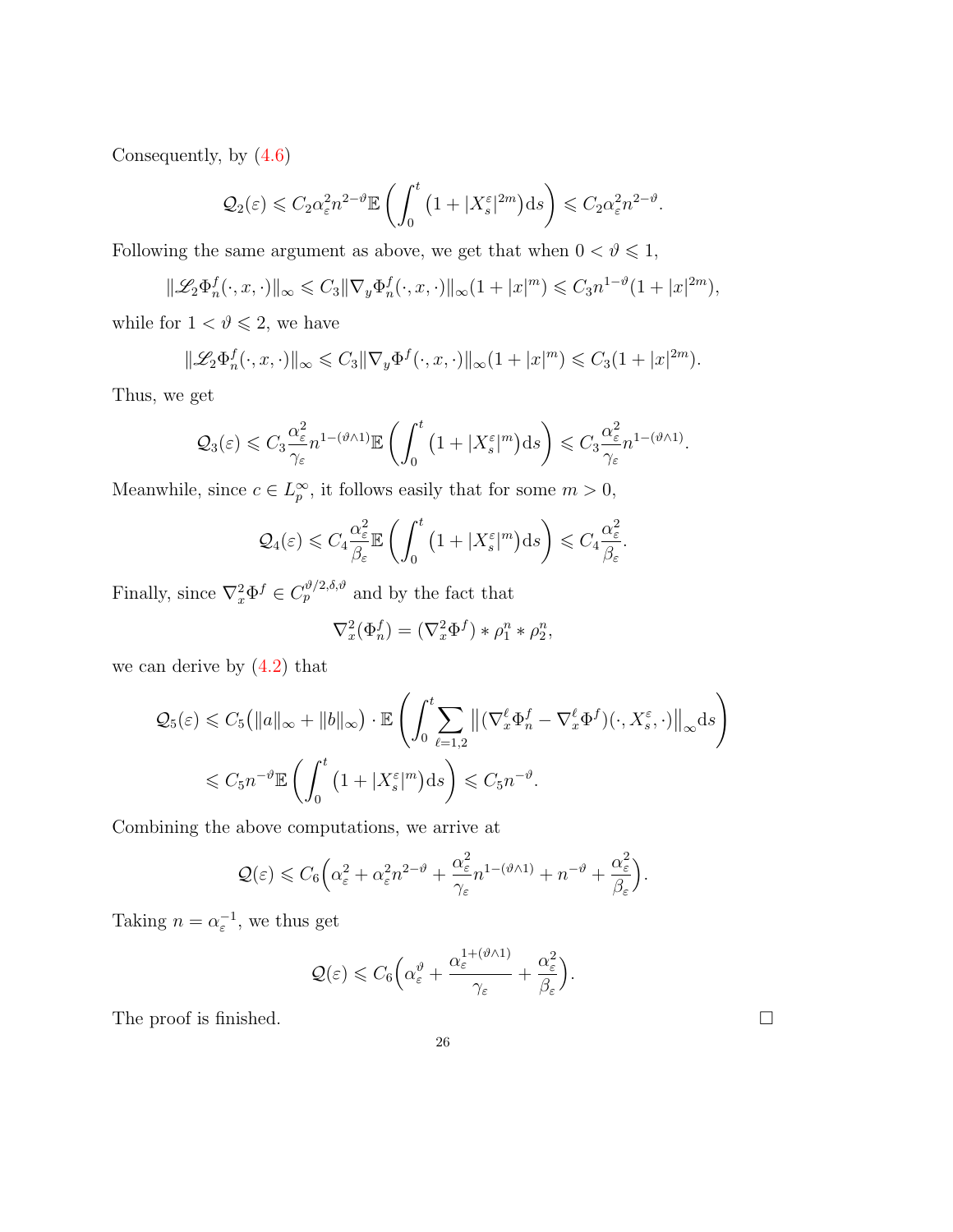4.3. Fluctuation estimate - CLT type. Now, we derive a CLT type fluctuation estimate for  $f(s, X_s^{\varepsilon}, Y_s^{\varepsilon})$  over the time interval  $[0, t]$ . This will depend on the orders how  $\alpha_{\varepsilon}, \beta_{\varepsilon}, \gamma_{\varepsilon}$  go to zero described in Regime 1-Regime 4 of [\(1.8\)](#page-4-0), and the limit behavior will involve the solution of the auxiliary Poisson equation.

Recall that  $\Phi^f$  is the solution to the Poisson equation [\(4.4\)](#page-23-1). For simplify, we denote by

$$
\overline{c \cdot \nabla_x \Phi^f}(t, y) := \int_{\mathbb{R}^{d_1}} c(x, y) \cdot \nabla_x \Phi^f(t, x, y) \mu^y(\mathrm{d}x),
$$

$$
\overline{H \cdot \nabla_y \Phi^f}(t, y) := \int_{\mathbb{R}^{d_1}} H(t, x, y) \cdot \nabla_y \Phi^f(t, x, y) \mu^y(\mathrm{d}x).
$$

The following is the main result of this subsection, which will play a crucial role in the proof of Theorem [2.3.](#page-9-0)

<span id="page-26-0"></span>**Lemma 4.4.** Let  $(A_{\sigma})$ ,  $(A_{b})$ ,  $(2.7)$  hold and  $\delta \in (0,1]$ . For any function f satisfying  $(1.3)$ , we have:

(i) (Regime 1) if  $b, \sigma \in C_b^{\delta, \vartheta}$  with  $\vartheta \in (0, 2], c \in L_p^{\infty}, F, H, G \in L_p^{\infty}$  and  $f \in C_p^{\vartheta/2, \delta, \vartheta}$ , then

$$
\mathbb{E}\left(\frac{1}{\gamma_{\varepsilon}}\int_{0}^{t}f(s,X_{s}^{\varepsilon},Y_{s}^{\varepsilon})\mathrm{d}s\right)\leqslant C_{t}\left(\frac{\alpha_{\varepsilon}^{\vartheta}}{\gamma_{\varepsilon}}+\frac{\alpha_{\varepsilon}^{2}}{\gamma_{\varepsilon}^{2}}+\frac{\alpha_{\varepsilon}^{2}}{\beta_{\varepsilon}\gamma_{\varepsilon}}\right);
$$

(ii) (Regime 2) if  $b, \sigma \in C_b^{\delta, \vartheta}$  with  $\vartheta \in (0, 2], c \in C_p^{\delta, \vartheta}, F, H, G \in L_p^{\infty}$  and  $f \in C_p^{\vartheta/2, \delta, \vartheta}$ , then

$$
\mathbb{E}\left(\frac{1}{\gamma_{\varepsilon}}\int_{0}^{t}f(s,X_{s}^{\varepsilon},Y_{s}^{\varepsilon})\mathrm{d}s\right)-\mathbb{E}\left(\int_{0}^{t}\overline{c\cdot\nabla_{x}\Phi^{f}}(s,Y_{s}^{\varepsilon})\mathrm{d}s\right)\leqslant C_{t}\left(\frac{\alpha_{\varepsilon}^{\vartheta}}{\gamma_{\varepsilon}}+\frac{\alpha_{\varepsilon}^{2}}{\gamma_{\varepsilon}^{2}}+\frac{\alpha_{\varepsilon}^{2}}{\beta_{\varepsilon}}\right);
$$

(iii) (Regime 3) If  $b, \sigma \in C_b^{\delta, 1+\vartheta}$  with  $\vartheta \in (0,1], c \in L_p^{\infty}, F, G \in L_p^{\infty}, H \in C_p^{\vartheta/2, \delta, \vartheta}$ and  $f \in C_p^{(1+\vartheta)/2,\delta,1+\vartheta}$ , then

$$
\mathbb{E}\left(\frac{1}{\gamma_{\varepsilon}}\int_{0}^{t}f(s,X_{s}^{\varepsilon},Y_{s}^{\varepsilon})\mathrm{d}s\right)-\mathbb{E}\left(\int_{0}^{t}\overline{H\cdot\nabla_{y}\Phi^{f}}(s,Y_{s}^{\varepsilon})\mathrm{d}s\right)\leqslant C_{t}\left(\alpha_{\varepsilon}^{\vartheta}+\frac{\alpha_{\varepsilon}}{\beta_{\varepsilon}}\right),
$$

(iv) (Regime 4) If  $b, \sigma \in C_b^{\delta, 1+\vartheta}$  with  $\vartheta \in (0, 1], c \in C_p^{\delta, \vartheta}, F, G \in L_p^{\infty}, H \in C_p^{\vartheta/2, \delta, \vartheta}$ and  $f \in C_p^{(1+\vartheta)/2,\delta,1+\vartheta}$ , then

$$
\mathbb{E}\left(\frac{1}{\gamma_{\varepsilon}}\int_{0}^{t}f(s,X_{s}^{\varepsilon},Y_{s}^{\varepsilon})\mathrm{d}s\right)-\mathbb{E}\left(\int_{0}^{t}\left[\overline{c\cdot\nabla_{x}\Phi^{f}}+\overline{H\cdot\nabla_{y}\Phi^{f}}\right](s,Y_{s}^{\varepsilon})\mathrm{d}s\right)\leqslant C_{t}\alpha_{\varepsilon}^{\vartheta},
$$

where  $C_t > 0$  is a constant independent on  $\delta, \varepsilon$ .

*Proof.* As in the proof of Lemma [4.2,](#page-23-0) by  $(4.5)$  we have that

$$
\hat{\mathcal{Q}}(\varepsilon) := \mathbb{E}\left(\frac{1}{\gamma_{\varepsilon}} \int_0^t f(s, X_s^{\varepsilon}, Y_s^{\varepsilon}) ds\right) = \frac{\alpha_{\varepsilon}^2}{\gamma_{\varepsilon}} \mathbb{E}\big[\Phi_n^f(0, x, y) - \Phi_n^f(t, X_t^{\varepsilon}, Y_t^{\varepsilon})\big]
$$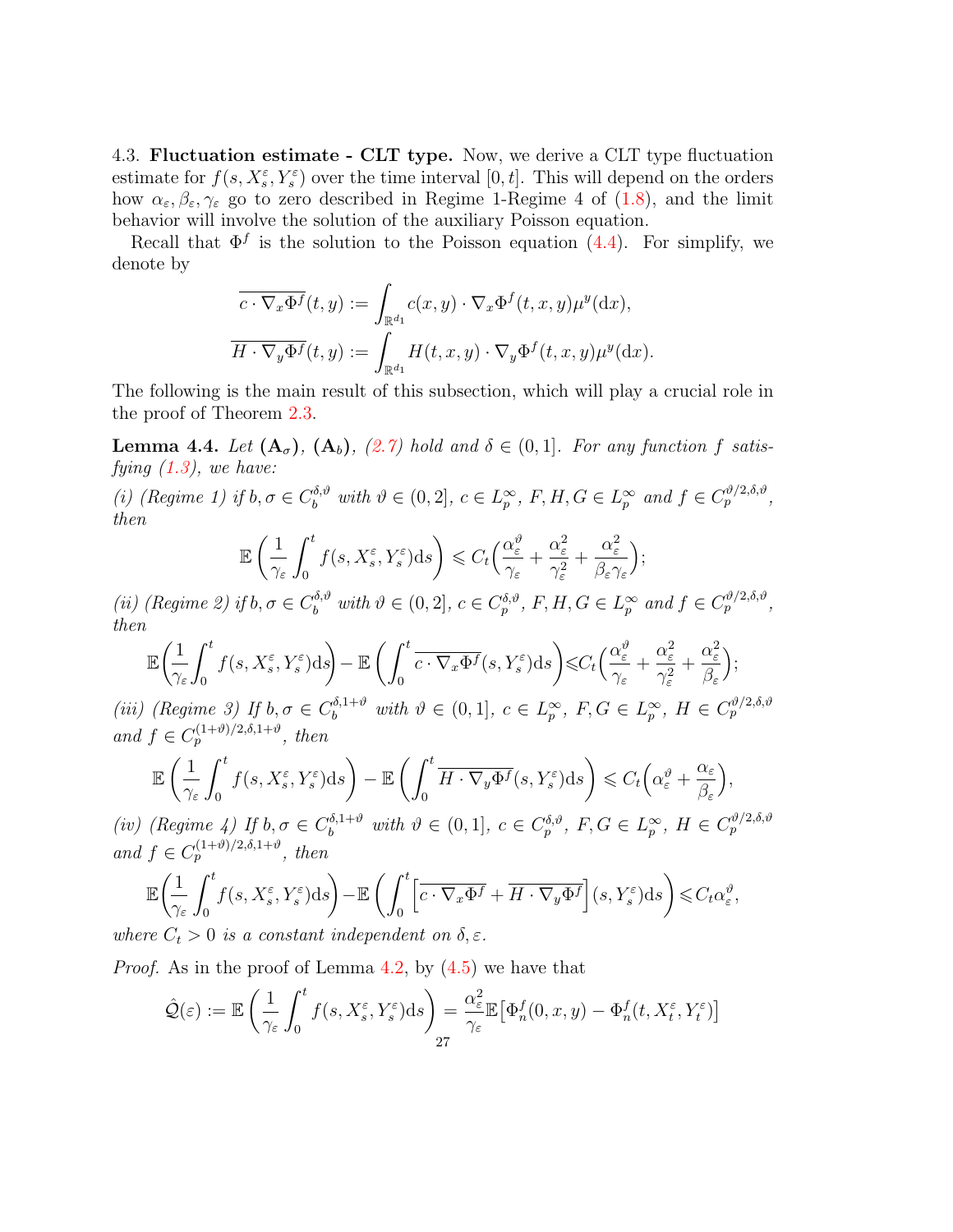$$
\begin{split} &+ \frac{\alpha_\varepsilon^2}{\gamma_\varepsilon} \mathbb{E} \left( \int_0^t \left( \partial_s + \mathscr{L}_1 \right) & \Phi_n^f(s,X_s^\varepsilon,Y_s^\varepsilon) \mathrm{d}s \right) \\ &+ \frac{1}{\gamma_\varepsilon} \mathbb{E} \left( \int_0^t \left( \mathscr{L}_0 \Phi_n^f - \mathscr{L}_0 \Phi^f \right) (s,X_s^\varepsilon,Y_s^\varepsilon) \mathrm{d}s \right) \\ &+ \frac{\alpha_\varepsilon^2}{\gamma_\varepsilon^2} \mathbb{E} \left( \int_0^t \mathscr{L}_2 \Phi_n^f(s,X_s^\varepsilon,Y_s^\varepsilon) \mathrm{d}s \right) \\ &+ \frac{\alpha_\varepsilon^2}{\beta_\varepsilon \gamma_\varepsilon} \mathbb{E} \left( \int_0^t \mathscr{L}_3 \Phi_n^f(s,X_s^\varepsilon,Y_s^\varepsilon) \mathrm{d}s \right) =: \sum_{i=1}^5 \hat{\mathcal{Q}}_i(\varepsilon), \end{split}
$$

where  $\Phi_n^f$  is the mollifyer of  $\Phi^f$  defined as in [\(4.1\)](#page-21-0). Below, we first prove the most general case  $(iv)$ , and then provide the proof of the other cases with sight changes. (iv) (Regime 4) In this case, according to Theorem [2.1,](#page-6-0)  $(3.1)$  and by the assumptions on  $b, \sigma$  and f, we have  $\Phi^f \in C_p^{(1+\vartheta)/2,2+\delta,1+\vartheta}$  with  $\vartheta \in (0,1]$ . Following exactly the same arguments as in Lemma [4.2,](#page-23-0) we get

$$
\hat{\mathcal{Q}}_1(\varepsilon) \leqslant C_1 \frac{\alpha_{\varepsilon}^2}{\gamma_{\varepsilon}},
$$

and by  $(4.3)$ ,

$$
\hat{\mathcal{Q}}_2(\varepsilon) \leqslant C_2 \frac{\alpha_{\varepsilon}^2}{\gamma_{\varepsilon}} n^{2-(1+\vartheta)} \mathbb{E}\left(\int_0^t \left(1+|X_{s}^{\varepsilon}|^{2m}\right) ds\right) \leqslant C_2 \frac{\alpha_{\varepsilon}^2}{\gamma_{\varepsilon}} n^{1-\vartheta}.
$$

Meanwhile, we have by [\(4.2\)](#page-21-1) that

$$
\hat{\mathcal{Q}}_3(\varepsilon) \leqslant C_3 \frac{1}{\gamma_{\varepsilon}} n^{-1-\vartheta} \mathbb{E}\left(\int_0^t \left(1+|X_s^{\varepsilon}|^{2m}\right) ds\right) \leqslant C_3 \frac{1}{\gamma_{\varepsilon}} n^{-1-\vartheta}.
$$

To control the last two terms, recall that we have  $\alpha_{\varepsilon} = \beta_{\varepsilon} = \gamma_{\varepsilon}$  in this case. Thus, by the definition of  $\mathcal{L}_2$ , we can write

$$
\hat{\mathcal{Q}}_4(\varepsilon) - \mathbb{E}\left(\int_0^t \overline{H} \cdot \nabla_y \Phi^f(s, Y_s^{\varepsilon}) ds\right)
$$
\n
$$
\leq \mathbb{E}\left(\int_0^t H(s, X_s^{\varepsilon}, Y_s^{\varepsilon}) \cdot \nabla_y \Phi^f_n(s, X_s^{\varepsilon}, Y_s^{\varepsilon})
$$
\n
$$
- H(s, X_s^{\varepsilon}, Y_s^{\varepsilon}) \cdot \nabla_y \Phi^f(s, X_s^{\varepsilon}, Y_s^{\varepsilon}) ds\right)
$$
\n
$$
+ \mathbb{E}\left(\int_0^t H(s, X_s^{\varepsilon}, Y_s^{\varepsilon}) \cdot \nabla_y \Phi^f(s, X_s^{\varepsilon}, Y_s^{\varepsilon}) - \overline{H} \cdot \nabla_y \Phi^f(s, Y_s^{\varepsilon}) ds\right)
$$
\n
$$
=:\hat{\mathcal{Q}}_{41}(\varepsilon) + \hat{\mathcal{Q}}_{42}(\varepsilon).
$$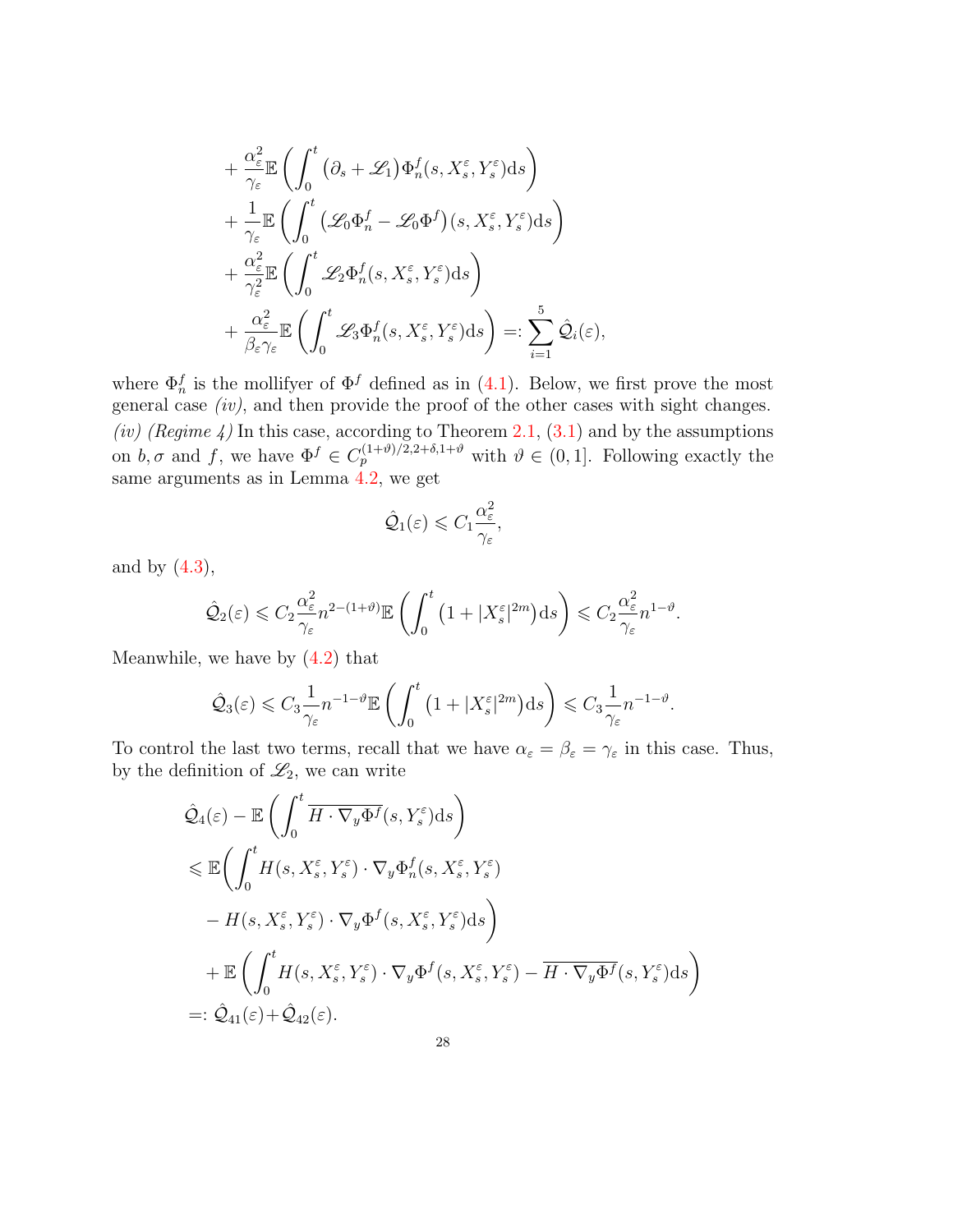Since  $\nabla_y \Phi^f \in C_p^{(1+\vartheta)/2,2+\delta,\vartheta}$  and by the fact

$$
\nabla_y(\Phi_n^f) = (\nabla_y \Phi^f) * \rho_1^n * \rho_2^n,
$$

we can deduce by using [\(4.2\)](#page-21-1) again that

$$
\hat{\mathcal{Q}}_{41}(\varepsilon) \leq C_4 \mathbb{E} \left( \int_0^t \left\| \nabla_y \Phi_n^f(\cdot, X_s^{\varepsilon}, \cdot) - \nabla_y \Phi^f(\cdot, X_s^{\varepsilon}, \cdot) \right\|_{\infty} \left( 1 + |X_s^{\varepsilon}|^m \right) ds \right)
$$
  

$$
\leq C_4 n^{-\vartheta} \mathbb{E} \left( \int_0^t \left( 1 + |X_s^{\varepsilon}|^{2m} \right) ds \right) \leq C_4 n^{-\vartheta}.
$$

On the other hand, by the assumption that  $H \in C_p^{\vartheta/2,\delta,\vartheta}$ , it is easy to check that  $H \cdot \nabla_y \Phi^f \in C_p^{\vartheta/2, \delta, \vartheta}$ . Thus  $\overline{H \cdot \nabla_y \Phi^f} \in C_b^{\vartheta/2, \vartheta}$  $b^{(v/2,v)}$  by Lemma [3.2.](#page-12-0) Note that the function

$$
H(t, x, y) \cdot \nabla_y \Phi^f(t, x, y) - \overline{H \cdot \nabla_y \Phi^f}(t, y)
$$

satisfies [\(1.3\)](#page-1-0). Hence by applying Lemma [4.2](#page-23-0) with  $\theta \in (0, 1]$  it follows that

$$
\hat{Q}_{42}(\varepsilon) \leqslant C_4 \Big( \alpha_{\varepsilon}^{\vartheta} + \frac{\alpha_{\varepsilon}^2}{\beta_{\varepsilon}} \Big).
$$

Finally, due to the assumption that  $c \in C_p^{\delta,\vartheta}$  and by the same idea as above, one can check that

$$
\hat{\mathcal{Q}}_5(\varepsilon)-\mathbb{E}\left(\int_0^t \overline{c\cdot\nabla_x\Phi^f}(s,Y_s^{\varepsilon})\mathrm{d}s\right)\leqslant C_5\big(n^{-1-\vartheta}+\alpha_{\varepsilon}^{\vartheta}\big).
$$

Combining the above computations, we arrive at

$$
\hat{\mathcal{Q}}(\varepsilon) - \mathbb{E}\left(\int_0^t \left[\overline{c\cdot\nabla_x \Phi^f} + \overline{H\cdot\nabla_y \Phi^f}\right](s, Y_s^{\varepsilon})ds\right) \leq C_6 \left(\frac{\alpha_{\varepsilon}^2}{\gamma_{\varepsilon}} n^{1-\vartheta} + \frac{1}{\gamma_{\varepsilon}} n^{-1-\vartheta} + n^{-\vartheta} + \alpha_{\varepsilon}^{\vartheta} + \frac{\alpha_{\varepsilon}^2}{\beta_{\varepsilon}}\right).
$$

Taking  $n = \alpha_{\varepsilon}^{-1}$ , we get the desired result.

(iii) (Regime 3) The only difference to (iv) is the last term. Recall that we have  $\alpha_{\varepsilon} = \gamma_{\varepsilon}$  in this case. Thus, as above we have

$$
\hat{\mathcal{Q}}_1(\varepsilon) + \hat{\mathcal{Q}}_2(\varepsilon) + \hat{\mathcal{Q}}_3(\varepsilon) + \left[ \hat{\mathcal{Q}}_4(\varepsilon) - \mathbb{E}\left( \int_0^t \overline{H \cdot \nabla_y \Phi^f}(s, Y_s^{\varepsilon}) ds \right) \right]
$$
  
\$\leq C\_1 \left( \alpha\_{\varepsilon} n^{1-\vartheta} + \frac{1}{\alpha\_{\varepsilon}} n^{-1-\vartheta} + n^{-\vartheta} + \alpha\_{\varepsilon}^{\vartheta} + \frac{\alpha\_{\varepsilon}^2}{\beta\_{\varepsilon}} \right).

To control  $\hat{\mathcal{Q}}_5(\varepsilon)$ , we can simply use the growth condition on c to get

$$
\hat{\mathcal{Q}}_5(\varepsilon) \leqslant C_2 \frac{\alpha_{\varepsilon}^2}{\beta_{\varepsilon} \gamma_{\varepsilon}} \mathbb{E}\left(\int_0^t \left(1 + |X_s^{\varepsilon}|^m\right) \mathrm{d} s\right) \leqslant C_2 \frac{\alpha_{\varepsilon}}{\beta_{\varepsilon}}.
$$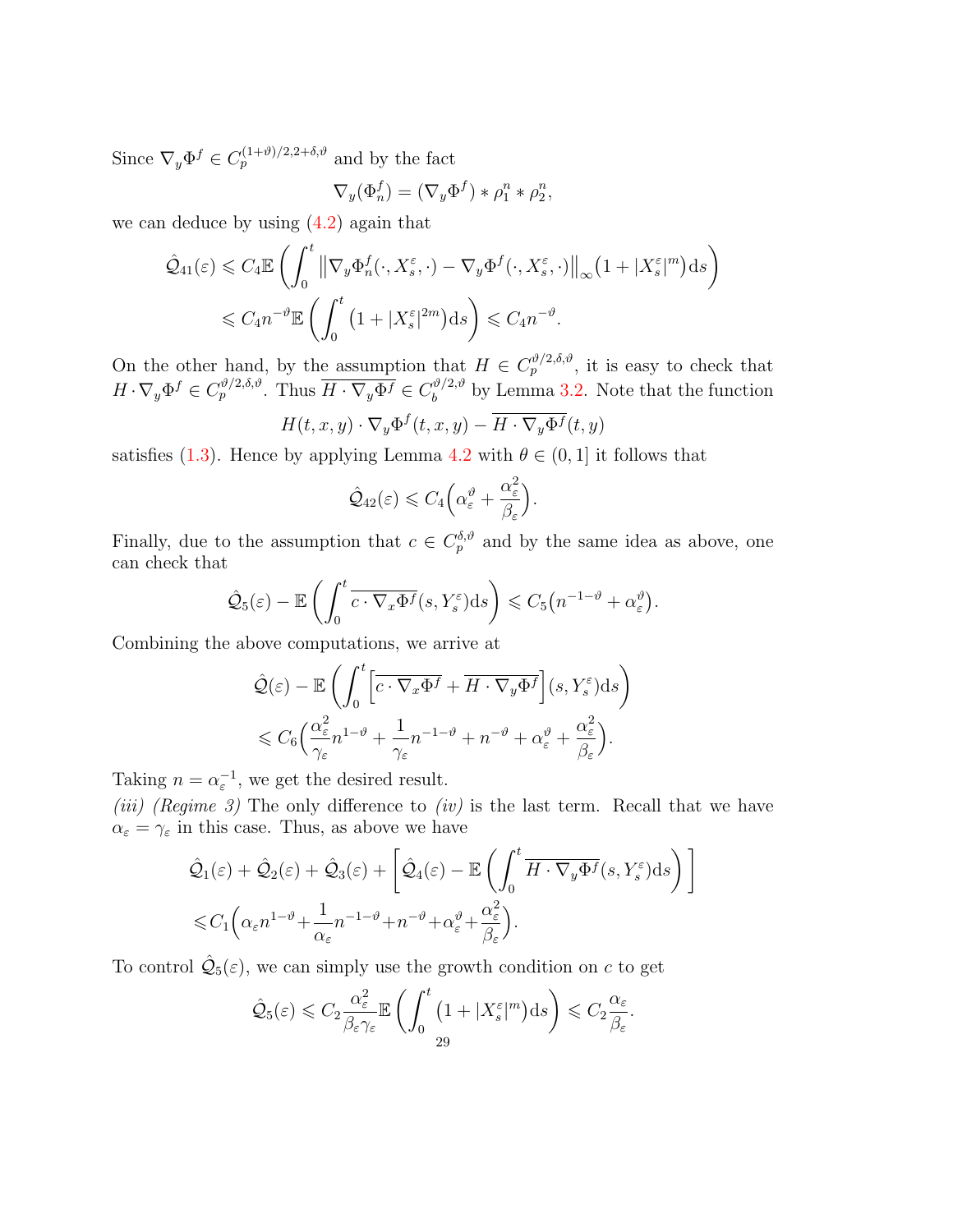Consequently, we arrive at

$$
\hat{\mathcal{Q}}(\varepsilon) - \mathbb{E}\left(\int_0^t \overline{H \cdot \nabla_y \Phi^f}(s, Y_s^{\varepsilon}) ds\right) \leq C_3 \left(\frac{1}{\alpha_{\varepsilon}} n^{-1-\vartheta} + \alpha_{\varepsilon} n^{1-\vartheta} + n^{-\vartheta} + \alpha_{\varepsilon}^{\vartheta} + \frac{\alpha_{\varepsilon}}{\beta_{\varepsilon}}\right)
$$

Taking  $n = \alpha_{\varepsilon}^{-1}$  again, we get the desired result.

(ii) (Regime 2) Now we need to pay attention to the assumption that  $\vartheta \in (0,2]$ . By Theorem [2.1,](#page-6-0) [\(3.1\)](#page-10-1) and the assumptions on  $b, \sigma$  and f, we have  $\Phi^f \in C_p^{\vartheta/2, 2+\delta, \vartheta}$ . Arguing as before, we have

$$
\hat{\mathcal{Q}}_1(\varepsilon) + \hat{\mathcal{Q}}_2(\varepsilon) + \hat{\mathcal{Q}}_3(\varepsilon) \leq C_1 \Big( \frac{\alpha_{\varepsilon}^2}{\gamma_{\varepsilon}} + \frac{\alpha_{\varepsilon}^2}{\gamma_{\varepsilon}} n^{2-\vartheta} + \frac{1}{\gamma_{\varepsilon}} n^{-\vartheta} \Big),
$$

and for  $\hat{Q}_4(\varepsilon)$ , as in the proof of Lemma [4.2,](#page-23-0) we have

$$
\hat{\mathcal{Q}}_4(\varepsilon) \leqslant C_2 \frac{\alpha_{\varepsilon}^2}{\gamma_{\varepsilon}^2} n^{1-(\vartheta \wedge 1)} \mathbb{E} \left( \int_0^t \left( 1 + |X_s^{\varepsilon}|^{2m} \right) ds \right) \leqslant C_2 \frac{\alpha_{\varepsilon}^2}{\gamma_{\varepsilon}^2} n^{1-(\vartheta \wedge 1)}.
$$

For the last term, recall that  $\alpha_{\varepsilon}^2 = \beta_{\varepsilon} \gamma_{\varepsilon}$  in this case. We use Lemma [4.2](#page-23-0) with  $\vartheta \in (0, 2]$  to deduce that

$$
\hat{\mathcal{Q}}_5(\varepsilon) - \mathbb{E}\left(\int_0^t \overline{c \cdot \nabla_x \Phi^f}(s, Y_s^{\varepsilon}) ds\right)
$$
\n
$$
\leq \mathbb{E}\left(\int_0^t c(X_s^{\varepsilon}, Y_s^{\varepsilon}) \cdot \left[\nabla_x \Phi_n^f(s, X_s^{\varepsilon}, Y_s^{\varepsilon}) - \nabla_x \Phi^f(s, X_s^{\varepsilon}, Y_s^{\varepsilon})\right] ds\right)
$$
\n
$$
+ \mathbb{E}\left(\int_0^t c(X_s^{\varepsilon}, Y_s^{\varepsilon}) \cdot \nabla_x \Phi^f(s, X_s^{\varepsilon}, Y_s^{\varepsilon}) - \overline{c \cdot \nabla_x \Phi^f}(s, Y_s^{\varepsilon}) ds\right)
$$
\n
$$
\leq C_3 \Big(n^{-\vartheta} + \alpha_{\varepsilon}^{\vartheta} + \alpha_{\varepsilon}^{\vartheta \wedge 1} \cdot \frac{\alpha_{\varepsilon}}{\gamma_{\varepsilon}} + \frac{\alpha_{\varepsilon}^2}{\beta_{\varepsilon}}\Big).
$$

Consequently, we arrive at

$$
\hat{\mathcal{Q}}(\varepsilon) - \mathbb{E}\left(\int_0^t \overline{c \cdot \nabla_x \Phi^f}(s, Y_s^{\varepsilon}) ds\right) \n\leq C_4 \Big(\frac{\alpha_{\varepsilon}^2}{\gamma_{\varepsilon}} n^{2-\vartheta} + \frac{1}{\gamma_{\varepsilon}} n^{-\vartheta} + \frac{\alpha_{\varepsilon}^2}{\gamma_{\varepsilon}^2} n^{1-(\vartheta \wedge 1)} + \alpha_{\varepsilon}^{\vartheta} + \alpha_{\varepsilon}^{\vartheta \wedge 1} \cdot \frac{\alpha_{\varepsilon}}{\gamma_{\varepsilon}} + \frac{\alpha_{\varepsilon}^2}{\beta_{\varepsilon}}\Big).
$$

Still, we can take  $n = \alpha_{\varepsilon}^{-1}$  to get that for  $\vartheta \in (0, 1]$ ,

$$
\hat{\mathcal{Q}}(\varepsilon) - \mathbb{E}\left(\int_0^t \overline{c \cdot \nabla_x \Phi^f}(s, Y_s^{\varepsilon}) ds\right)
$$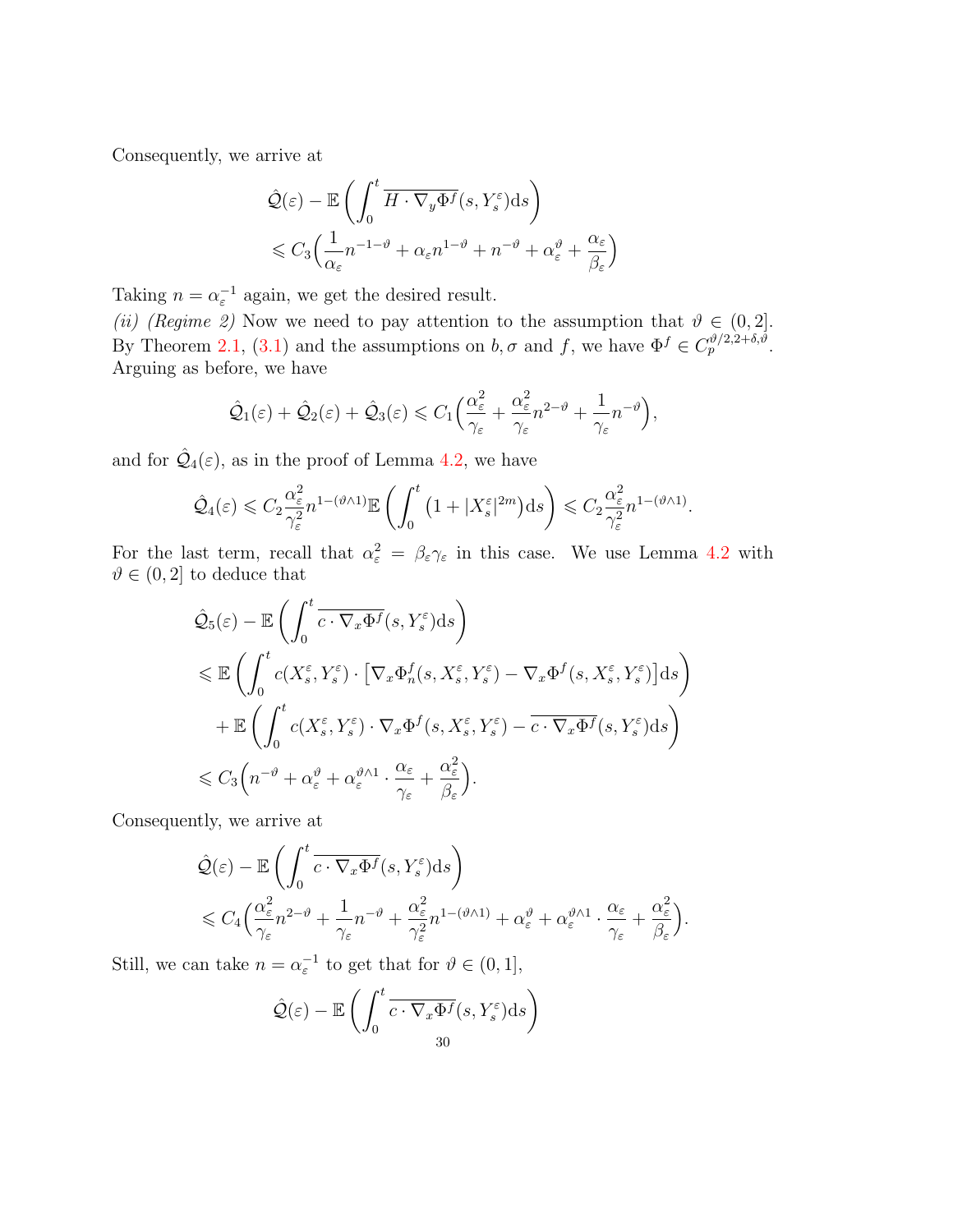$$
\leqslant C_4 \Big( \frac{\alpha_{\varepsilon}^{\vartheta}}{\gamma_{\varepsilon}} + \frac{\alpha_{\varepsilon}^{1+\vartheta}}{\gamma_{\varepsilon}^2} + \frac{\alpha_{\varepsilon}^2}{\beta_{\varepsilon}} \Big) \leqslant C_4 \Big( \frac{\alpha_{\varepsilon}^{\vartheta}}{\gamma_{\varepsilon}} + \frac{\alpha_{\varepsilon}^2}{\beta_{\varepsilon}} \Big).
$$

and for  $\vartheta \in (1, 2]$ , we have

$$
\hat{\mathcal{Q}}(\varepsilon) - \mathbb{E}\left(\int_0^t \overline{c \cdot \nabla_x \Phi^f}(s, Y_s^{\varepsilon}) ds\right) \leq C_4 \Big(\frac{\alpha_{\varepsilon}^{\vartheta}}{\gamma_{\varepsilon}} + \frac{\alpha_{\varepsilon}^2}{\gamma_{\varepsilon}^2} + \frac{\alpha_{\varepsilon}^2}{\beta_{\varepsilon}}\Big),
$$

which in turn yields the desired result.

(i) (Regime 1) Finally, we can use Lemma [4.2](#page-23-0) directly to get that

$$
\mathbb{E}\left(\frac{1}{\gamma_{\varepsilon}}\int_{0}^{t}f(s,X_{s}^{\varepsilon},Y_{s}^{\varepsilon})\mathrm{d}s\right) \leq C_{1}\left(\frac{\alpha_{\varepsilon}^{\vartheta}}{\gamma_{\varepsilon}} + \frac{\alpha_{\varepsilon}^{1+(\vartheta\wedge 1)}}{\gamma_{\varepsilon}^{2}} + \frac{\alpha_{\varepsilon}^{2}}{\beta_{\varepsilon}\gamma_{\varepsilon}}\right) \leq C_{1}\left(\frac{\alpha_{\varepsilon}^{\vartheta}}{\gamma_{\varepsilon}} + \frac{\alpha_{\varepsilon}^{2}}{\gamma_{\varepsilon}^{2}} + \frac{\alpha_{\varepsilon}^{2}}{\beta_{\varepsilon}\gamma_{\varepsilon}}\right).
$$

The whole proof is finished.

### 5. Diffusion approximations

Recall that  $\Phi(t, x, y)$  is the solution to Poisson equation [\(2.8\)](#page-8-2), and the limit ef-fective system is given by [\(2.9\)](#page-9-2). For  $k = 1, \dots, 4$ , denote by  $\mathcal{L}_k$  the infinitesimal operator of  $\hat{Y}_t^k$ , i.e.,

$$
\hat{\mathcal{L}}_k := \sum_{i,j=1}^{d_2} \hat{\mathcal{G}}_k^{ij}(t,y) \frac{\partial^2}{\partial y_i \partial y_j} + \sum_{i=1}^{d_2} \hat{F}_k^i(t,y) \frac{\partial}{\partial y_i},
$$

where  $\hat{\mathcal{G}}_k(t,y):=\hat{G}_k\hat{G}^*_k(t,y)/2.$  The following properties for the averaged coefficients follow by Lemma [3.2.](#page-12-0)

<span id="page-30-0"></span>**Lemma 5.1.** Under the assumptions in Theorem [2.3,](#page-9-0) for every  $k = 1, \dots, 4$ ,  $\hat{G}_k$  is non-degenerate in y uniformly with respect to t. Moreover, we have  $\hat{F}_k, \hat{G}_k \in C_b^{\vartheta/2, \vartheta}$  $b^{U/2, U}.$ 

*Proof.* The non-degeneracy of  $\hat{G}_1 = \hat{G}_2$  follows directly by  $(\mathbf{A}_G)$  and the definition. Furthermore, by  $(3.1)$  we have

$$
\int_{\mathbb{R}^{d_1}} H(t, x, y) \Phi^*(t, x, y) \mu^y(\mathrm{d}x)
$$
\n
$$
= \mathbb{E} \left( \int_0^\infty \int_{\mathbb{R}^{d_1}} H(t, x, y) H^*(t, X_t^y, y) \mu^y(\mathrm{d}x) \mathrm{d}t \right),
$$

which is non-negative by the homogeneity of  $X_t^y$  $\hat{\mathcal{G}}_3 = \hat{\mathcal{G}}_4$  are also nondegenerate. Let us prove the regularity for the most general case  $\hat{F}_4$ . The conclusions for  $\hat{F}_2, \hat{F}_3, \hat{F}_4$  and  $\hat{G}_k$   $(k = 1, \dots, 4)$  can be proved by the same argument. In this case, we have by the assumption that  $b, \sigma \in C_b^{\delta, 1+\vartheta}$  $b_b^{\delta,1+\vartheta}, H \in C_p^{(1+\vartheta)/2,\delta,1+\vartheta}$  and Theorem 31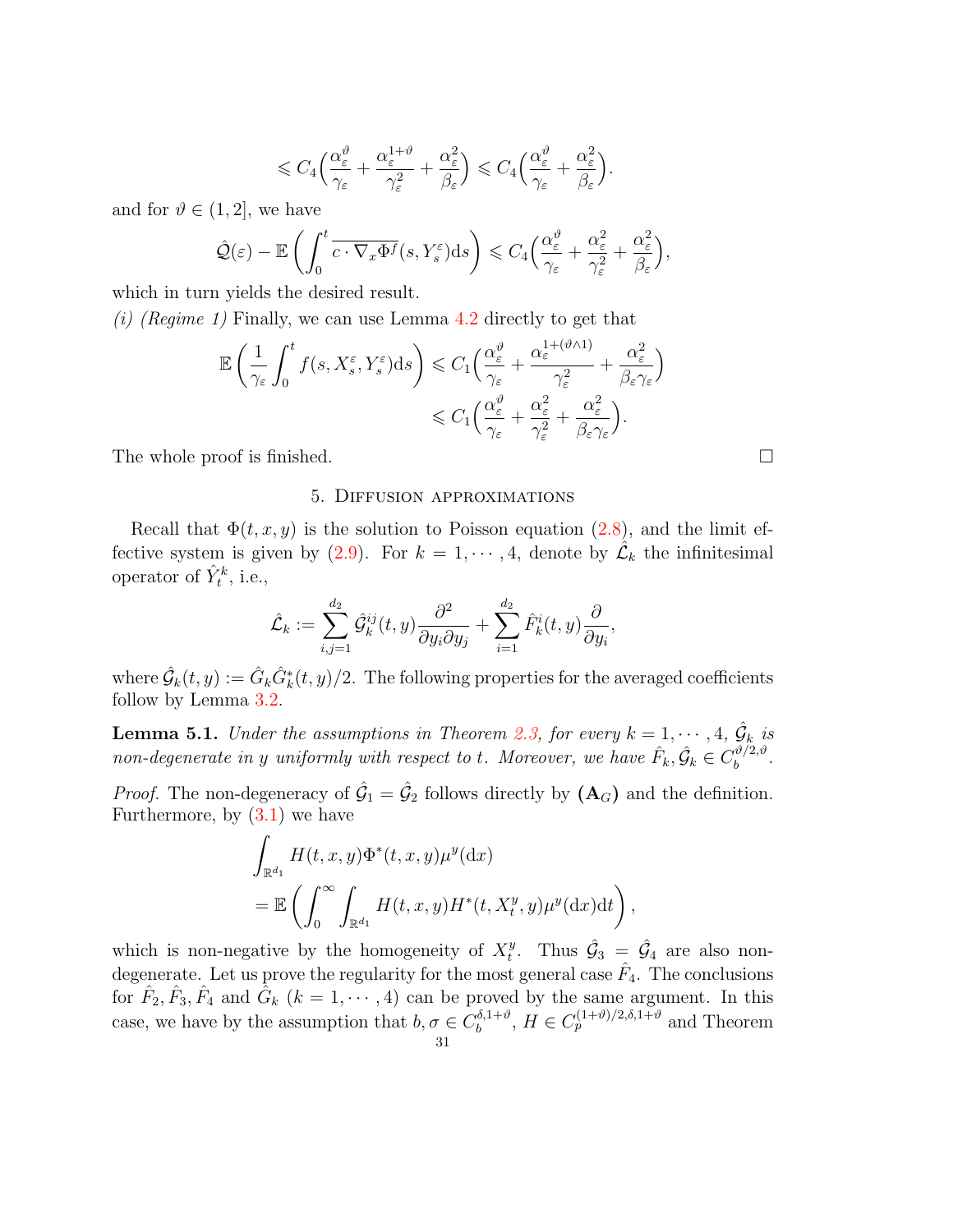[2.1](#page-6-0) that  $\Phi(t, x, y) \in C_p^{(1+\vartheta)/2, 2+\delta, 1+\vartheta}$ , which together with the assumptions on F and c implies that

$$
F(t, x, y) + c(x, y) \cdot \nabla_x \Phi(t, x, y) + H(t, x, y) \cdot \nabla_y \Phi(t, x, y) \in C_p^{\vartheta/2, \delta, \vartheta}.
$$

Thus the conclusion follows by Lemma [3.2](#page-12-0) directly.

According to the above result, there exists a unique weak solution  $\hat{Y}^k_t$  for SDE [\(2.9\)](#page-9-2) for every  $k = 1, \dots, 4$ . To prove the weak convergence of  $Y_t^{\varepsilon}$  to  $\hat{Y}_t^k$ , we need to consider the following Cauchy problem on  $[0, T] \times \mathbb{R}^{\bar{d}_2}$ :

<span id="page-31-0"></span>
$$
\begin{cases}\n\partial_t u_k(t, y) - \hat{\mathcal{L}}_k u_k(t, y) = 0, & t \in [0, T), \\
u_k(0, y) = \varphi(y),\n\end{cases}
$$
\n(5.1)

where  $T > 0$  and  $\varphi$  is a function on  $\mathbb{R}^{d_2}$ . As a direct consequence of Lemma [5.1,](#page-30-0) we have the following result for the Cauchy problem [\(5.1\)](#page-31-0), which is well-known in the theory of PDEs, see e.g. [\[33,](#page-36-21) Chapter IV, Section 5].

<span id="page-31-2"></span>**Lemma 5.2.** Assume that  $\varphi \in C_b^{2+\vartheta}$  $b^{2+\vartheta}$ . Then for every  $k = 1, \cdots, 4$ , there exists a unique solution  $u_k \in C_b^{(2+\vartheta)/2,2+\vartheta}$  $b_b^{(2+v)/2,2+v}$  to equation [\(5.1\)](#page-31-0) which is given by

$$
u_k(t, y) = \mathbb{E}\varphi(\hat{Y}_t^k(y)).\tag{5.2}
$$

Moreover, we also have  $\nabla_y u_k \in C_b^{(1+\vartheta)/2,1+\vartheta}$  $\int_b^{(1+\vartheta)/2,1+\vartheta}$  and  $\nabla^2_y u \in C_b^{\vartheta/2,\vartheta}$  $\frac{v}{b}$ .

Now, we are in the position to give:

*Proof of Theorem [2.3.](#page-9-0)* Given  $T > 0$  and  $\varphi \in C_b^{2+\vartheta}$  $b^{2+\vartheta}$ , let  $u_k$   $(k = 1, \cdots, 4)$  be the unique solution to equation [\(5.1\)](#page-31-0). Define

$$
\tilde{u}_k(t,y) := u_k(T-t,y).
$$

Then it is obvious that  $\tilde{u}_k(T, y) = u_k(0, y) = \varphi(y)$ . As a result, we can deduce by  $(5.2)$  and the Itô's formula that

$$
\mathcal{R}_{k}(\varepsilon) := \mathbb{E}[\varphi(Y_{T}^{\varepsilon})] - \mathbb{E}[\varphi(\hat{Y}_{T}^{k})] = \mathbb{E}[\tilde{u}_{k}(T, Y_{T}^{\varepsilon}) - \tilde{u}_{k}(0, y)]
$$
  
\n
$$
= \mathbb{E}\bigg(\int_{0}^{T} (\partial_{s} + \mathscr{L}_{1}) \tilde{u}_{k}(s, Y_{s}^{\varepsilon}) ds\bigg) + \mathbb{E}\bigg(\frac{1}{\gamma_{\varepsilon}} \int_{0}^{T} \mathscr{L}_{2} \tilde{u}_{k}(s, Y_{s}^{\varepsilon}) ds\bigg)
$$
  
\n
$$
= \mathbb{E}\bigg(\int_{0}^{T} (\mathscr{L}_{1} - \hat{\mathcal{L}}_{k}) \tilde{u}_{k}(s, Y_{s}^{\varepsilon}) ds\bigg) + \frac{1}{\gamma_{\varepsilon}} \mathbb{E}\bigg(\int_{0}^{T} H(s, X_{s}^{\varepsilon}, Y_{s}^{\varepsilon}) \nabla_{y} \tilde{u}_{k}(s, Y_{s}^{\varepsilon}) ds\bigg),
$$

where  $\mathscr{L}_2$  and  $\mathscr{L}_1$  are defined by [\(1.5\)](#page-3-2). Below, we divide the proof into four parts, which correspond to the four regimes in  $(1.8)$ .

(i) (Regime 1) In this case, we have

$$
\begin{aligned} \left(\mathcal{L}_1 - \hat{\mathcal{L}}_1\right)\tilde{u}_1(t,y) &= \left[\mathcal{G}(t,x,y) - \hat{\mathcal{G}}_1(t,y)\right] \cdot \nabla_y^2 \tilde{u}_1(t,y) \\ &+ \left[F(t,x,y) - \hat{F}_1(t,y)\right] \cdot \nabla_y \tilde{u}_1(t,y). \end{aligned}
$$

<span id="page-31-1"></span>
$$
\qquad \qquad \Box
$$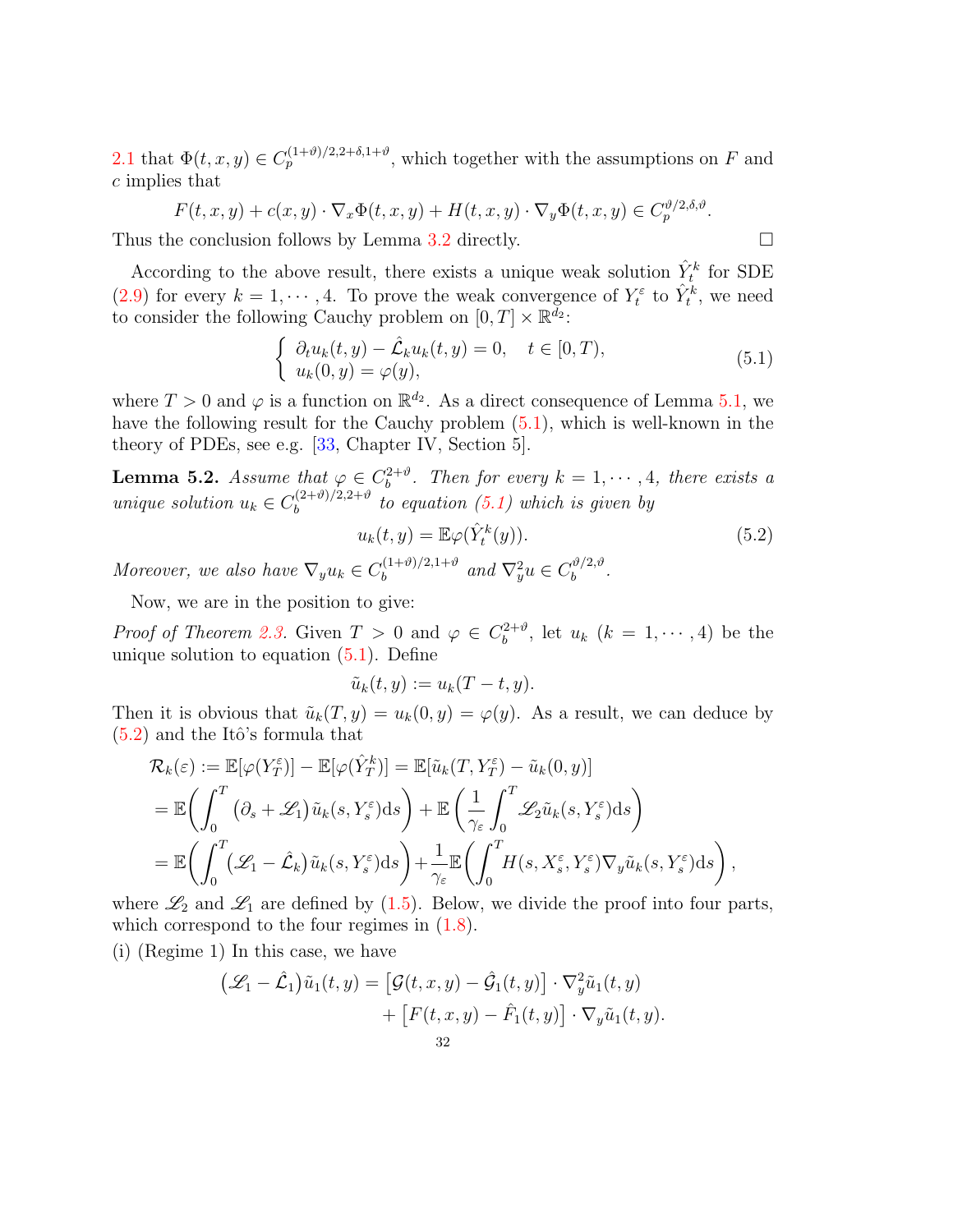Note that the function  $(\mathcal{L}_1 - \hat{\mathcal{L}}_1)\tilde{u}_1(t, y)$  satisfies the centering condition [\(1.3\)](#page-1-0). Moreover, by the assumption that  $F, \mathcal{G} \in C_p^{\vartheta/2, \delta, \vartheta}$ , Lemma [5.1](#page-30-0) and Lemma [5.2,](#page-31-2) we have  $(\mathscr{L}_1 - \hat{\mathcal{L}}_1)\tilde{u}_1(t, y) \in C_p^{\vartheta/2, \delta, \vartheta}$ . Thus, applying Lemma [4.2](#page-23-0) with  $\vartheta \in (0, 2]$  we can get

$$
\mathcal{R}_{11}(\varepsilon) := \mathbb{E}\left(\int_0^T \left(\mathscr{L}_1 - \hat{\mathcal{L}}_1\right) \tilde{u}_1(s,Y_s^{\varepsilon}) \mathrm{d} s\right) \leqslant C_1\left(\alpha_\varepsilon^{\vartheta} + \alpha_\varepsilon^{\vartheta \wedge 1} \cdot \frac{\alpha_\varepsilon}{\gamma_\varepsilon} + \frac{\alpha_\varepsilon^2}{\beta_\varepsilon}\right).
$$

On the other hand, note that  $H(t, x, y) \cdot \nabla_y \tilde{u}_1(t, y) \in C_p^{\vartheta/2, \delta, \vartheta}$  also satisfies [\(1.3\)](#page-1-0). Hence we have by Lemma  $4.4$  (i) that

$$
\mathcal{R}_{12}(\varepsilon) := \frac{1}{\gamma_{\varepsilon}} \mathbb{E} \left( \int_0^T H(s, X_s^{\varepsilon}, Y_s^{\varepsilon}) \cdot \nabla_y \tilde{u}_1(s, Y_s^{\varepsilon}) ds \right) \n\leq C_1 \left( \frac{\alpha_{\varepsilon}^{\vartheta}}{\gamma_{\varepsilon}} + \frac{\alpha_{\varepsilon}^2}{\gamma_{\varepsilon}^2} + \frac{\alpha_{\varepsilon}^2}{\beta_{\varepsilon} \gamma_{\varepsilon}} \right).
$$

Consequently,

$$
\mathcal{R}_1(\varepsilon)=\mathcal{R}_{11}(\varepsilon)+\mathcal{R}_{12}(\varepsilon)\leqslant C_1\Big(\frac{\alpha_\varepsilon^{\vartheta}}{\gamma_\varepsilon}+\frac{\alpha_\varepsilon^2}{\gamma_\varepsilon^2}+\frac{\alpha_\varepsilon^2}{\beta_\varepsilon\gamma_\varepsilon}\Big).
$$

(ii) (Regime 2) In this case, note that

$$
\hat{\mathcal{L}}_2 = \hat{\mathcal{L}}_1 + \overline{c \cdot \nabla_x \Phi}(t, y) \cdot \nabla_y.
$$

Thus, we can write

$$
\mathcal{R}_2(\varepsilon) = \mathbb{E}\left(\int_0^T \left(\mathcal{L}_1 - \hat{\mathcal{L}}_1\right) \tilde{u}_2(s, Y_s^{\varepsilon}) ds\right) \n+ \left[\frac{1}{\gamma_{\varepsilon}} \mathbb{E}\left(\int_0^T H(s, X_s^{\varepsilon}, Y_s^{\varepsilon}) \cdot \nabla_y \tilde{u}_2(s, Y_s^{\varepsilon}) ds\right) \n- \mathbb{E}\left(\int_0^T \overline{c \cdot \nabla_x \Phi}(s, Y_s^{\varepsilon}) \cdot \nabla_y \tilde{u}_2(s, Y_s^{\varepsilon}) ds\right)\right] =: \mathcal{R}_{21}(\varepsilon) + \mathcal{R}_{22}(\varepsilon).
$$

Entirely similar as above, we can control the first term by

$$
\mathcal{R}_{21}(\varepsilon) \leqslant C_2 \Big( \alpha_\varepsilon^{\vartheta} + \alpha_\varepsilon^{\vartheta \wedge 1} \cdot \frac{\alpha_\varepsilon}{\gamma_\varepsilon} + \frac{\alpha_\varepsilon^2}{\beta_\varepsilon} \Big).
$$

On the other hand, let  $\Psi_2$  be the solution to

$$
\mathscr{L}_0(x,y)\Psi_2(t,x,y) = -H(t,x,y)\cdot\nabla_y\tilde{u}_2(t,y) \in C_p^{\vartheta/2,\delta,\vartheta}.
$$

Then, it is easy to see that

$$
\Psi_2(t, x, y) = \Phi(t, x, y) \cdot \nabla_y \tilde{u}_2(t, y),
$$
  
33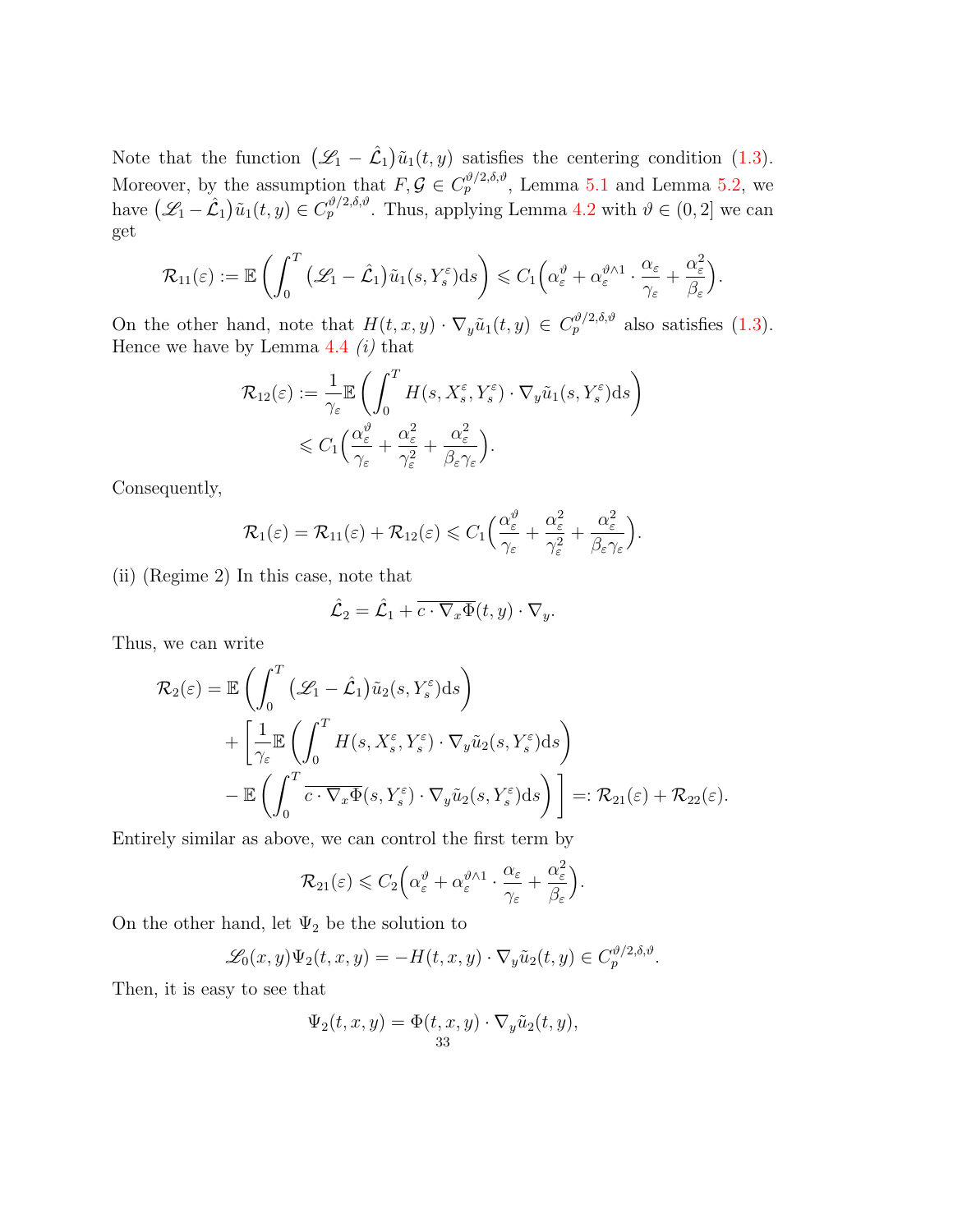where  $\Phi$  satisfies [\(2.8\)](#page-8-2). Furthermore,

$$
\int_{\mathbb{R}^{d_1}} c(x, y) \cdot \nabla_x \Psi_2(t, x, y) \mu^y(\mathrm{d}x) = \overline{c \cdot \nabla_x \Phi}(t, y) \cdot \nabla_y \tilde{u}_2(t, y).
$$

Consequently, we can apply Lemma [4.4](#page-26-0) (ii) with  $f = H \cdot \nabla_y \tilde{u}_2$  to get that

$$
\mathcal{R}_{22}(\varepsilon) \leqslant C_2 \Big( \frac{\alpha_{\varepsilon}^{\vartheta}}{\gamma_{\varepsilon}} + \frac{\alpha_{\varepsilon}^2}{\gamma_{\varepsilon}^2} + \frac{\alpha_{\varepsilon}^2}{\beta_{\varepsilon}} \Big).
$$

Thus we arrive at

$$
\mathcal{R}_2(\varepsilon)=\mathcal{R}_{21}(\varepsilon)+\mathcal{R}_{22}(\varepsilon)\leqslant C_2\Big(\frac{\alpha_\varepsilon^{\vartheta}}{\gamma_\varepsilon}+\frac{\alpha_\varepsilon^2}{\gamma_\varepsilon^2}+\frac{\alpha_\varepsilon^2}{\beta_\varepsilon}\Big).
$$

(iii) (Regime 3) In this case, we have

$$
\hat{\mathcal{L}}_3 = \hat{\mathcal{L}}_1 + \overline{H \cdot \nabla_y \Phi}(t, y) \cdot \nabla_y + \overline{H \cdot \Phi^*}(t, y) \cdot \nabla_y^2,
$$

where the extra diffusion coefficient is given by

$$
\overline{H\cdot \Phi^*}(t,y) := \int_{\mathbb{R}^{d_1}} H(t,x,y) \Phi^*(t,x,y) \mu^y(\mathrm{d}x).
$$

Thus we can write

$$
\mathcal{R}_{3}(\varepsilon) = \mathbb{E}\left(\int_{0}^{T} \left(\mathcal{L}_{1} - \hat{\mathcal{L}}_{1}\right) \tilde{u}_{3}(s, Y_{s}^{\varepsilon}) ds\right) \n+ \left[\frac{1}{\gamma_{\varepsilon}} \mathbb{E}\left(\int_{0}^{T} H(s, X_{s}^{\varepsilon}, Y_{s}^{\varepsilon}) \cdot \nabla_{y} \tilde{u}_{3}(s, Y_{s}^{\varepsilon}) ds\right) \n- \mathbb{E}\left(\int_{0}^{T} \overline{H \cdot \nabla_{y} \Phi}(s, Y_{s}^{\varepsilon}) \nabla_{y} \tilde{u}_{3}(s, Y_{s}^{\varepsilon}) + \overline{H \cdot \Phi^{*}}(s, Y_{s}^{\varepsilon}) \nabla_{y}^{2} \tilde{u}_{3}(s, Y_{s}^{\varepsilon}) ds\right)\right] \n=:\mathcal{R}_{31}(\varepsilon) + \mathcal{R}_{32}(\varepsilon).
$$

Following the same idea as in (i) and using Lemma [4.2](#page-23-0) with  $\vartheta \in (0, 1]$ , we can control the first term by

$$
\mathcal{R}_{31}(\varepsilon) \leqslant C_3 \Big( \alpha_{\varepsilon}^{\vartheta} + \frac{\alpha_{\varepsilon}^2}{\beta_{\varepsilon}} \Big).
$$

On the other hand, let  $\Psi_3$  be the solution to

$$
\mathscr{L}_0(x,y)\Psi_3(t,x,y) = -H(t,x,y)\cdot\nabla_y\tilde{u}_3(t,y) \in C_p^{(1+\vartheta)/2,\delta,1+\vartheta},
$$

which is given by

$$
\Psi_3(t, x, y) = \Phi(t, x, y) \cdot \nabla_y \tilde{u}_3(t, y).
$$

One can check that

$$
\int_{\mathbb{R}^{d_1}} H(t, x, y) \cdot \nabla_y \Psi_3(t, x, y) \mu^y(\mathrm{d}x)
$$
  
34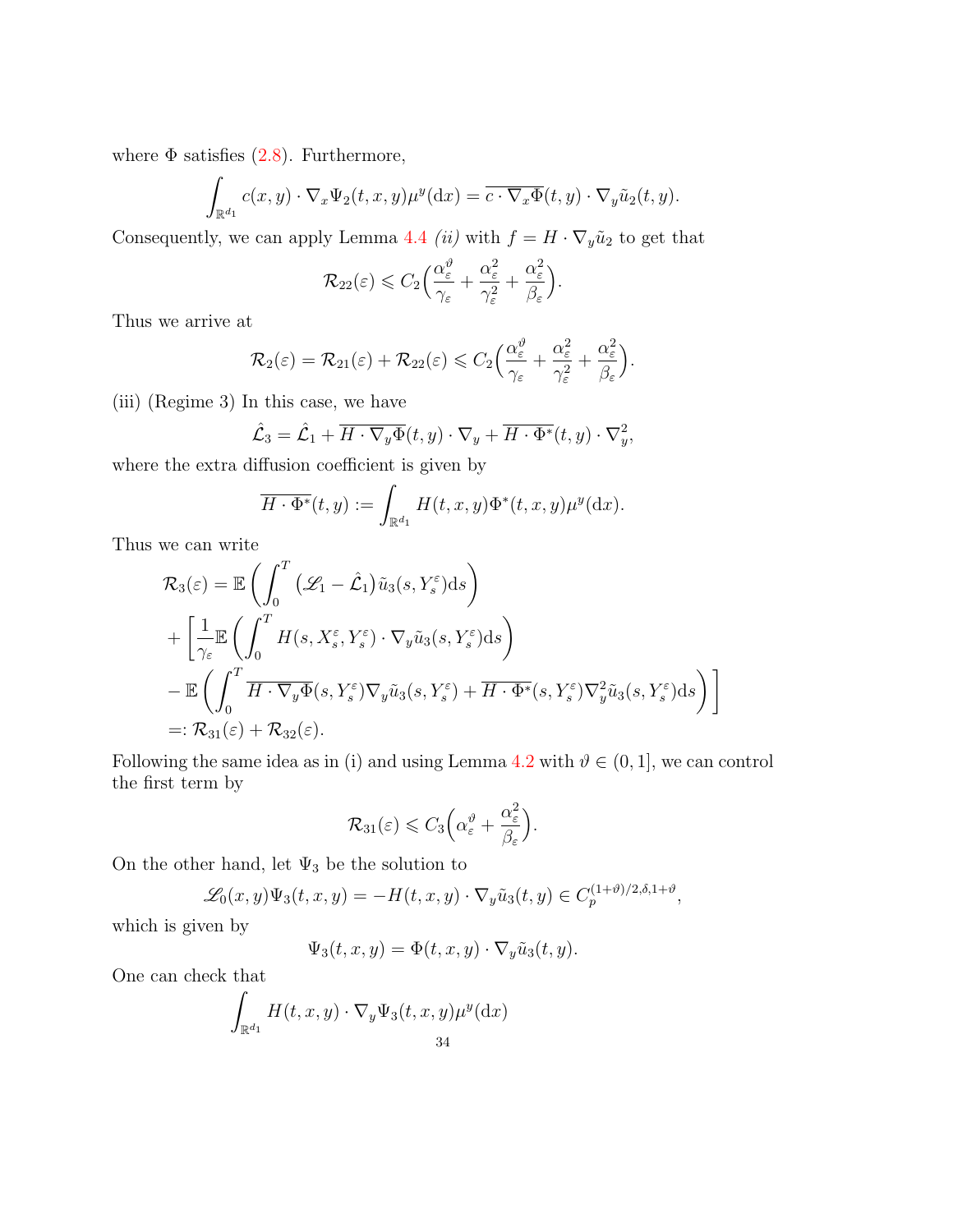$$
= \int_{\mathbb{R}^{d_1}} H(t, x, y) \cdot \nabla_y \Phi(t, x, y) \mu^y(\mathrm{d}x) \cdot \nabla_y \tilde{u}_3(t, y)
$$

$$
+ \int_{\mathbb{R}^{d_1}} H(t, x, y) \cdot \Phi^*(t, x, y) \mu^y(\mathrm{d}x) \cdot \nabla_y^2 \tilde{u}_3(t, y)
$$

$$
= \overline{H \cdot \nabla_y \Phi}(t, y) \cdot \nabla_y \tilde{u}_3(t, y) + \overline{H \cdot \Phi^*}(t, y) \cdot \nabla_y^2 \tilde{u}_3(t, y).
$$

Consequently, by applying Lemma [4.4](#page-26-0) *(iii)* with  $f = H \cdot \nabla_y \tilde{u}_3$  we have that

$$
\mathcal{R}_{32}(\varepsilon) \leqslant C_3 \Big( \alpha_{\varepsilon}^{\vartheta} + \frac{\alpha_{\varepsilon}}{\beta_{\varepsilon}} \Big),
$$

which in turn yields the desired result.

(iv) (Regime 4) Finally, we have

$$
\hat{\mathcal{L}}_4 = \hat{\mathcal{L}}_1 + \overline{c \cdot \nabla_x \Phi}(t, y) \cdot \nabla_y + \overline{H \cdot \nabla_y \Phi}(t, y) \cdot \nabla_y + \overline{H \cdot \Phi^*}(t, y) \cdot \nabla_y^2.
$$

We thus have

$$
\mathcal{R}_4(\varepsilon) = \mathbb{E}\left(\int_0^T \left(\mathcal{L}_1 - \hat{\mathcal{L}}_1\right) \tilde{u}_4(s, Y_s^{\varepsilon}) ds\right) \n+ \left[\frac{1}{\gamma_{\varepsilon}} \mathbb{E}\left(\int_0^T H(s, X_s^{\varepsilon}, Y_s^{\varepsilon}) \cdot \nabla_y \tilde{u}_4(s, Y_s^{\varepsilon}) ds\right) \n- \mathbb{E}\left(\int_0^T \left[\overline{c \cdot \nabla_x \Phi} + \overline{H \cdot \nabla_y \Phi}\right](s, Y_s^{\varepsilon}) \cdot \nabla_y \tilde{u}_4(s, Y_s^{\varepsilon}) \n+ \overline{H \cdot \Phi^*}(s, Y_s^{\varepsilon}) \cdot \nabla_y^2 \tilde{u}_4(s, Y_s^{\varepsilon}) ds\right)\right] =: \mathcal{R}_{41}(\varepsilon) + \mathcal{R}_{42}(\varepsilon).
$$

As above, we can control the first term by

$$
\mathcal{R}_{41}(\varepsilon) \leqslant C_4 \alpha_{\varepsilon}^{\vartheta}.
$$

Let  $\Psi_4$  be the solution to

$$
\mathscr{L}_0(x,y)\Psi_4(t,x,y) = -H(t,x,y)\cdot \nabla_y \tilde{u}_4(t,y) \in C_p^{(1+\vartheta)/2,\delta,1+\vartheta},
$$

which is given by

$$
\Psi_4(t, x, y) = \Phi(t, x, y) \cdot \nabla_y \tilde{u}_4(t, y).
$$

One can check that

$$
\int_{\mathbb{R}^{d_1}} c(x, y) \cdot \nabla_x \Psi_4(t, x, y) \mu^y(\mathrm{d}x) + \int_{\mathbb{R}^{d_1}} H(t, x, y) \cdot \nabla_y \Psi_4(t, x, y) \mu^y(\mathrm{d}x)
$$
\n
$$
= \left[ \overline{c \cdot \nabla_x \Phi} + \overline{H \cdot \nabla_y \Phi} \right](t, y) \cdot \nabla_y \tilde{u}_4(t, y) + \overline{H \cdot \Phi^*}(t, y) \cdot \nabla_y^2 \tilde{u}_4(t, y).
$$

Consequently, by applying Lemma [4.4](#page-26-0) *(iv)* with  $f = H \cdot \nabla_y \tilde{u}_4$  we have that

$$
\mathcal{R}_{42}(\varepsilon) \leqslant C_4 \alpha_{\varepsilon}^{\vartheta}.
$$

35

The whole proof is finished.  $\hfill \square$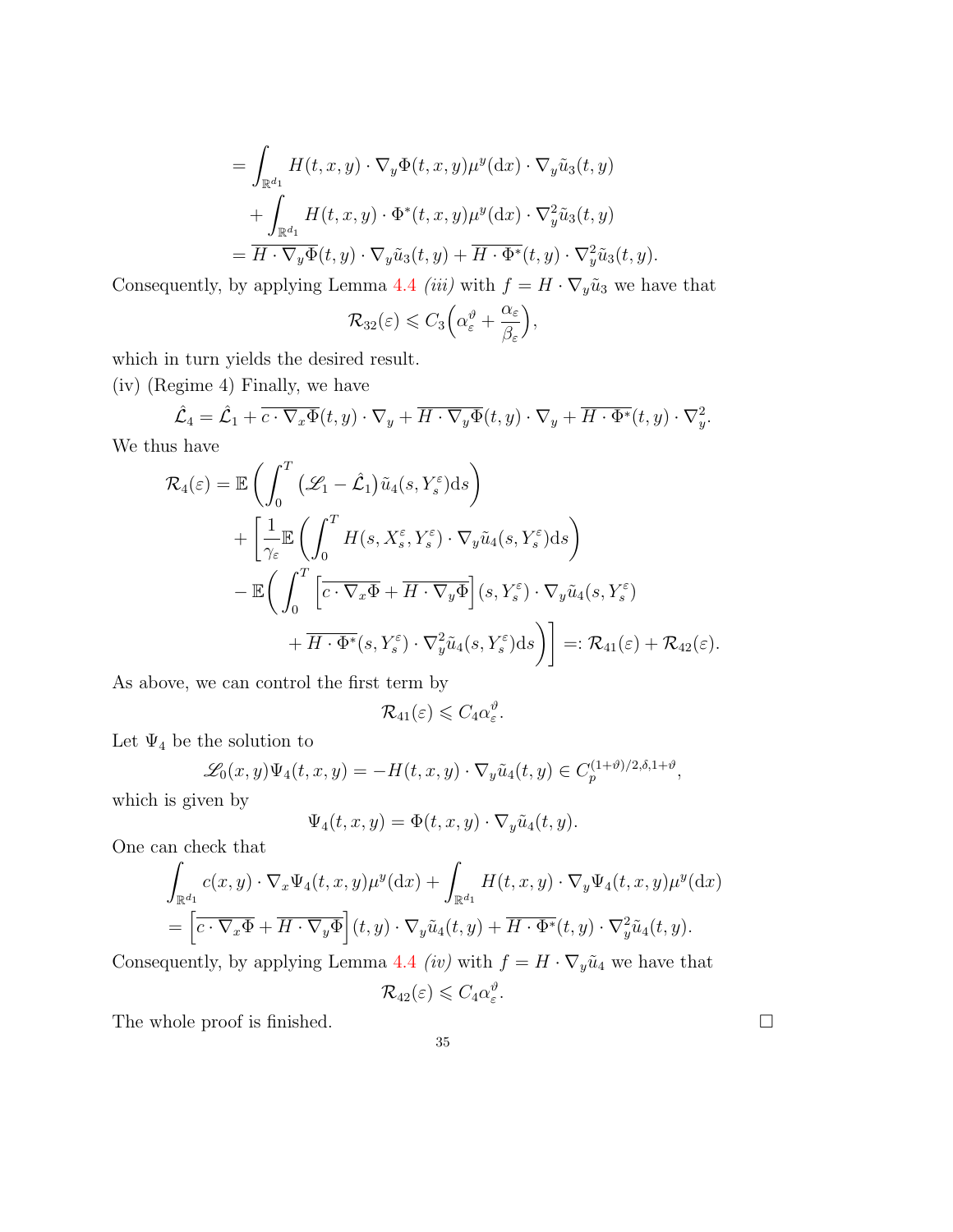#### **REFERENCES**

- <span id="page-35-5"></span>[1] Abdulle A., Pavliotis G. A. and Vaes U.: Spectral methods for multiscale stochastic differential equations.  $SIAM/ASA$  J. Uncertain. Quantif.,  $5$  (2017), 720–761.
- <span id="page-35-11"></span>[2] Abourashchia N. and Veretennikov A. Yu.: On stochastic averaging and mixing. Theory Stoch. Process., **16** (2010), 111–129.
- <span id="page-35-12"></span>[3] Bakhtin V. and Kifer Y.: Diffusion approximation for slow motion in fully coupled averaging. Probab. Theory Rel. Fields, 129 (2004), 157–181.
- <span id="page-35-18"></span>[4] Bakhvalov N. S.: Averaging of partial differential equations with rapidly oscillating coefficients. Sov. Math., Dokl., 16 (1975), 351–355.
- <span id="page-35-9"></span>[5] Ball K., Kurtz T. G., Rempala G. and Popovic L.: Asymptotic analysis of multiscale approximations to reaction networks. Ann. Appl. Prob.,  $16$  (2005), 1925–1961.
- <span id="page-35-19"></span>[6] Bréhier C. E.: Analysis of an HMM time-discretization scheme for a system of stochastic PDEs. SIAM J. Numer. Anal., 51 (2013), 1185–1210.
- <span id="page-35-6"></span>[7] Br´ehier C. E.: Orders of convergence in the averaging principle for SPDEs: the case of a stochastically forced slow component. https://arxiv.org/abs/1810.06448.
- <span id="page-35-7"></span>[8] Bréhier C. E. and Kopec M.: Approximation of the invariant law of SPDEs: error analysis using a Poisson equation for a full-discretization scheme. SIMA J. Numer. Anal., 37 (2017), 1375–1410.
- <span id="page-35-3"></span>[9] Cattiaux P., Chafa¨ı D. and Guillin A.: Central limit theorems for additive functionals of ergodic Markov diffusions processes. ALEA, Lat. Am. J. Probab. Math. Stat., 9 (2012), 337–382.
- <span id="page-35-15"></span>[10] Cerrai S.: A Khasminskii type averaging principle for stochastic reaction-diffusion equations. Ann. Appl. Probab. 19 (2009), 899–948.
- <span id="page-35-16"></span>[11] Cerrai S. and Freidli M.: Averaging principle for stochastic reaction-diffusion equations. Probab. Theory Related Fields, 144 (2009), 137–177.
- <span id="page-35-17"></span>[12] Cerrai S. and Lunardi A.: Averaging principle for nonautonomous slow-fast systems of stochastic reaction-diffusion equations: the almost periodic case.  $SIAM J. Math. Anal., 49 (2017),$ 2843–2884.
- <span id="page-35-13"></span>[13] Chevyrev I., Friz P., Korepanov A. and Melbourne I.: Superdiffusive limits for deterministic fast-slow dynamical systems. arXiv:1907.04825v1.
- <span id="page-35-4"></span>[14] Dupuis P. and Spiliopoulos K.: Large deviations for multiscale problems via weak convergence methods. Stoch. Proc. Appl., 122 (2012), 1947–1987.
- <span id="page-35-20"></span>[15] E W., Liu D. and Vanden-Eijnden E.: Analysis of multiscale methods for stochastic differential equations. *Comm. Pure Appl. Math.*, **58** (2005), 1544–1585.
- <span id="page-35-1"></span>[16] Ethier S. N. and Kurtz T. G.: Markov processes. Characterization and convergence. Wiley, New York, 1986.
- <span id="page-35-10"></span>[17] Freidlin M.: Functional integration and partial differential equations. Princeton Univ. Press, Princeton, N.J., 1985.
- <span id="page-35-2"></span>[18] Freidlin M. and Wentzell A.: Random perturbations of dynamical systems. Springer Science & Business Media, Berlin, Heidelberg, 2012.
- <span id="page-35-8"></span>[19] Gao H. and Duan J.: Dynamics of quasi-geostrophic fluid motion with rapidly oscillating Coriolis force. Nonl. Anal.: Real World Appl., 4 (2003), 127–138.
- <span id="page-35-21"></span>[20] Givon D.: Strong convergence rate for two-time-scale jump-diffusion stochastic differential systems. Multiscale Model. Simul., 6 (2007), 577–594.
- <span id="page-35-0"></span>[21] Glynn P. W. and Meyn S. P.: A Liapounov bound for solutions of the Poisson equation. Ann. Probab., 24 (1996), 916–931.
- <span id="page-35-14"></span>[22] Gonzales-Gargate I. I. and Ruffino P. R.: An averaging principle for diffusions in foliated spaces. Ann. Probab., 44 (2016) 567–588.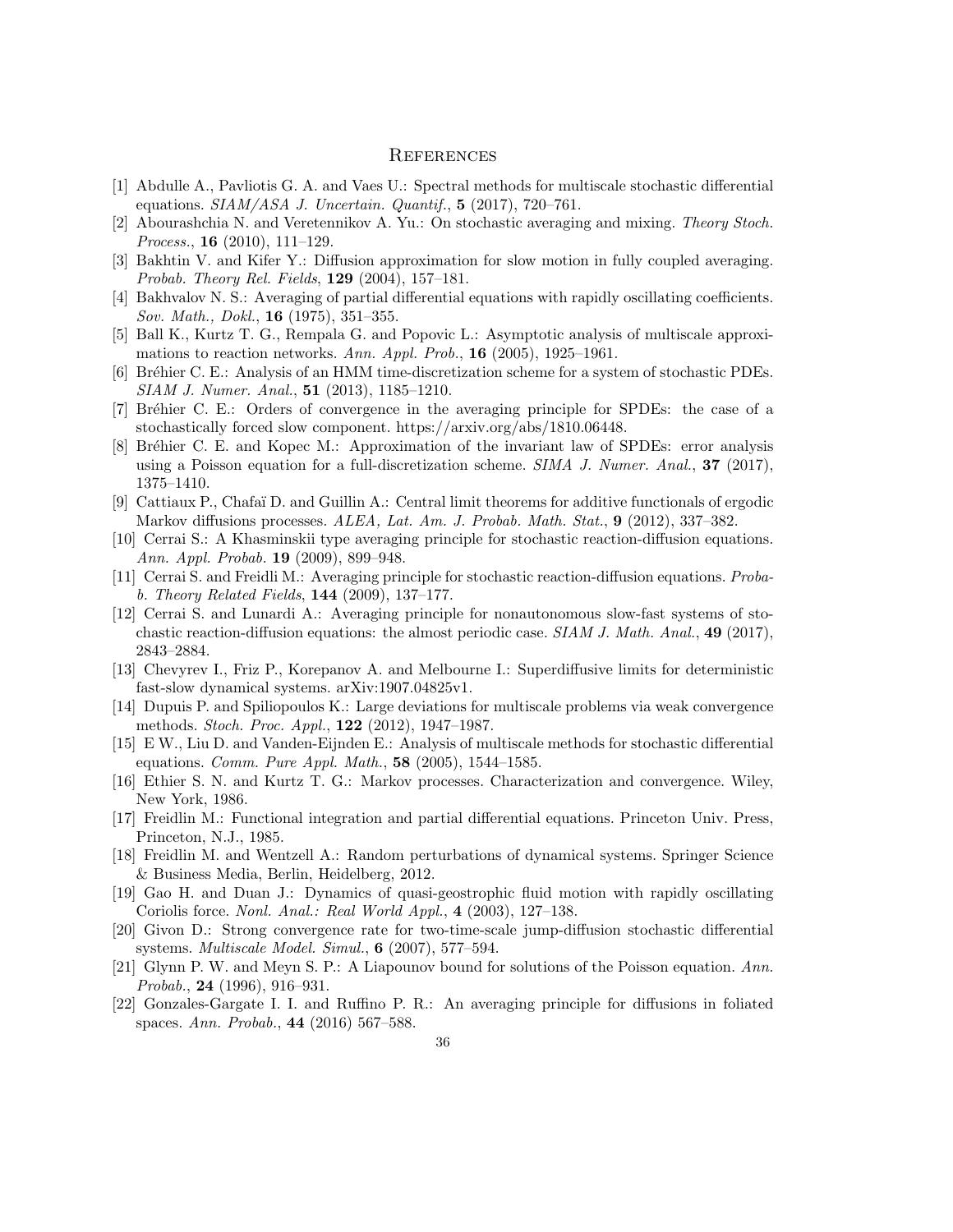- <span id="page-36-0"></span>[23] Hairer M. and Pardoux E.: Homogenization of periodic linear degenerate PDEs. J. Func. Anal., 255 (2008), 2462–C2487.
- <span id="page-36-6"></span>[24] Hashemi S. N. and Heunis A. J.: On the Poisson equation for singular diffusions. Stochastics: International J. Probab. Stoch. Proc., 77 (2005), 155–189.
- <span id="page-36-7"></span>[25] Honoré I., Menozzi S. and Pagès G.: Non-asymptotic Gaussian estimates for the recursive approximation of the invariant measure of a diffusion. https://arxiv.org/pdf/1605.08525.pdf.
- <span id="page-36-19"></span>[26] Kelly D. and Vanden-Eijnden E.: Fluctuations in the heterogeneous multiscale methods for fastCslow systems. Res. Math. Sci., 4 (2017), DOI: 10.1186/s40687-017-0112-2.
- <span id="page-36-12"></span>[27] Khasminskii R. Z. and Yin G.: On averaging principles: an asymptotic expansion approach. SIAM J. Math. Anal., 35 (2004), 1534–1560.
- <span id="page-36-13"></span>[28] Khasminskii R. Z and Yin G.: Limit behavior of two-time-scale diffusions revised. J. Differential Equ.,  $212$  (2005), 85-113.
- <span id="page-36-17"></span>[29] Kifer Y.: Averaging in dynamical systems and large deviations. Invent. Math., 110 (1992), 337–370.
- <span id="page-36-14"></span>[30] Kifer Y.: Averaging and climate models. Stochastic Climate Models. (Progress in Probability, 49). Birkhäuser, Basel, 2001.
- <span id="page-36-16"></span>[31] Kuehn C.: Multiple time scale dynamics. Volume 191 of Applied Mathematical Sciences. Springer, Cham, 2015.
- <span id="page-36-8"></span>[32] Kulik A. M. and Veretennikov A. Yu.: Extended Poisson equation for weakly ergodic Markov processes. Theor. Probability and Math. Statist., 85 (2012), 23-39.
- <span id="page-36-21"></span>[33] Lady˘zenskaja O. A., Solonnikov V. A. and Ural'ceva N. N.: Linear and Quasi-linear Equations of Parabolic Type. Translated from Russian by S.Smmith. Amercian Mathematical Society, 1968.
- <span id="page-36-18"></span>[34] Li X. M.: An averaging principle for a completely integrable stochastic Hamiltonian system. Nonlinearity, 21 (2008), 803–822.
- <span id="page-36-20"></span>[35] Liu D.: Strong convergence of principle of averaging for multiscale stochastic dynamical systems. *Commun. Math. Sci.*, **8** (2010), 999-1020.
- <span id="page-36-15"></span>[36] Majda A., Timofeyev I. and Eijnden E. V.: A mathematical framework for stochastic climate models. Comm. Pure Appl. Math., 54 (2001), 891–974.
- <span id="page-36-10"></span>[37] Mattingly J. C., Stuart A. M. and Tretyakov M. V.: Convergence of numerical time-averaging and stationary measures via Poisson equations.  $SIAM J. Numer. Anal., 48 (2010), 552-577.$
- <span id="page-36-9"></span>[38] Morse M. R. and Spiliopoulos K.: Moderate deviations principle for systems of slow-fast diffusions. https://arxiv.org/abs/1611.05903.
- <span id="page-36-11"></span>[39] Pagès G. and Panloup F.: Ergodic approximation of the distribution of a stationary diffusion: rate of convergence. Ann. Appl. Probab.,  $22$  (2012), 1059-1100.
- <span id="page-36-1"></span>[40] Papanicolaou G. C., Stroock D. and Varadhan S. R. S.: Martingale approach to some limit theorems. Proceedings of the 1976 Duke University Conference on Turbulence, Durham, NC, 1976.
- <span id="page-36-2"></span>[41] Pardoux E.: Homogenization of linear and semilinear second order parabolic PDEs with periodic coefficients: a probabilistic approach. J. Func. Anal., 167 (1999), 498–520.
- <span id="page-36-3"></span>[42] Pardoux E. and Veretennikov A. Yu.: On the Poisson equation and diffusion approximation. I. Ann. Prob., 29  $(2001)$ , 1061–1085.
- <span id="page-36-4"></span>[43] Pardoux E. and Veretennikov A. Yu.: On the Poisson equation and diffusion approximation 2. Ann. Prob., 31 (2003), 1166–1192.
- <span id="page-36-5"></span>[44] Pardoux E. and Veretennikov A. Yu.: On the Poisson equation and diffusion approximation 3. Ann. Prob., 33 (2005), 1111–1133.